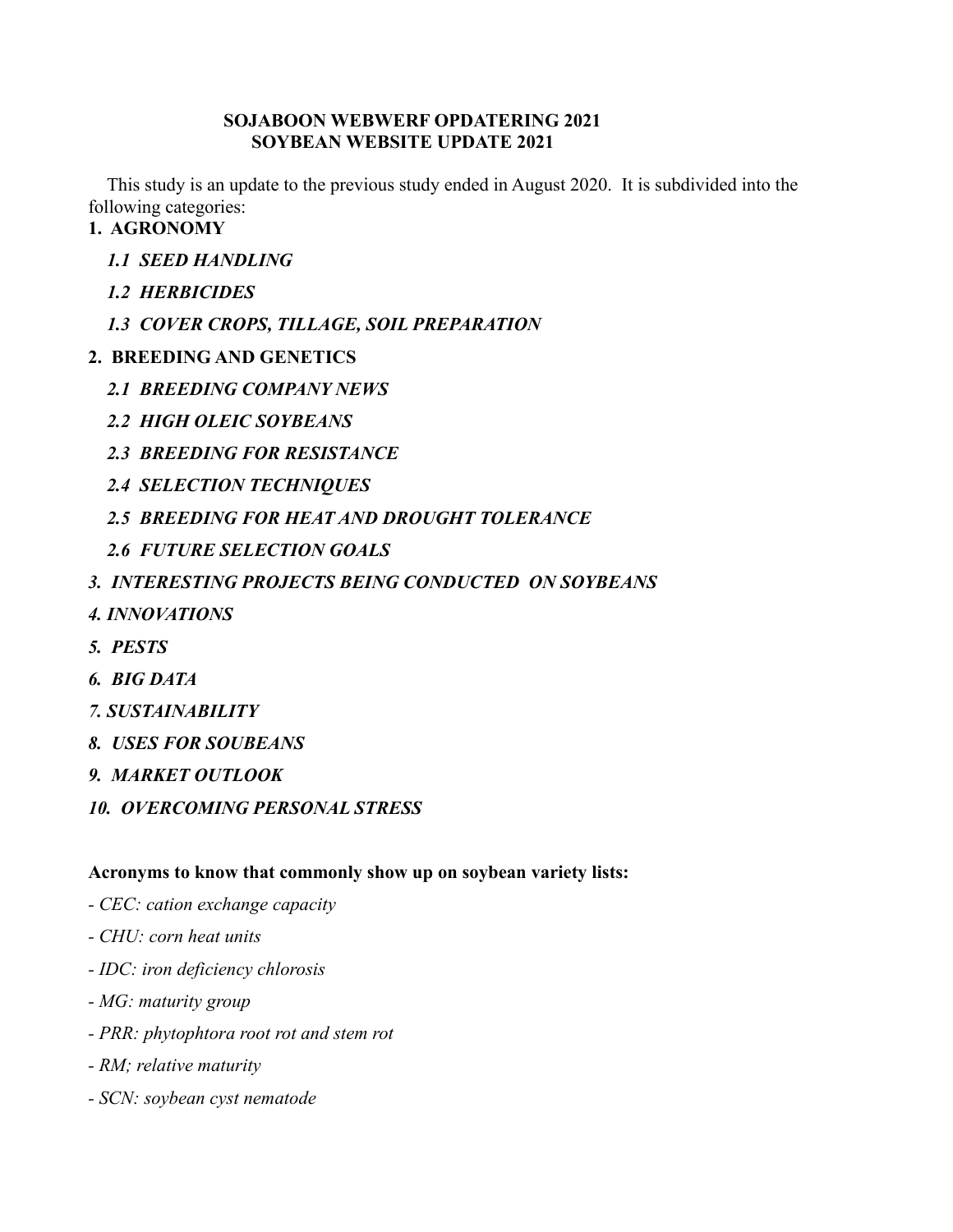# **1. AGRONOMY**

# *1.1 SEED HANDLING*

# **1.1.1 BASF introduces new soybean seed treatments**

----- offer protection against early-season risks.

Vault IP Plus seed treatment, Poncho XC seed treatment, and Relenya seed treatment, all recently registered by the U.S. Environmental Protection Agency (EPA). These products are now commercially available through local retailers for use in the 2021 soybean growing season.

Vault IP Plus seed treatment is the new standard to inoculate and protect soybean seed.

Annual inoculation from Vault IP Plus is beneficial to soybean fields planted early, in wet and dry soils where native rhizobia may die off or be less effective, ------.

Plus, the seed treatment's dual biofungicide component provides effective protection against soilborne diseases including Fusarium and Rhizoctonia -----.

Vault IP Plus is also designed with the lowest application rate in the category leaving room for other treatments and 40% reduced packaging, ------.

Poncho XC seed treatment is the latest addition to the Poncho family of products. -----now available for soybeans, -----.

Poncho XC delivers immediate efficacy against damaging early season insects such as aphids, bean leaf beetles, thrips, and white grubs. Its systemic mode of action protects the entire plant, supporting healthier plant establishment. It also provides a consistent yield benefit across a wide range of geographies and environments, ------.

Powered by Revysol fungicide, Relenya can be added to a base fungicide foundation to boost disease protection under Fusarium and Rhizoctonia pressure. When partnered with a base package, Relenya will also boost yield potential under varied levels of disease pressure, -----.

Vault IP Plus, Poncho XC, and Relenya join ILEVO and Obvius Plus seed treatments to create a comprehensive portfolio of early-season soybean solutions.

<https://www.agriculture.com/news/crops/basf-introduces-new-soybean-seed-treatments> October 13, 2020

# **1.1.2 Corteva Gearing Up for 2022 By Launching Two New Products**

------ new product comes from Pioneer and is an insecticide seed treatment. Called [Lumiderm,](https://www.corteva.ca/en/products-and-solutions/crop-protection/lumiderm.html) the product features the active ingredient cyantraniliprole and shields soybean seedlings against twice the number of insect species as other seed treatments, -----. ------can also be used on cover crops.

Lumiderm will be released in limited grower testing quantities in 2021 and be fully available for use during the 2022 planting season.

*The second product is Resicore XL herbicide for corn.*

<https://www.croplife.com/crop-inputs/corteva-gearing-up-for-2022-by-launching-two-new-products/>

August 18, 2021

# **1.1.3 Syngenta Canada launches Vayantis corn and soybean seed treatment**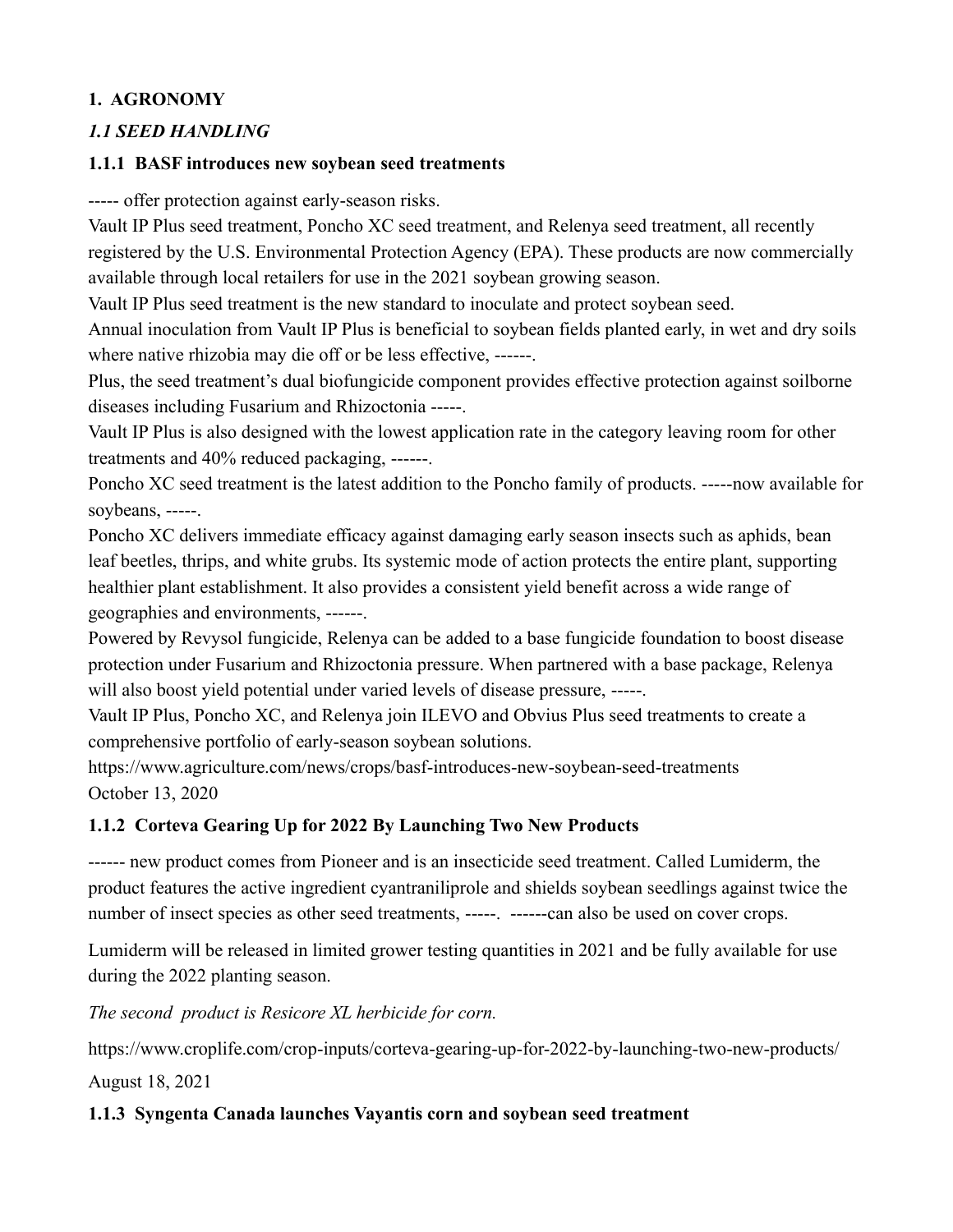- Contains a new, highly effective mode of action with no known cross-resistance
- Provides the most comprehensive Pythium control in corn and soybeans
- Provides wide-ranging Phytophthora protection in soybeans as part of Vayantis IV seed treatment

------ launch of Vayantis®, a next-generation fungicide seed treatment that provides comprehensive Pythium protection in corn and soybeans.

Vayantis contains picarbutrazox, a new active ingredient from a novel chemical class with no known cross-resistance in soybeans or corn. Compared to competitor fungicide seed treatment chemistries, picarbutrazox provides higher efficacy on Pythium pathogens at lower use rates. ------even under heavy disease pressure.

Vayantis will be available in a Vayantis IV seed treatment co-pack. The co-pack combines picarbutrazox with three additional modes of action providing protection against Phytophthora and other key early-season diseases.

*[https://www.syngenta.ca/syngenta-in-the-news/syngenta-canada-launches-vayantis-corn-and-soybean](https://www.syngenta.ca/syngenta-in-the-news/syngenta-canada-launches-vayantis-corn-and-soybean-seed)[seed](https://www.syngenta.ca/syngenta-in-the-news/syngenta-canada-launches-vayantis-corn-and-soybean-seed)* August 6, 2021

# *1.2 HERBICIDES / FUNGICIDES / INSECTICIDES*

### **1.2.1 Herbicide-Resistance Management — Cover Crops Edition**

Cover crops can supply erosion control as well as water and weed management — all issues your soy checkoff has investigated for years to make you more profitable. According to the 2017 Census of Agriculture, there was a 50% increase in cover crops planted between 2012 and 2017.

Bill Johnson, Ph.D., has teamed up with the [Take Action program,](https://iwilltakeaction.com/) ------- said that cover crops can be used for a variety of reasons, including nitrogen fixation, nutrient management or soil structure improvement.------- it's considered to be one of the small hammers that weed scientists will recommend for some weed species.

Johnson encourages farmers to consider specific weed problems when selecting cover crops and designing management objectives. Physical weed suppression is possible with high biomass cover crops but requires special management tactics that may or may not fit your farm management system.

In this episode of "Inside Weed Management" from [Take Action: Pesticide-Resistance Management,](https://iwilltakeaction.com/) brought to you by the soy checkoff, Johnson explains different ways to suppress weeds using cover crops.

<https://www.unitedsoybean.org/hopper/herbicide-resistance-management-cover-crops-edition/>

June 24, 2021

# **1.2.2 Smart Herbicide Application Starts with Broadcast Nozzles**

------- selection of proper broadcast nozzles is nevertheless crucial to help ensure your herbicide applications are effective. The type of product delivery depends on which broadcast nozzle is used.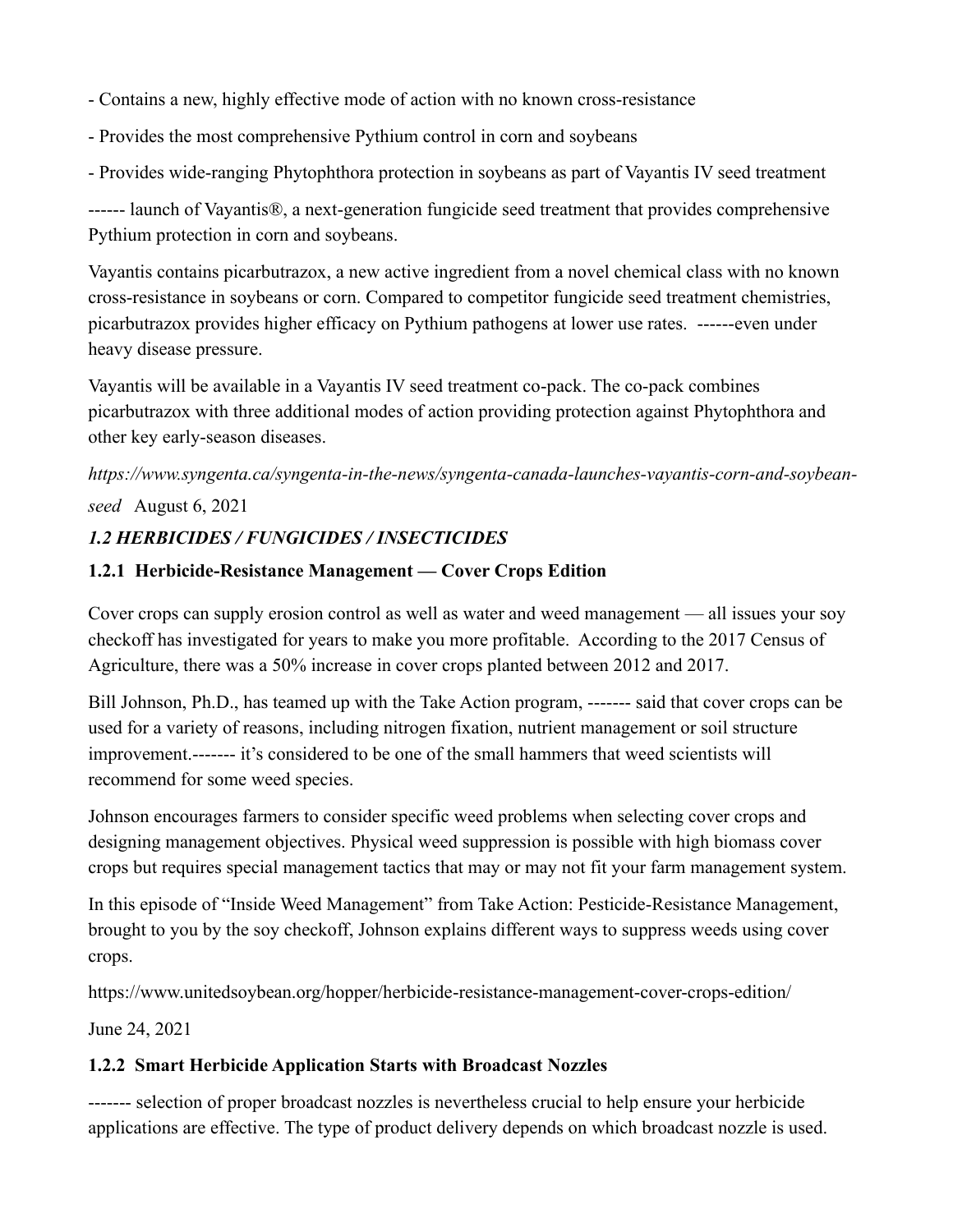Applicators should choose their nozzle sections based on their rate controllers, or how they plan to apply the herbicide, which can include pressure-based rate controllers and pulse width modulation controllers.

After an applicator has chosen their rate controller, they can determine their nozzle types and droplet size. Droplet size, weather and boom height are all factors that, if not used correctly or taken into consideration, can cause drift and off-target movement, which increases the risk of damage to sensitive neighboring crops.

----- in order for applicators to maximize the droplet for herbicide delivery, a balance between mitigating drift while also achieving the desired deposition and coverage is needed to make the herbicide work. Although those three might not always go hand in hand, applicators can also use other factors such as their spray volume, weed density, boom height and environmental conditions to be successful.

<https://www.unitedsoybean.org/hopper/smart-herbicide-application-starts-with-broadcast-nozzles/>

January 9, 2021 *( Video included)*

# **1.2.3 Understanding Off-Target Drift: Temperature Inversion**

Before you start herbicide applications -----.Ensuring there is no temperature inversion to affect the application? This one can be tricky. ------ like not spraying during a temperature inversion.

According to Mandy Bish, extension specialist at the University of Missouri, a temperature inversion is a condition when the air near the earth's surface is cooler than the air above it. This type of weather results in a stable air mass which can suspend herbicide droplets in the air.

----- knowing how air flows in a field, and understanding when an inversion can form, will help applicators be more aware of the potential for off-target movement.

In this episode of "Inside Weed Management" from [Take Action: Pesticide-Resistance Management,](https://iwilltakeaction.com/) brought to you by the soy checkoff, Bish explains what a temperature inversion is and how it can result in off-target movement of herbicides.

<https://www.unitedsoybean.org/hopper/understanding-off-target-drift-temperature-inversion/>

*April 22, 2021*

1.2.4 [Soy Growers Appreciate Dicamba to Remain Weed Control Option](https://soygrowers.com/news-releases/soy-growers-appreciate-dicamba-to-remain-weed-control-option/)

-----Environmental Protection Agency (EPA) has announced it will reregister dicamba for 2021 and future use.

[https://soygrowers.com/news-releases/soy-growers-appreciate-dicamba-to-remain-weed-control](https://soygrowers.com/news-releases/soy-growers-appreciate-dicamba-to-remain-weed-control-option/)[option/](https://soygrowers.com/news-releases/soy-growers-appreciate-dicamba-to-remain-weed-control-option/) October 27, 2020

1.2.5 Cultural Tools for Your Weed Management Strategy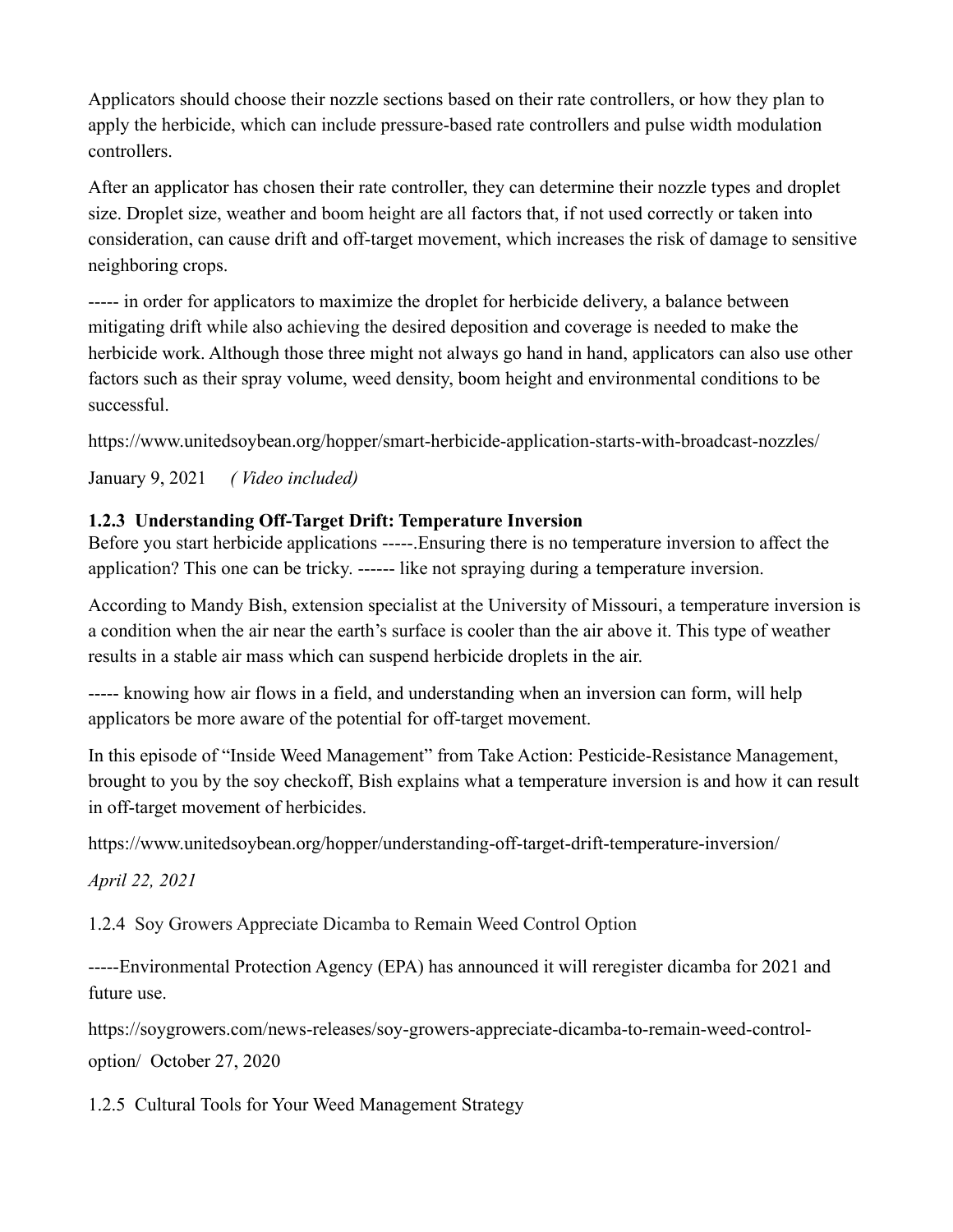------ you keep herbicide-resistant weeds out of your fields by building one management practice on another.

Resistant weeds have been around for years. The unfortunate reality is they are here to stay. Farmers must adapt management strategies to lessen the effects these weeds have on their soybeans.

"For years, chemicals were the go-to method for weed control,-------. Yet over-reliance on a limited set of chemical controls has led farmers to the current situation: severe herbicide resistance in [many](https://iwilltakeaction.com/resources/weed-out-resistance-poster)  [problematic weed species,](https://iwilltakeaction.com/resources/weed-out-resistance-poster) with no new chemistries coming any time soon."

------ researchers have found that an integrated weed management strategy is effective for managing resistant weeds. Integrating cultural methods such as crop rotation and tillage can reduce reliance on herbicide applications. The list of options is more extensive, however, and branches out to include ecological methods that many farmers may not have considered for effective control.

*Hierdie artikel beklemtoon die nuwe omvattende benadering tot onkruidbeheer met skakels na verskeie inligtingsbronne wat die aspekte oor wye spektrum dek en behoort volledig gebruik te word tav. bevindings en aanbevelings.*

*Die beheer van die onkruidsaadbank word aangespreek ook na aanleiding van eerstehandse kennis opgedoen in Australie wat reeds jare ondervinding daarin het.*

*Skakels na 10 relevante aspekte word gegee.*

<https://www.unitedsoybean.org/hopper/cultural-tools-for-your-weed-management-strategy/>

January 29, 2021

2.1.6 Bayer launches Delaro® Complete fungicide, delivering a powerful multi-mode of action solution for corn, soybean, and cereal farmers

----- Crop Science division of Bayer announced that Delaro® Complete has been registered for use in Eastern Canada on corn, soybeans and cereals. The new foliar fungicide delivers effective and consistent control of major corn, soybean, and cereals diseases.

"Delaro Complete adds to the proven performance of Stratego® PRO for even better control of the most important corn, soybean, and cereal diseases." says Eric Comte, Soybean & Pulse Crop and Campaign Marketing Manager, Bayer. "The addition of Fluopyram is ideal for high disease pressure situations and offers residual protection, giving farmers an extra edge heading into the end of the season."

Delaro Complete has three modes of action (Groups 3, 11, 7) that work in tandem for added protection. In soybeans, Delaro Complete protects against all major soybean diseases as well as providing enhanced suppression of white mould.

[https://www.cropscience.bayer.ca/News/2021/Bayer-launches-Delaro-Complete](https://www.cropscience.bayer.ca/News/2021/Bayer-launches-Delaro-Complete-fungicide?overviewId=4B8E36F2-C34D-42B1-8573-8894864C8229)[fungicide?overviewId=4B8E36F2-C34D-42B1-8573-8894864C8229](https://www.cropscience.bayer.ca/News/2021/Bayer-launches-Delaro-Complete-fungicide?overviewId=4B8E36F2-C34D-42B1-8573-8894864C8229) May10, 2021

### **2.1.7 Bayer announces 2021 availability for XtendFlex® soybeans, offering Canadian growers strong yields and increased flexibility in weed control**

Further to the recent U.S announcement about final regulatory approval for XtendFlex® soybeans, the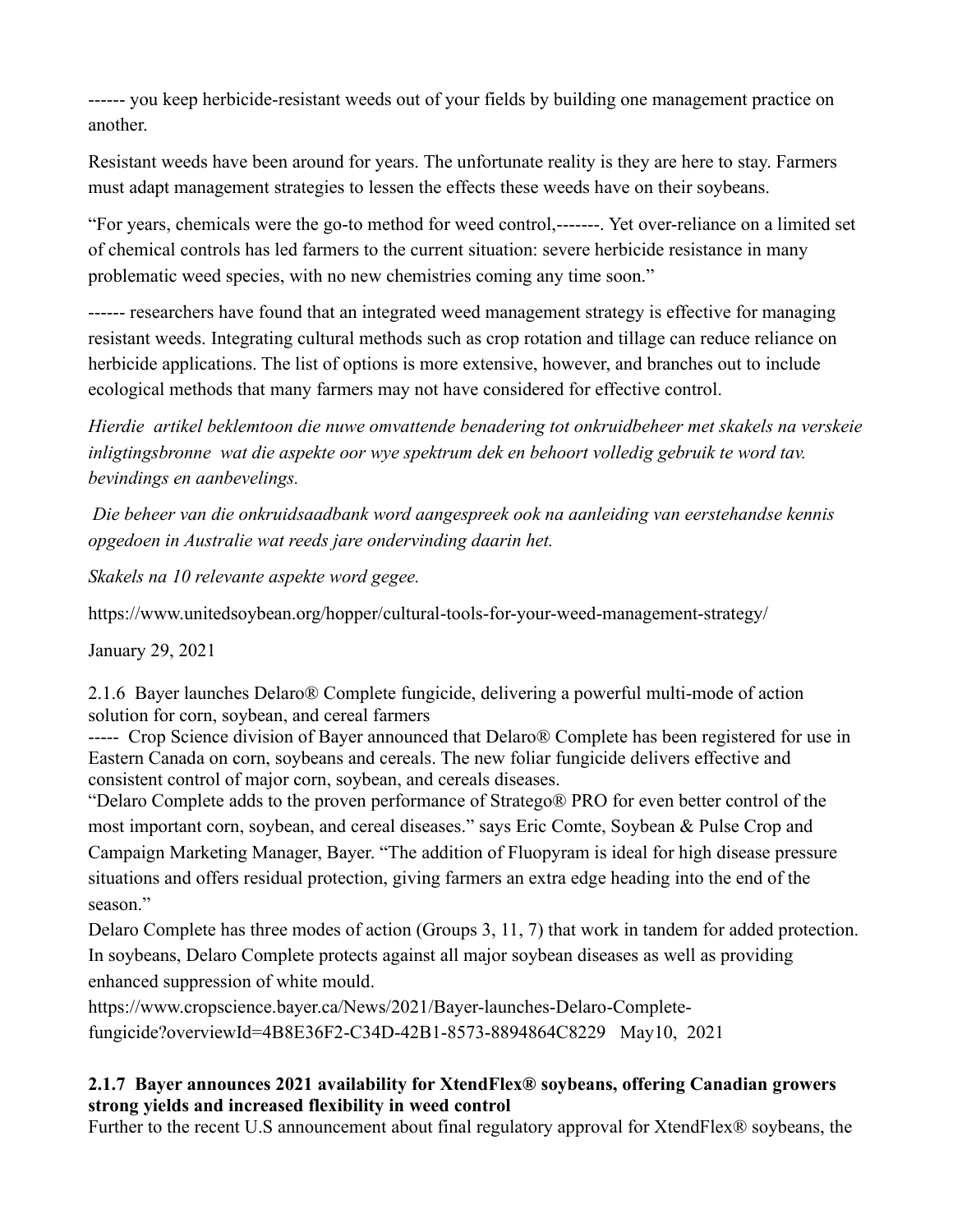Crop Science Division of Bayer has announced that XtendFlex soybeans will be available in Canada for 2021. The latest addition to the Roundup Ready® Xtend Crop System, the XtendFlex soybean trait technology offers industry-leading tolerance to glyphosate, dicamba, and glufosinate. With tolerance to three herbicides, XtendFlex soybeans allow growers flexibility in herbicide choice while also providing the high-yielding performance they need.

[https://www.cropscience.bayer.ca/News/2021/2021-availability-for-XtendFlex](https://www.cropscience.bayer.ca/News/2021/2021-availability-for-XtendFlex-soybeans?overviewId=4B8E36F2-C34D-42B1-8573-8894864C8229)[soybeans?overviewId=4B8E36F2-C34D-42B1-8573-8894864C8229](https://www.cropscience.bayer.ca/News/2021/2021-availability-for-XtendFlex-soybeans?overviewId=4B8E36F2-C34D-42B1-8573-8894864C8229) January 26, 2021

### **2.1.8 First new biotech for soybeans in 20 years**

The end of July 2021 saw the South African regulatory authority approve a new genetically modified (GM) soybean trait for the first time in almost 20 years.

Intacta<sup>®</sup> Roundup<sup>®</sup>Ready2 Pro (Intacta<sup>®</sup> RR2 Pro) is only the second GM soybean trait to be approved for cultivation in South Africa. The first one was Roundup Ready soybean (GTS 40-3-2), which was approved on 1 August 2001 – almost two decades ago to the day.

-----providing soybean growers with insect protection from feeding damage caused by certain Lepidopteran soybean pests like *Helicoverpa armigera* (African bollworm). The fact that it has glyphosate tolerance for weed management and is able to reposition the herbicide-tolerant trait on the DNA of the plant adds possible yield increase to its attributes.

<https://sagrainmag.co.za/2021/10/04/first-new-biotech-for-soybeans-in-20-years/>October 4, 2021

# **2.1.9 The U.S. EPA announces new 5-year registration for XtendiMax® herbicide, Bayer's lowvolatility dicamba product**

The new registration follows launch announcement for XtendFlex® soybeans and enables full potential of industry-leading Roundup Ready® Xtend Crop System

------ U.S. Environmental Protection Agency (EPA) [announced a](https://www.epa.gov/newsreleases/epa-announces-2020-dicamba-registration-decision) new 5-year registration for XtendiMax<sup>®</sup> herbicide with VaporGrip<sup>®</sup> Technology,-----.

The new EPA-approved product label for XtendiMax herbicide includes some changes to further ensure growers can use the product successfully. The EPA stated "*To manage off-site movement of dicamba, EPA's 2020 registration features important control measures,* -----.

For more information, visit [www.RoundupReadyXtend.com.](http://www.roundupreadyxtend.com/)

[https://media.bayer.com/baynews/baynews.nsf/id/The-US-EPA-announces-5-year-registration-](https://media.bayer.com/baynews/baynews.nsf/id/The-US-EPA-announces-5-year-registration-XtendiMax-herbicide-Bayers-low-volatility-dicamba-product?Open&parent=news-overview-category-search-en&ccm=020)[XtendiMax-herbicide-Bayers-low-volatility-dicamba-product?Open&parent=news-overview-category](https://media.bayer.com/baynews/baynews.nsf/id/The-US-EPA-announces-5-year-registration-XtendiMax-herbicide-Bayers-low-volatility-dicamba-product?Open&parent=news-overview-category-search-en&ccm=020)[search-en&ccm=020](https://media.bayer.com/baynews/baynews.nsf/id/The-US-EPA-announces-5-year-registration-XtendiMax-herbicide-Bayers-low-volatility-dicamba-product?Open&parent=news-overview-category-search-en&ccm=020) October 27, 2020

# **2.1.10 Kyber™ Soybean Herbicide Officially Launches**

New Preemergence Herbicide Has 3 Effective Modes of Action, Including a Group 15 Active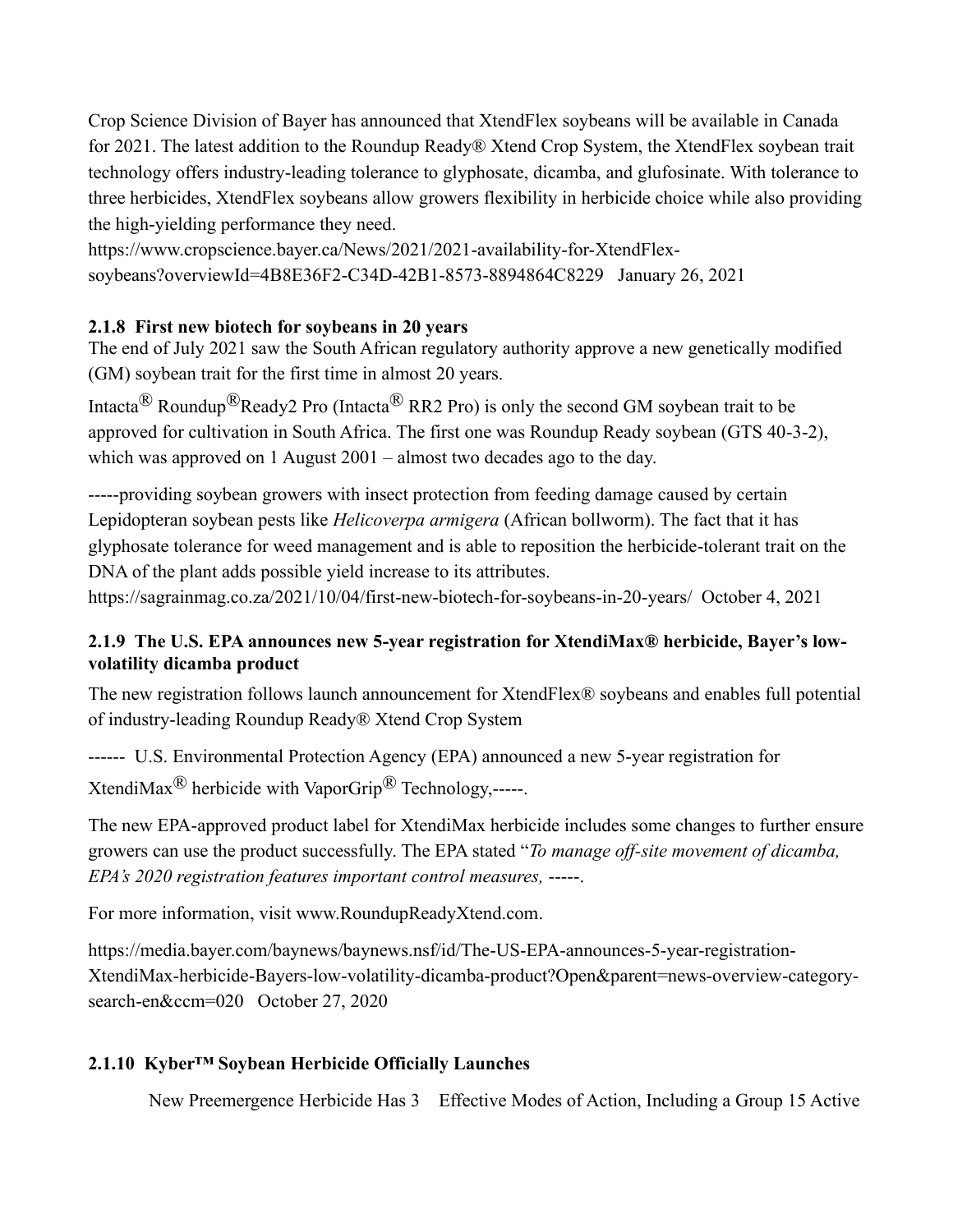## Ingredient

------- announces the launch of Kyber<sup>™</sup> herbicide for the 2021 season. The new crop protection product is a pre-emergence soybean herbicide with three effective modes of action, including a Group 15 active ingredient. Kyber herbicide is an excellent addition to a program approach for broadspectrum control of resistant broadleaf and grass weeds.

Kyber herbicide comes in a liquid premix. In addition to a Group 15 mode of action, it also contains active ingredients from Groups 14 and 5. The solution provides strong control of some of the toughest weeds farmers face, including waterhemp, Palmer amaranth and common ragweed. Each mode of action in Kyber herbicide controls resistant weeds individually, and combined together, they provide a comprehensive solution. The herbicide also has extensive residual activity, lasting four to six weeks, even going beyond six weeks in the right conditions.

For growers planting Enlist  $E3^{\textcircled{R}}$  soybeans, Kyber herbicide will fit very well in their weed management plans. Kyber will serve as a strong preemergence and can be followed by a planned postemergence application of Enlist Duo® herbicide or a tank mix featuring Enlist One® herbicide. The Enlist technology and Kyber herbicide offer a powerful program approach against troublesome weeds.

To learn more about Kyber herbicide, visit [KyberHerbicide.com](http://www.kyberherbicide.com/) on [Corteva.us,](https://www.corteva.us/)

<https://www.corteva.us/press-releases/Kyber-Soybean-Herbicide-Officially-Launches.html>

October 6, 2020

# **2.1.11 BASF starts global registration for new and environmentally friendly insecticide active**

**ingredient** Regulatory dossiers for Axalion<sup>™</sup> insecticide submitted in Australia and Korea

Axalion<sup>™</sup> active ingredient developed by BASF is the company's latest insecticide innovation. With its novel mode of action, it helps farmers safeguard their yield without negatively impacting soil and water organisms or birds. Axalion will be registered for use in a broad range of crops in the fruits and vegetable markets, including grapes and potatoes. Additional row crop uses extend to soybeans and other legumes, cotton and cereals.

Pending regulatory approvals, BASF expects first market introductions of Axalion-based product formulations as early as 2023 in Australia and Korea, 2024 in India. The company anticipates market introductions in the European Union in 2026.

<https://www.basf.com/global/en/media/news-releases/2021/01/p-21-104.html>January 12, 2021 **2.1.12 BASF receives registration for Veltyma fungicide with new active ingredient Revysol**

BASF Canada Agricultural Solutions has received registration from Health Canada's Pest Management Regulatory Agency (PMRA) for Veltyma<sup>™</sup> Fungicide. Veltyma contains the unique active ingredient Revysol® which is the first and only Isopropanol-Azole, a unique chemistry discovered and developed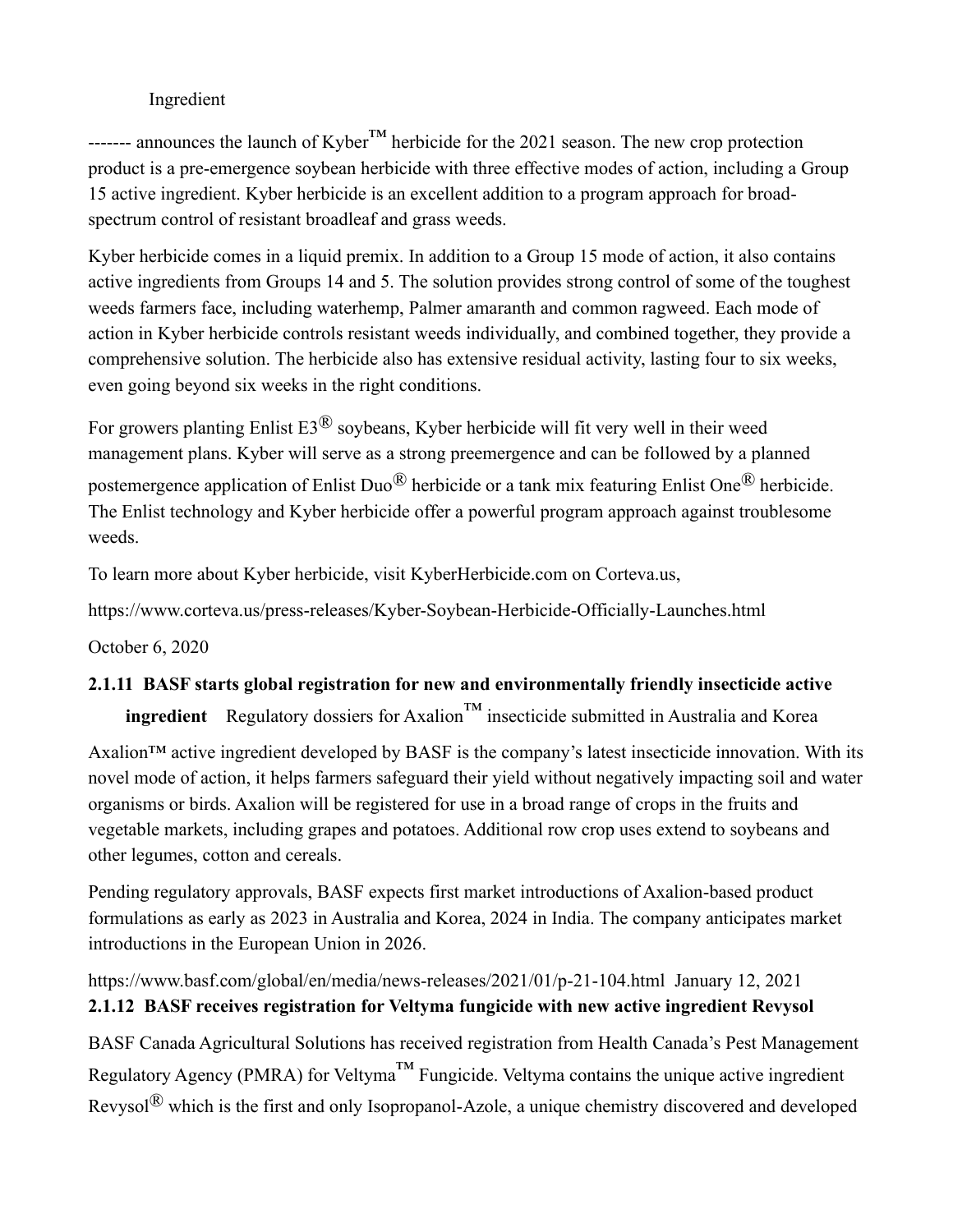by BASF, that provides broader, stronger, and longer control against various diseases on multiple crops. Veltyma will be available for purchase in the 2022 growing season.

Veltyma is registered for use on multiple crops including potatoes, corn, wheat and soybeans.

Veltyma contains the active ingredients Pyraclostrobin (Group 11) and Mefentrifluconazole (Group 3) – also known as Revysol. Revysol's unique molecular structure binds target enzymes more powerfully than other Group 3 products on the market, providing best-in-class performance on a broad spectrum of diseases, including some disease strains that have become resistant to other Group 3 fungicides. It also contains Pyraclostrobin, which provides proven plant health benefits for increased growth efficiency, better management of minor stress, and greater yield potential.

[https://www.potatonewstoday.com/2021/09/14/basf-receives-registration-for-veltyma-fungicide-with](https://www.potatonewstoday.com/2021/09/14/basf-receives-registration-for-veltyma-fungicide-with-new-active-ingredient-revysol/)[new-active-ingredient-revysol/](https://www.potatonewstoday.com/2021/09/14/basf-receives-registration-for-veltyma-fungicide-with-new-active-ingredient-revysol/) September 14, 2021

# **2.1.13 Corteva Agriscience Announces New Global Brand for Naturally Derived Spinosyn**

#### **Insecticides**

*Qalcova™ active and Jemvelva™ active headline Corteva's growing portfolio of sustainable*  innovations

Corteva (NYSE: CTVA) announced today that it is implementing the new global brand names of Qalcova<sup>™</sup> active (pronounced "kal-KO-vuh") for spinosad, and Jemvelva™ active (pronounced "jem-VEL-vuh") for spinetoram, demonstrating Corteva's commitment to building best-in-class, sustainable solutions for farmers. Together, these two naturally-derived active ingredients — both Green Chemistry Challenge Award winners — provide farmers worldwide with effective insect control options for more than 250 crops, including fruits, vegetables, soybeans, corn, rice and others.

Produced through a proprietary natural fermentation process, Qalcova, the active ingredient in products including Entrust<sup>®</sup> organic insecticide and Success<sup>®</sup> insecticide, and Jemvelva, the active ingredient in Radiant<sup>®</sup> and Delegate<sup>®</sup> insecticides and other brands, belong to a class of insecticidal chemistry (Group 5) that does not show cross-resistance to other classes of chemistry.

[https://www.corteva.us/press-releases/corteva-announces-new-global-brand-for-naturally-derived](https://www.corteva.us/press-releases/corteva-announces-new-global-brand-for-naturally-derived-spinosyn-insecticides.html)[spinosyn-insecticides.html](https://www.corteva.us/press-releases/corteva-announces-new-global-brand-for-naturally-derived-spinosyn-insecticides.html) March 23, 2021

# *1.3 COVER CROPS, TILLAGE, SOIL PREPARATION*

# **1.3.1 Cover Crop Resources to Help You Plan This Fall**

------ soy checkoff provides resources that get you from planting to termination.

#### **[Species Selection](https://iwilltakeaction.com/resources/cover-crops-for-weed-management-species-selection-fact-sheet)**

Cover crop species selection largely depends on the desired outcomes, including: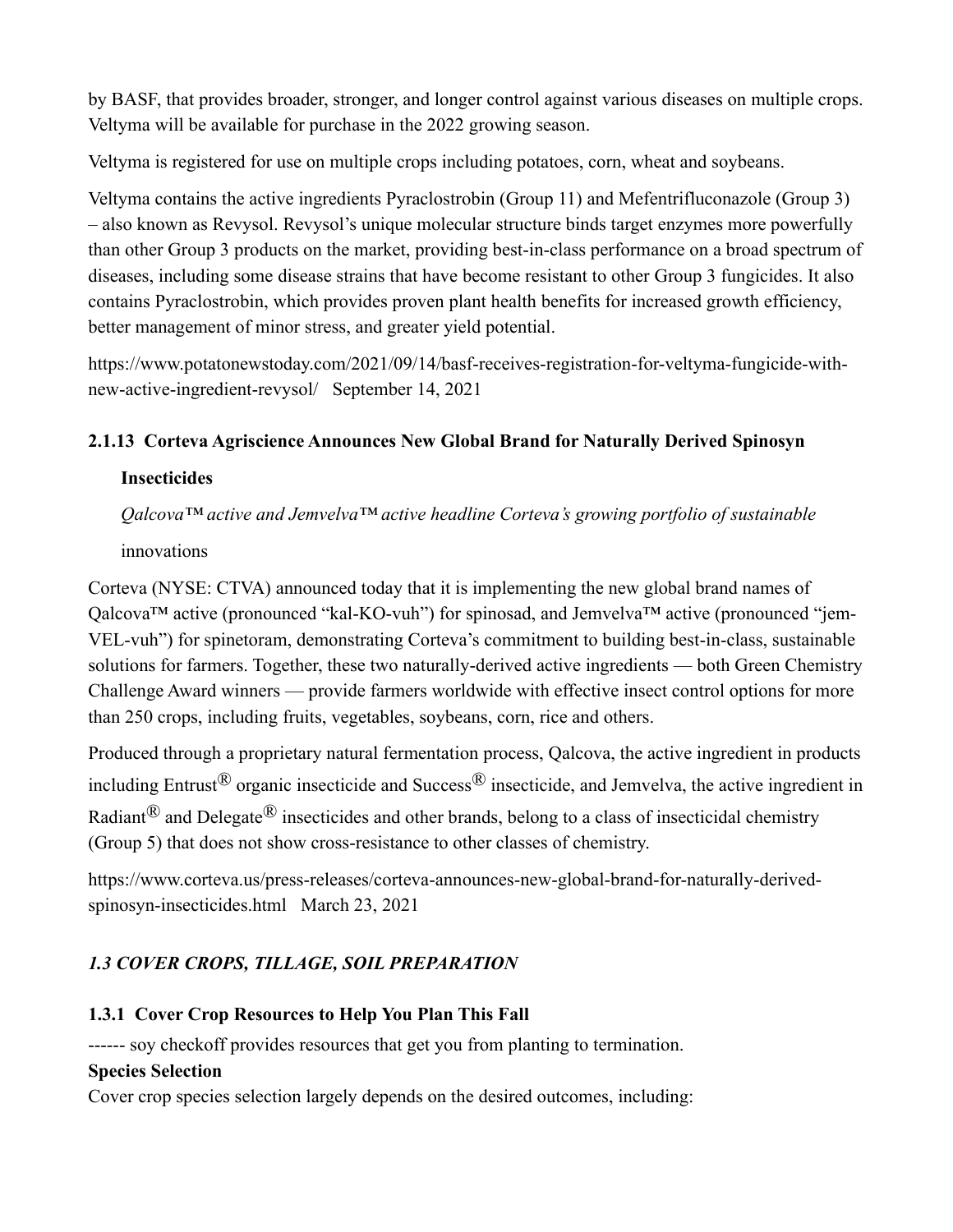- Reduced erosion and protection of soil from wind and rain.
- Improved organic matter and biodiversity in the soil.
- Decreased nutrient loss from leaching and runoff.
- Improved infiltration of water into the soil profile.
- Habitat for beneficial insects and fungi.
- Weed suppression.

If there is more than one reason to plant a cover crop, make a list of priorities and select a species or mix of species that addresses the primary goal. Weed suppression is one of the most highly reported reasons growers use cover crops, second only to soil health. As herbicide-resistant weeds become an increasing concern, cover crops can be an additional tool for implementing integrated pest management strategies.

The [Soybean Research & Information Network](https://soybeanresearchinfo.com/) *(SRIN)* funded by the soy checkoff, provides additional resources to manage cover crops in its [Cover Crops Resource Library,](https://soybeanresearchinfo.com/resources/resource-library/cover-crops/) including a [Cover Crop Selector](https://cropwatch.unl.edu/2019/NE-cover-crop-selector-tool)  [Tool,](https://cropwatch.unl.edu/2019/NE-cover-crop-selector-tool) a [Do's and Don'ts](https://crop-protection-network.s3.amazonaws.com/publications/cpn-4002-crop-management-cover-crops-dos-donts.pdf) page and helpful [Cover Crop Decision Tools.](https://mccc.msu.edu/selector-tool/)

# **[Cover Crop Establishment](https://iwilltakeaction.com/resources/cover-crops-for-weed-management-establishment-fact-sheet)**

Building biomass and ground cover is critical in a cover crop if weed suppression is the goal. To do that, consider the planting date, planting method and seeding rate in a cover crop management plan. All three factors contribute to the successful establishment of cover crops that can improve weed suppression.

Weather — specifically temperature and precipitation — also has significant impact on the establishment and growth of a cover crop. More controllable, and also significant to cover crop establishment, is seed quality. Test seed for germination, and screen for weed seed to avoid potential contamination.

SRIN's [Cover Crops Overview page](https://soybeanresearchinfo.com/agronomics/cover-crops/) also includes useful information on seeding methods and ground covers.

# **Herbicide Carryover to Cover Crop**

After cover crop planting, farmers can face a few challenges, with one being herbicide carryover from the cash crop. It's important to know which cover crop species are most sensitive to carryover. Some residual herbicides applied during the cash crop planting typically interfere less with cover crop establishment than postemergent-applied herbicides, as there is more time for the active ingredients in the herbicide to degrade.

In addition, soil characteristics and weather patterns should be considered when planning cover crop management. Risk of herbicide carryover tends to grow with increasing organic matter and clay content of soils. However, research indicates that warmer temperatures and increased rainfall lead to increased rates of herbicide degradation.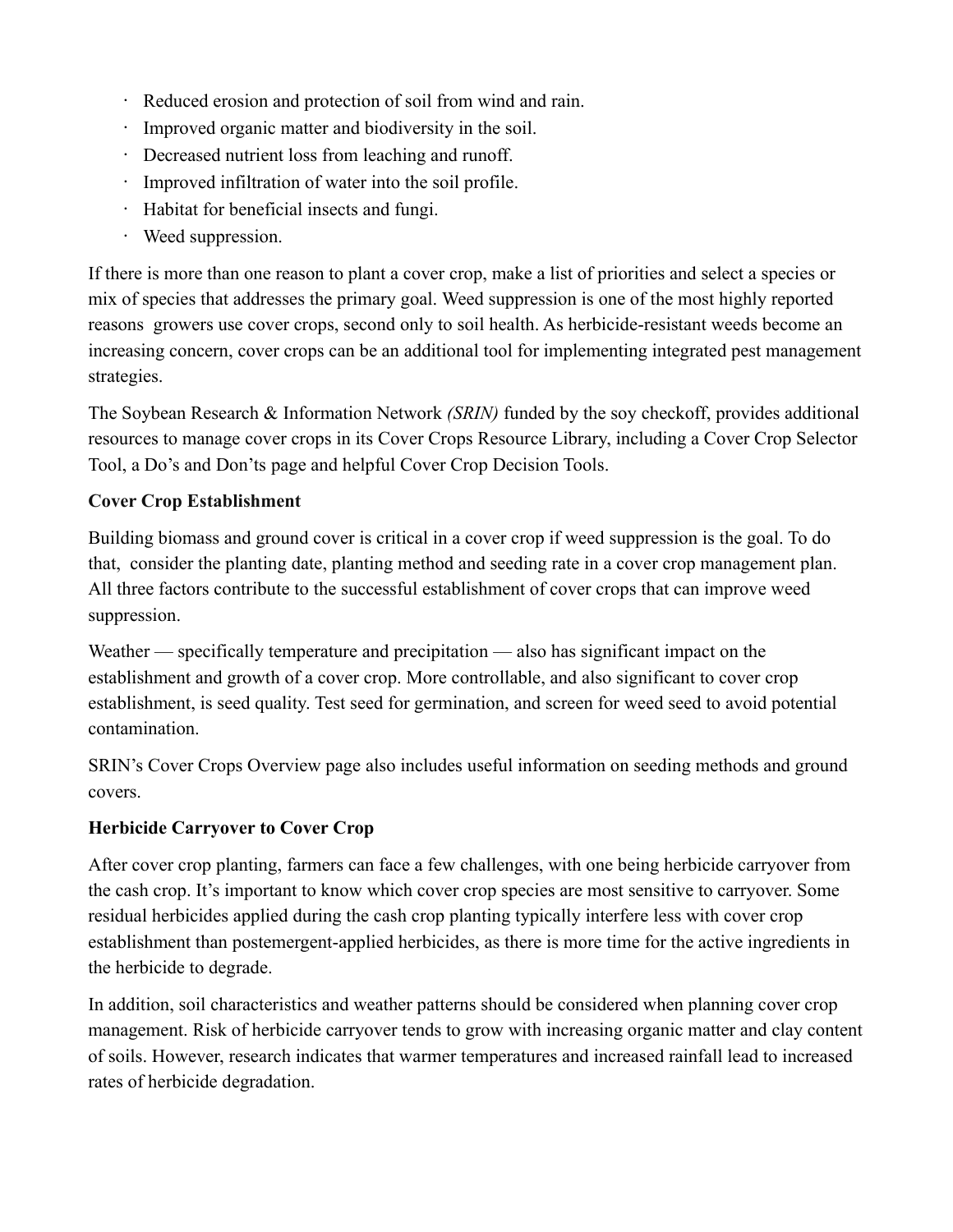Understanding herbicide characteristics for chosen cover crop species is critical to successful establishment.

SRIN offers various university resources on this topic, including a webinar from the University of Nebraska: ["Influence of Soil Management Practices on Weed Control, Herbicide Fate and Crop](https://mediahub.unl.edu/media/14522)  [Productivity.](https://mediahub.unl.edu/media/14522)"

# **[Cover Crop Termination](https://iwilltakeaction.com/resources/cover-crops-for-weed-management-termination)**

The last step in maximizing cover crop benefits is to use the right method and timing of termination to ensure maximum cash crop yields. Cover crops can be terminated before or after cash crop planting, depending on crop rotation and grower preference

SRIN offers [additional information](https://soybeanresearchinfo.com/agronomics/cover-crops/) on termination, including winterkill, herbicide applications and tillage, to help farmers make solid management decisions for their farms.

In addition to the resources above, there are a variety of podcasts and webinars to help farmers manage every stage of a cover crop program. Penn State University's assistant professor of weed science, John Wallace, Ph.D., recorded a [podcast](https://unitedsoybeanboard.libsyn.com/using-cover-crops-for-weed-control) to discuss the benefit of weed control with cover crops.

<https://www.unitedsoybean.org/hopper/cover-crop-resources-to-help-you-plan-this-fall/>

August 6, 2021

# **1.3.2 A Conversation with an Agronomic Adviser on Improving Soil Health**

---- having healthy soil isn't simple.-------there are four major factors that make for healthy, productive — and sustainable — soils: microbes, carbon, drainage and structure.

#### **Feeding soil microbes**

Farmers can get an idea of soil microbial activity and soil fertility potential through regular soil tests. - -----feeding the beneficial microbes in the soil, and not the ones that attack crop plants, -----. "But, since we can't see below the ground and we depend on tests that give us an indication of what's below, we need to be careful that we use good data and research to enhance soil microbes."

Microbial activity is one of the keys to soil health and fertility.------ closely monitor our precision soil sample results, looking at base saturation balance to ensure we have the right structure to build a home for the microbes, along with air and water holding capacity. ---- closely monitor the Humus Organic Matter to see how our practices are encouraging the microbial life and improving nutrient turnover in the soil."

The soy checkoff has invested in research to better understand various soil microbes, including which microbes may be likely to cause high- or low-yielding soybeans.

#### **Enhancing soil carbon**

Cover crops can offer improvements in plant and soil health, soil erosion and water quality. They can also help reduce nutrient loss — which is crucial for microbial activity. ----- look at cover crops from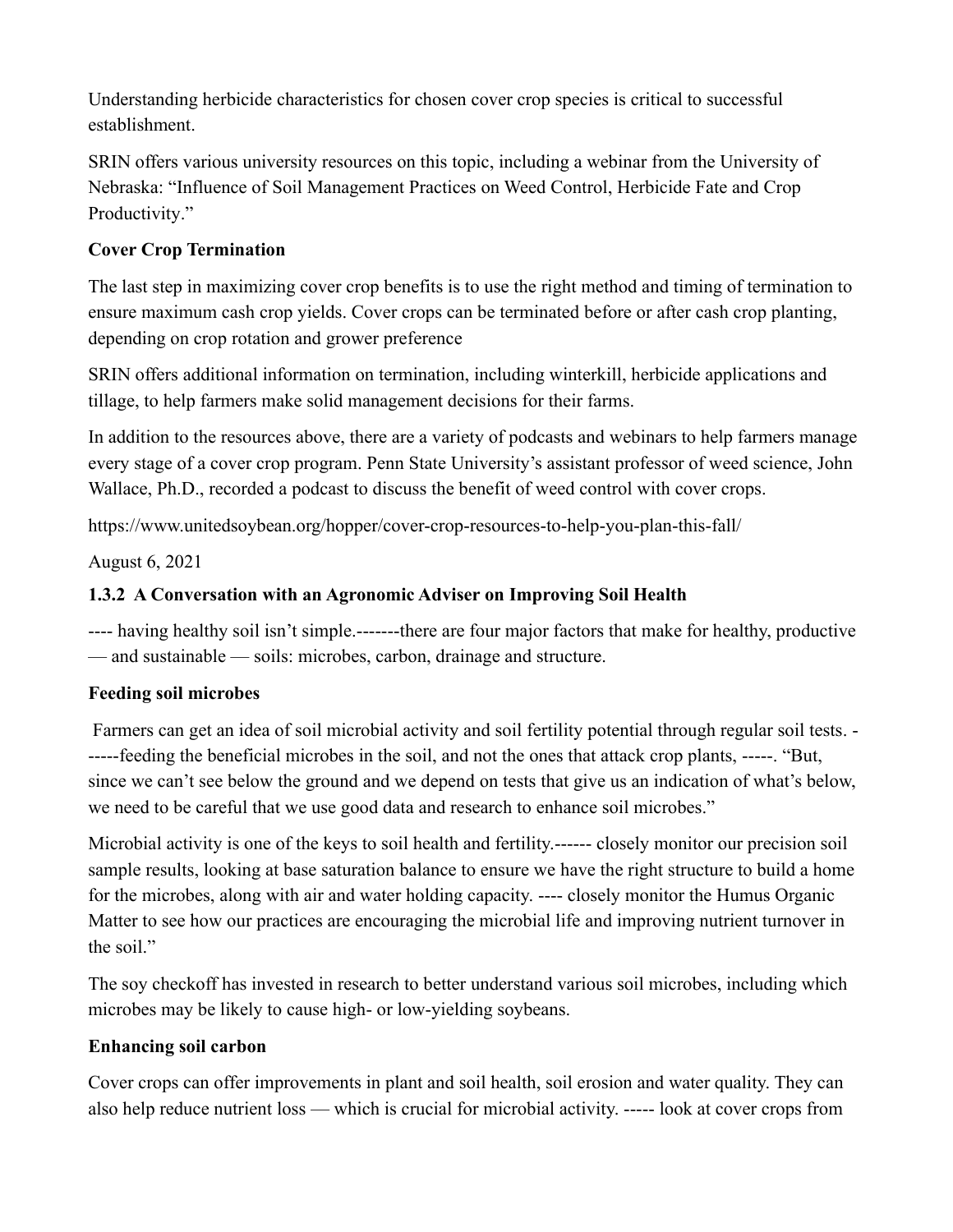two angles: the first is to suppress weeds, so we don't have as much dependence on herbicides, and the other is to provide a highly carbonaceous material that will support and sustain microbial growth, ------.

------ soy checkoff investments have enabled [research on cover crops](https://soybeanresearchinfo.com/agronomics/cover-crops/) in multiple regions. Researchers assessed how cover crops impact soil health, and the [ideal seeding mixes for biomass production and](https://soybeanresearchinfo.com/resources/resource-library/cover-crops/)  [increased yield.](https://soybeanresearchinfo.com/resources/resource-library/cover-crops/) Cover crops can also sequester carbon, a greenhouse gas, from the atmosphere ------.

#### **Improving soil drainage**

Drainage helps ensure the soil has aerobic rather than anaerobic conditions,-----. ----- anaerobic conditions, ------ little to no soil oxygen, and aerobic microbes need oxygen.

Controlled drainage systems, such as tiling or ditches, can also help reduce the loss of crucial nutrients, such as phosphorus and nitrogen.

Checkoff investments examining how systems like tiling can positively affect overall soil and crop health revealed that controlled drainage helps reduce runoff and erosion, contributing to clean water.

#### **Maintaining soil structure**

---- certain tillage practices on your fields can severely disrupt the soil habitat, which includes earthworms, microbials and organic material, -----.

In contrast, no-till, reduced or conservation tillage practices maintain soil structure for the microbes in the soil and leave crop residue on top of the soil. Conservation tillage and no-till can reduce soil erosion, which improves water quality — and they can also reduce fuel and equipment use.

There will always be pros and cons to any ag practice; it's a balance,-----.

----- end result of any soil enhancement practice should be to ensure that the soil microbial population is sustained or even enhanced. With any of these practices, we can enhance the soil environment, but we have to be absolutely sure that our pros outweigh our cons."

[https://www.unitedsoybean.org/hopper/a-conversation-with-an-agronomic-adviser-on-improving-soil](https://www.unitedsoybean.org/hopper/a-conversation-with-an-agronomic-adviser-on-improving-soil-health/)[health/](https://www.unitedsoybean.org/hopper/a-conversation-with-an-agronomic-adviser-on-improving-soil-health/) May 20 2021

# **1.3.3 No-Till Practices in Vulnerable Areas Significantly Reduce Soil Erosion**

-----soil erosion is a naturally occurring process, agricultural activities such as conventional tilling exacerbate it. Completely shifting to no-till would reduce soil loss and sediment yield by more than 70 percent, says Sanghyun Lee, doctoral student in the University of Illinois's Department of Agricultural and Biological Engineering.

"A comprehensive modeling framework to evaluate soil erosion by water and tillage" is published in Journal of Environmental Management. For more information, read the [University of Illinois](https://aces.illinois.edu/news/no-till-practices-vulnerable-areas-significantly-reduce-soil-erosion)  [article\(link is external\).](https://aces.illinois.edu/news/no-till-practices-vulnerable-areas-significantly-reduce-soil-erosion)

<https://nifa.usda.gov/announcement/no-till-practices-vulnerable-areas-significantly-reduce-soil-erosion> January 28, 2021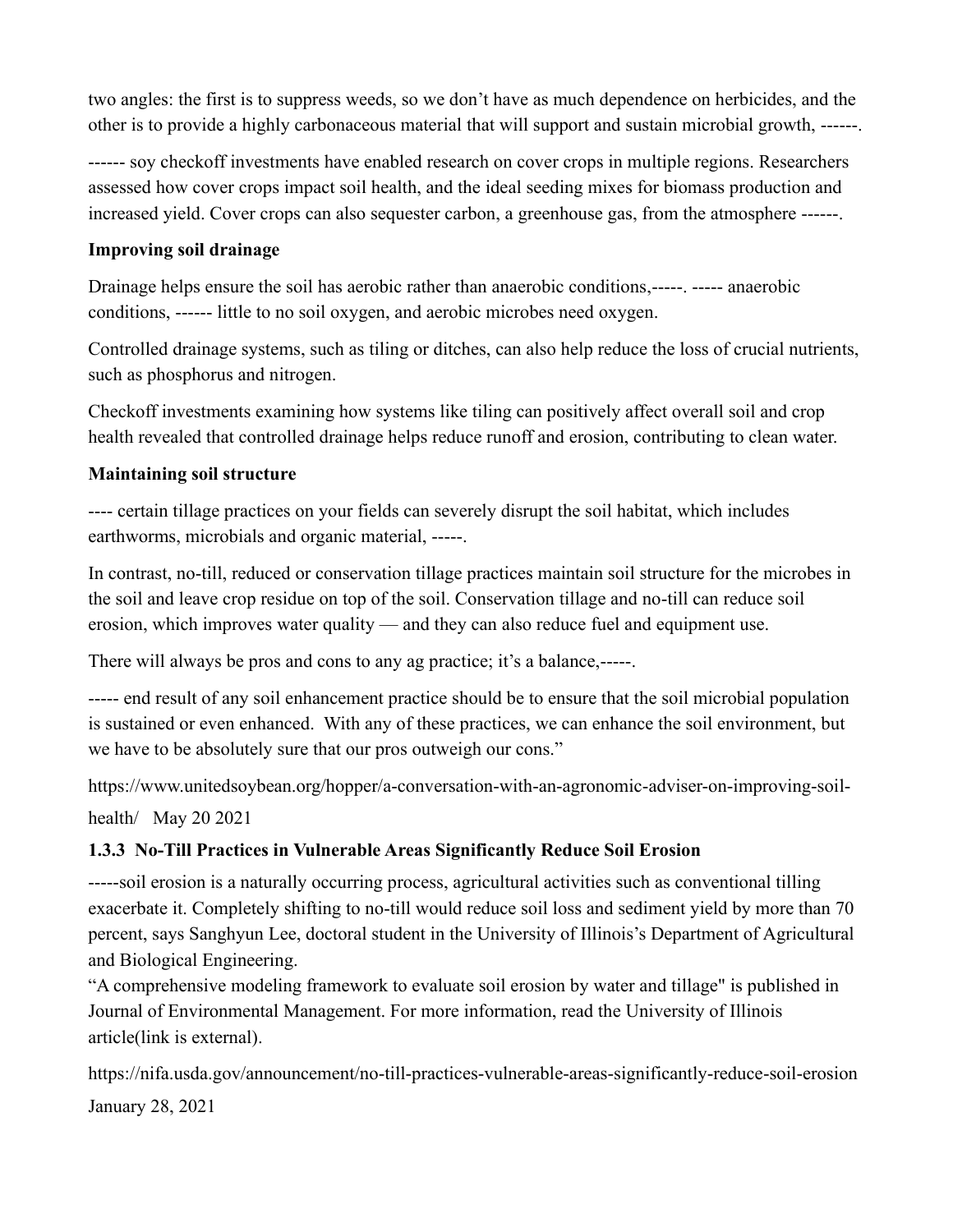# **2. BREEDING AND GENETICS**

## **2.1** *BREEDING COMPANY NEWS*

*In vorige jare was daar gewoonlik n artikel wat samevattend al die nuwe kultivars van die verskillende saadmaatskappye vir die komende jaar gelys het. Vanjaar was sodanige lys nie beskikbaar nie en is by die verskillende maatskappye verwysings na sodanige bronne gegee.*

#### **2.1.1. Bayer CropScience / Monsanto / Asgrow**

#### **2.1.1.1 Bayer's Unmatched R&D Investment Powers Industry-Leading Crop Science Portfolio**

Commercialized ten new formulations and more than 430 new hybrids and varieties across corn, soybeans, cotton and vegetables. Three biotech trait projects advance to launch phase / Advanced eight new small molecule crop protection actives / Leading soybean pipeline to offer the greatest weed control flexibility, premium genetics.

-----announced pipeline project advancements and newly unveiled research in a dedicated research and development (R&D) pipeline update for the Crop Science division. Bayer's annual investment of 2 billion euros in Crop Science R&D is nearly double the spend of the company's next closest competitors.

*Key-phrase excerpts from the fairly lengthy article:*

#### **Delivering an industry-leading R&D pipeline in scale, productivity, and value**

-----product launches including ten new crop protection formulations, and three biotechnology traits advancing to the launch phase. These include [Intacta 2 Xtend s](https://plataformaintacta2xtend.com.br/)oy, which has gained all regulatory approvals and is expected to launch in Brazil by the end of the year. ------ enhancement of the Intacta franchise will support farmers ----- with multiple modes of action for insect control.

#### **Leading the development of next-generation biotech traits**

------to provide farmers with flexibility in weed control, through next generation soybean traits. -----developed the first five-way stack of herbicide tolerance for soybeans. Currently in Phase 3 of development, this trait offering adds to XtendFlex's three tolerances with another two modes of action; tolerance to HPPD and its own proprietary 2,4-D tolerance. In Phase 2 of the pipeline there is an additional mode-of-action coming to convey PPO herbicide tolerance. Additionally, the third generation of insect control in soybeans will further enhance the Intacta franchise and help farmers continue to increase yields while reducing the use of insecticides.

#### **Optimizing large and diverse germplasm library with advanced breeding technologies**

Through advanced breeding tools and Bayer's large germplasm library, 430 new hybrids and varieties across corn, soy, cotton and vegetables have been deployed.

#### **Advancing new approaches in small molecule development**

Bayer's new herbicide mode of action for post-emergence weed control has advanced to Phase 3. This molecule has the potential to unlock greater weed control flexibility, as it allows use in various market segments, opens new opportunities for herbicide tolerance trait systems in major crops and enables the continued use of conservation- and no-till systems, which improve carbon sequestration and soil health. ------ core competencies in fermentation, formulation, field testing and grower support, Bayer is also actively developing exciting new biologic options------.------ the newest addition to the Serenade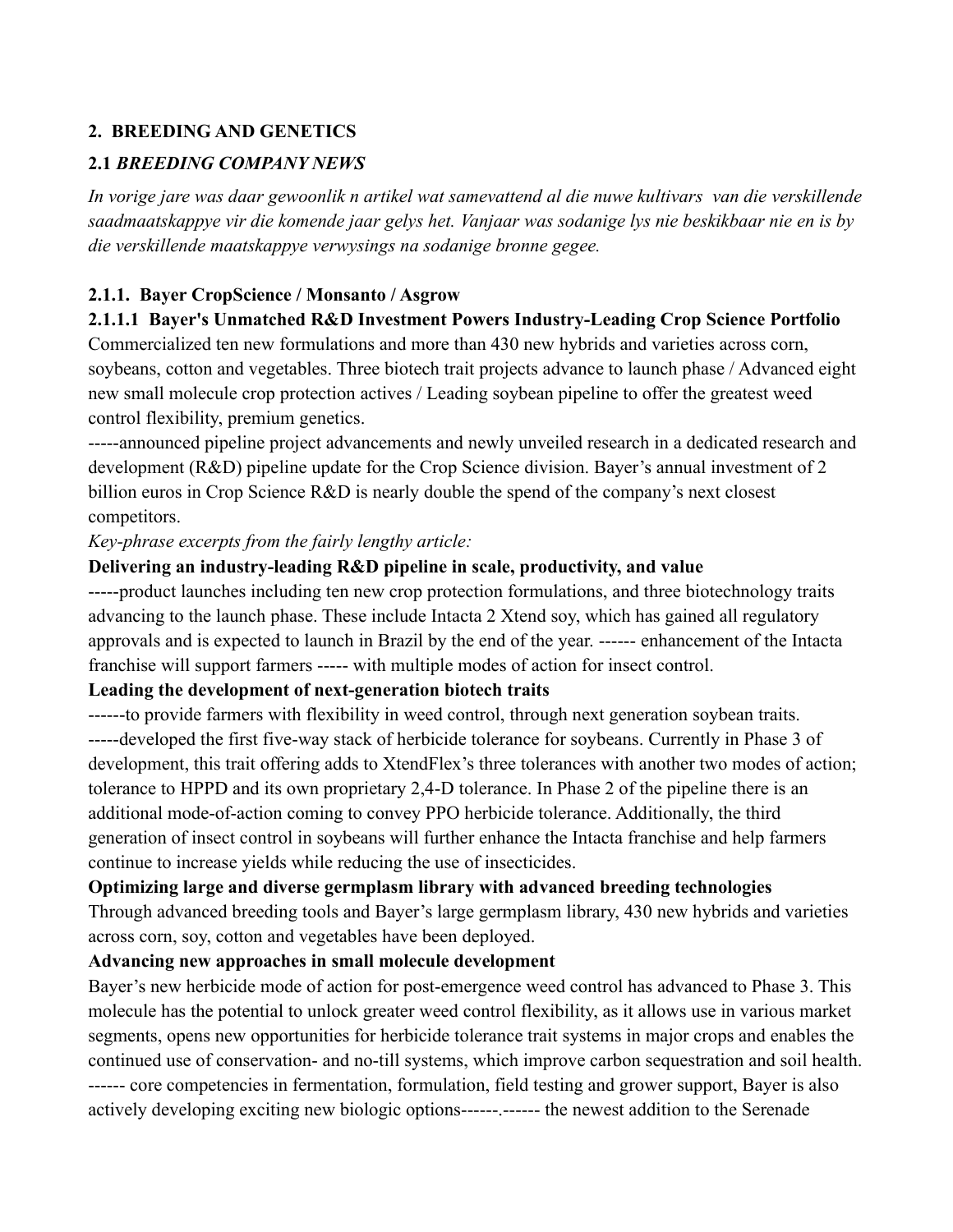product family, Serenade Soil Activ. ------ improves ease of use for farmers, with lower use rates. Bayer expects this new product to deliver biologic growth in expanding markets, including launching in the U.S. and Australia ------.

# **Unlocking opportunities for new business models, powered by data science**

----industry-leading [Climate FieldView](https://climate.com/) digital agriculture platform is now being used on more than 150 million subscribed acres across the world. ------ logging information from planters, sprayers and combines, helps farmers make data-driven decisions and evolve Climate FieldView's models to optimize yields. Bayer is better integrating the data into its R&D process, enabling aligned testing to reflect how its customers farm, helping inform advancement of key projects it is developing. FieldView's [Seed Advisor h](https://climate.com/newsroom/predictive-seed-placement-technology)as continued to help farmers improve productivity by optimizing seed placement recommendations.

[https://media.bayer.com/baynews/baynews.nsf/id/Bayers-unmatched-RD-investment-powers-industry](https://media.bayer.com/baynews/baynews.nsf/id/Bayers-unmatched-RD-investment-powers-industry-leading-Crop-Science-portfolio)[leading-Crop-Science-portfolio](https://media.bayer.com/baynews/baynews.nsf/id/Bayers-unmatched-RD-investment-powers-industry-leading-Crop-Science-portfolio) March 12, 2021

# **2.1.1.2 2022 SEED GUIDE**

*Google '*2022 Seed Guide Breakheart Seed' *and open the website. Scroll several pages down to* 'Soybeans'*(6 pages) with characteristics of each available XTENDFLEX and XTEND variety as well as its Liberty Link and Enlist E3 varieties with the 14 new ones marked with a red flag '*New'. [https://www.greatheartseed.com/wp-content/uploads/2022\\_GHS\\_SeedGuide.pdf](https://www.greatheartseed.com/wp-content/uploads/2022_GHS_SeedGuide.pdf) August 2021

# **2.1.1.3 New DEKALB Asgrow Products Announced For 2022 Planting**

Twenty-four new Asgrow XtendFlex soybean products are being launched in the U.S. for 2022, raising the total number to 71 varieties for next growing season. XtendFlex, the latest soybean technology from Bayer, is a triple-stacked soybean trait containing tolerance to dicamba, glyphosate and glufosinate to provide more flexibility to help control tough weeds.

----- the 2022 product lineup also features resistance to the top soybean diseases, including white mold, Phytophthora, brown stem rot and iron deficiency chlorosis.

For more information, farmers can contact [DEKALBAsgrow.com/SeedFinder.](https://www.dekalbasgrowdeltapine.com/en-us/seed-finder/corn.html?utm_campaign=SeedFinder_DKAS&utm_source=Various&utm_medium=OfflineMarketing&utm_content=SeedFinder)

<https://cropproducer.com/new-dekalb-asgrow-products-announced-for-2022-planting/>

August 16, 2021

# **2.1.1.4 Solvay completes acquisition of Bayer's global seed coatings business**

The acquisition strengthens Solvay's existing seed care portfolio in bio-based, seed-applied solutions; enables reinvestment opportunities for Bayer.

[https://media.bayer.com/baynews/baynews.nsf/id/Solvay-completes-acquisition-of-Bayers-global-seed](https://media.bayer.com/baynews/baynews.nsf/id/Solvay-completes-acquisition-of-Bayers-global-seed-coatings-business)[coatings-business](https://media.bayer.com/baynews/baynews.nsf/id/Solvay-completes-acquisition-of-Bayers-global-seed-coatings-business) July 1, 2021

# **2.1.1.5a Bayer takes steps to make carbon sequestration a farmer's newest crop opportunity**

Bayer to reward growers to generate carbon credits by adopting climate-smart practices and creating a new revenue stream on-farm / The initiative makes Bayer the first company to develop a transparent, science-based and collaborative approach to a carbon market in agriculture.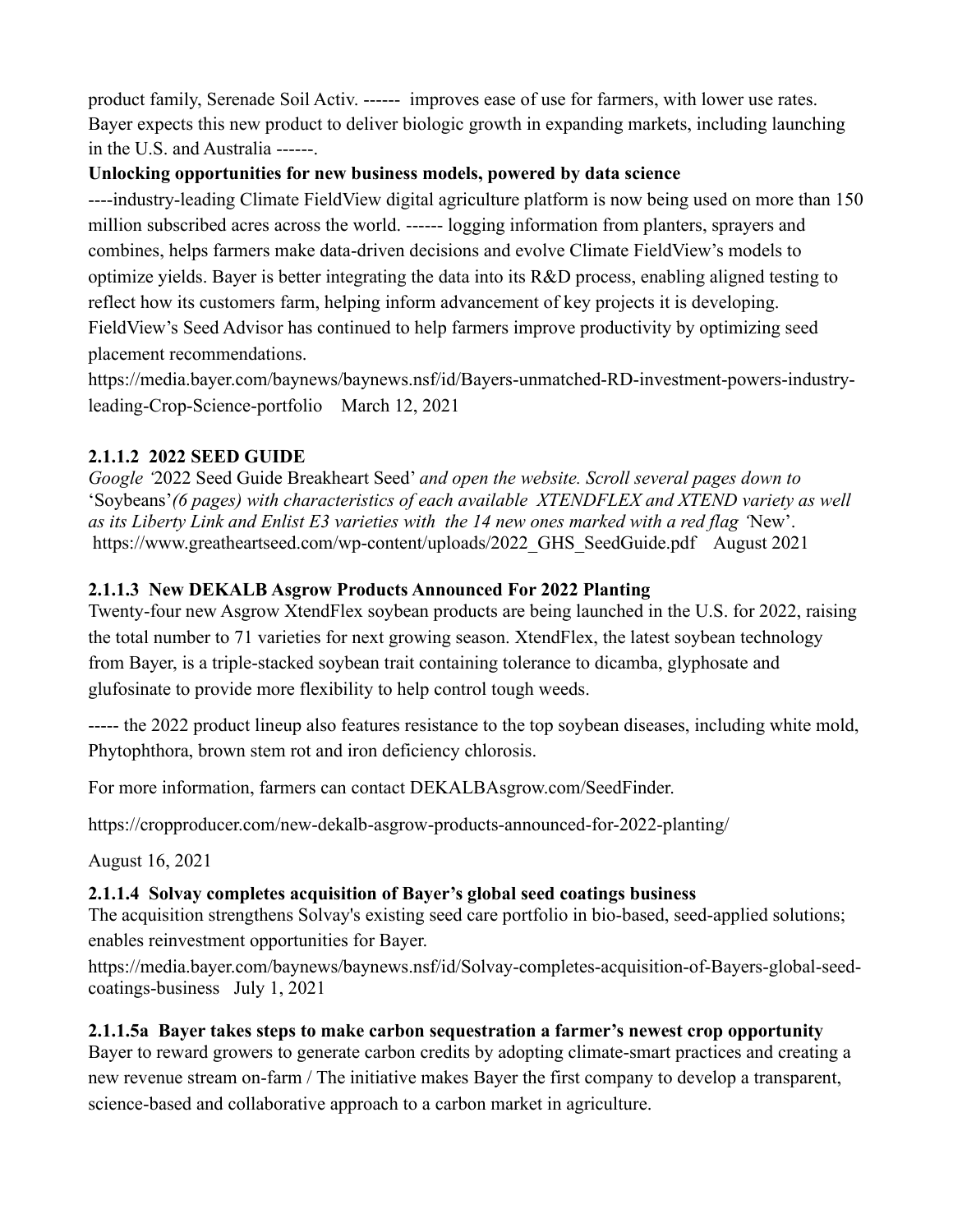Beginning this month, Bayer will start rewarding farmers in Brazil and the U.S. for generating carbon credits by adopting climate-smart practices – such as no-till farming and the use of cover crops – designed to help agriculture reduce its carbon footprint and greenhouse gas (GHG) emissions. Soil is one of the most effective ways of sequestering carbon. Incentivizing farmers to embrace no-till, precision nitrogen use or cover crops helps further sequester carbon into the soil, reduce fossil fuel usage and reduce greenhouse gases. While today farmers get rewarded solely for their food, feed and fiber production, those participating in the Bayer Carbon Initiative will have the opportunity to be rewarded for their best farm management practices and other sustainability efforts as well. The company is also collaborating with partners such as Embrapa in Brazil to build a viable carbon market for farmers.

The program's 2020/2021 season will include approximately 1,200 farmers in Brazil and the U.S. [https://media.bayer.com/baynews/baynews.nsf/id/Bayer-takes-steps-to-make-carbon-sequestration-a](https://media.bayer.com/baynews/baynews.nsf/id/Bayer-takes-steps-to-make-carbon-sequestration-a-farmers-newest-crop-opportunity?Open&parent=news-overview-category-search-en&ccm=020)[farmers-newest-crop-opportunity?Open&parent=news-overview-category-search-en&ccm=020](https://media.bayer.com/baynews/baynews.nsf/id/Bayer-takes-steps-to-make-carbon-sequestration-a-farmers-newest-crop-opportunity?Open&parent=news-overview-category-search-en&ccm=020) July 21, 2020

### **2.1.1.5b Bayer launches its decarbonization program for agriculture in E**urope

In line with the political objectives of the EU Green Deal, the program's main goal is to fight climate change by establishing carbon farming practices at farmers' level with benefits for the entire agricultural value chain / Program kicks off with over 25 farmers across seven countries in the EU and beyond: France, Spain, Belgium, Denmark, Germany, United Kingdom and Ukraine.

The new European Carbon Program recognizes the pivotal role growers and their land can play in helping to create lasting, positive environmental impacts and is an integral part of Bayer's sustainability commitments specifically aimed at reducing field greenhouse gas (GHG) emission by 30% in 2030.

[https://media.bayer.com/baynews/baynews.nsf/id/Bayer-launches-its-decarbonization-program-for](https://media.bayer.com/baynews/baynews.nsf/id/Bayer-launches-its-decarbonization-program-for-agriculture-in-Europe)[agriculture-in-Europe](https://media.bayer.com/baynews/baynews.nsf/id/Bayer-launches-its-decarbonization-program-for-agriculture-in-Europe) June 29, 2021

#### **2.1.1.6 Bayer, Corteva in 'two-dog battle' over U.S. soy market**

Bayer AG is launching a new genetically modified soybean in the United States, striking back against rival Corteva Inc ------. Bayer's new XtendFlex soybeans and Corteva's Enlist E3 soy are shaping up to be the most popular with farmers in the coming years, ----.

Each seed tolerates three chemical herbicides so farmers can destroy weeds without damaging their crops, as weeds grow increasingly resistant to the once-universal glyphosate herbicide.

*The article discusses the use of these two soybean systems in dealing with weed control and the role court decisions and appeals played regarding the use of the controversial herbicide Dicamba. <https://www.reuters.com/article/us-usa-soybeans-seeds-focus-idUSKBN2BW1IE>April 9, 2021*

# **2.1.1.7 CLAAS TELEMATICS offer easy data management to help simplify farming operations**

Climate FieldView™, the flagship product of The Climate Corporation (Bayer's digital farming arm), and CLAAS TELEMATICS can now be connected through the CLAAS API (application programming interface) to enable easy data exchange for field-specific, site-specific documentation.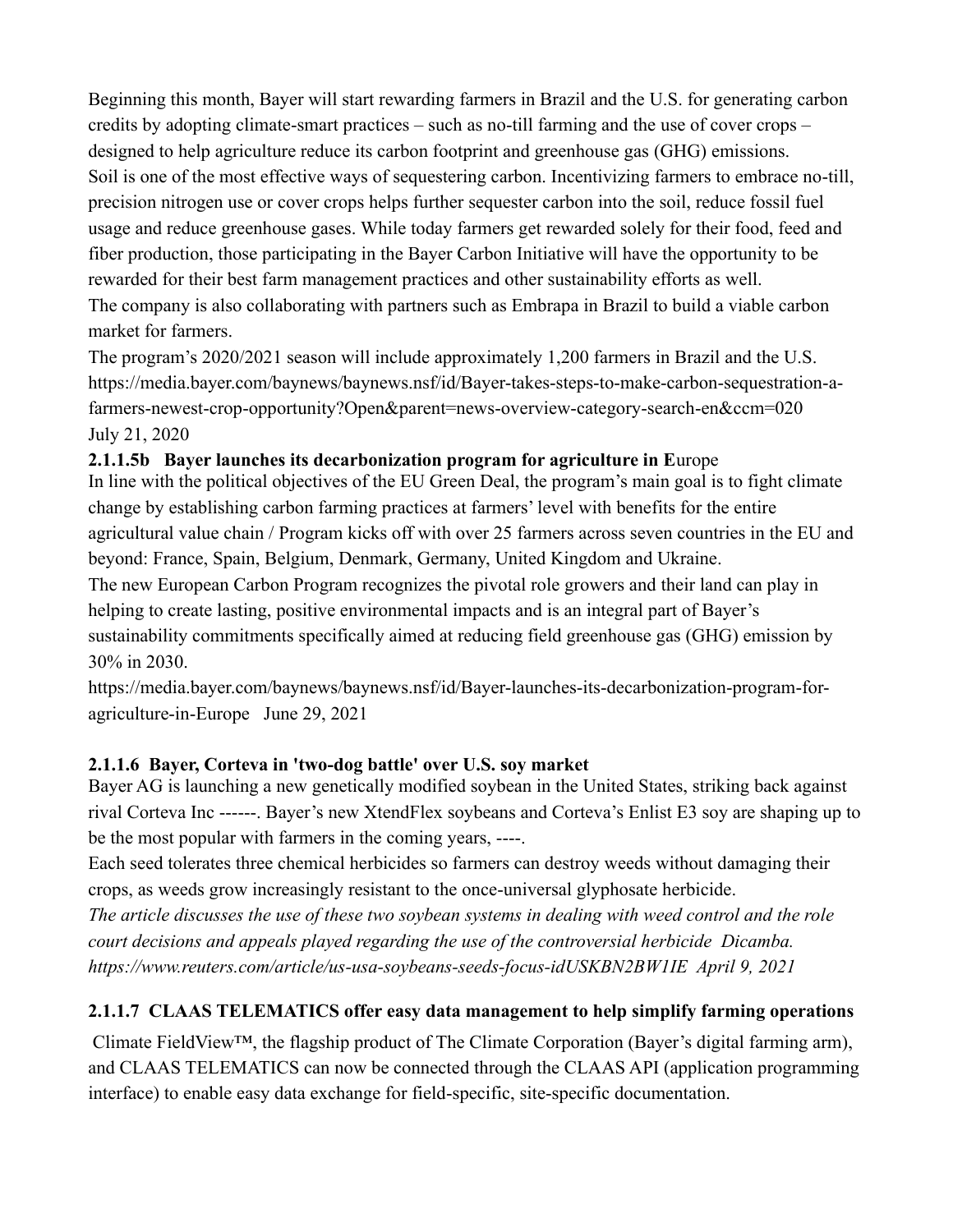[https://media.bayer.com/baynews/baynews.nsf/id/Climate-FieldView-CLAAS-TELEMATICS-offer](https://media.bayer.com/baynews/baynews.nsf/id/Climate-FieldView-CLAAS-TELEMATICS-offer-easy-data-management-to-help-simplify-farming-operations?Open&parent=news-overview-category-search-en&ccm=020)[easy-data-management-to-help-simplify-farming-operations?Open&parent=news-overview-category](https://media.bayer.com/baynews/baynews.nsf/id/Climate-FieldView-CLAAS-TELEMATICS-offer-easy-data-management-to-help-simplify-farming-operations?Open&parent=news-overview-category-search-en&ccm=020)[search-en&ccm=020](https://media.bayer.com/baynews/baynews.nsf/id/Climate-FieldView-CLAAS-TELEMATICS-offer-easy-data-management-to-help-simplify-farming-operations?Open&parent=news-overview-category-search-en&ccm=020) May 6, 2021

# **2.1.1.8 Industry leading digital farming platform Climate FieldView™ launches in South Africa**

The Climate Corporation, Bayer's digital agriculture arm, expands its global footprint to advance datadriven innovation for farmers around the world ------as its first expansion onto the African continent. South African farmers now have access to industry-leading data science capabilities and digital tools, and can digitize their operations. To get started, customers can connect field data through the Climate FieldView™ Drive device, a piece of hardware that farmers can insert into a diagnostic port in the cab of their precision equipment. It uses bluetooth technology to stream agronomic data from the equipment before being synced with their FieldView account. Farmers can also upload data generated by their equipment directly into their FieldView account through the Data Inbox tool, which does not require the use of the FieldView Drive.

All FieldView users have full control of their farm data. They choose if, how and when to share their agronomic information. If they feel it benefits their operations, farmers can choose to share their insights with a trusted agronomic partner to help make data-driven business decisions. For more information, visit [www.climate.com.](http://www.climate.com/)

[https://media.bayer.com/baynews/baynews.nsf/id/Industry-leading-digital-farming-platform-Climate-](https://media.bayer.com/baynews/baynews.nsf/id/Industry-leading-digital-farming-platform-Climate-FieldView-launches-in-South-Africa?Open&parent=news-overview-category-search-en&ccm=020)[FieldView-launches-in-South-Africa?Open&parent=news-overview-category-search-en&ccm=020](https://media.bayer.com/baynews/baynews.nsf/id/Industry-leading-digital-farming-platform-Climate-FieldView-launches-in-South-Africa?Open&parent=news-overview-category-search-en&ccm=020)  March 31, 2021

# **2.1.1.9 Bayer's unmatched R&D investment powers industry-leading Crop Science portfolio**

Commercialized ten new formulations and more than 430 new hybrids and varieties across corn, soybeans, cotton and vegetables. Three biotech trait projects advance to launch phase / Advanced eight new small molecule crop protection actives / Leading soybean pipeline to offer the greatest weed control flexibility, premium genetics

-----announced pipeline project advancements and newly unveiled research in a dedicated research and development (R&D) pipeline update for the Crop Science division. Bayer's annual investment of 2 billion euros in Crop Science R&D is nearly double the spend of the company's next closest competitors.

*Key-phrase excerpts from the fairly lengthy article:*

# **Delivering an industry-leading R&D pipeline in scale, productivity, and value**

-----product launches including ten new crop protection formulations, and three biotechnology traits advancing to the launch phase. These include [Intacta 2 Xtend s](https://plataformaintacta2xtend.com.br/)oy, which has gained all regulatory approvals and is expected to launch in Brazil by the end of the year. ------ enhancement of the Intacta franchise will support farmers ----- with multiple modes of action for insect control.

# **Leading the development of next-generation biotech traits**

------to provide farmers with flexibility in weed control, through next generation soybean traits.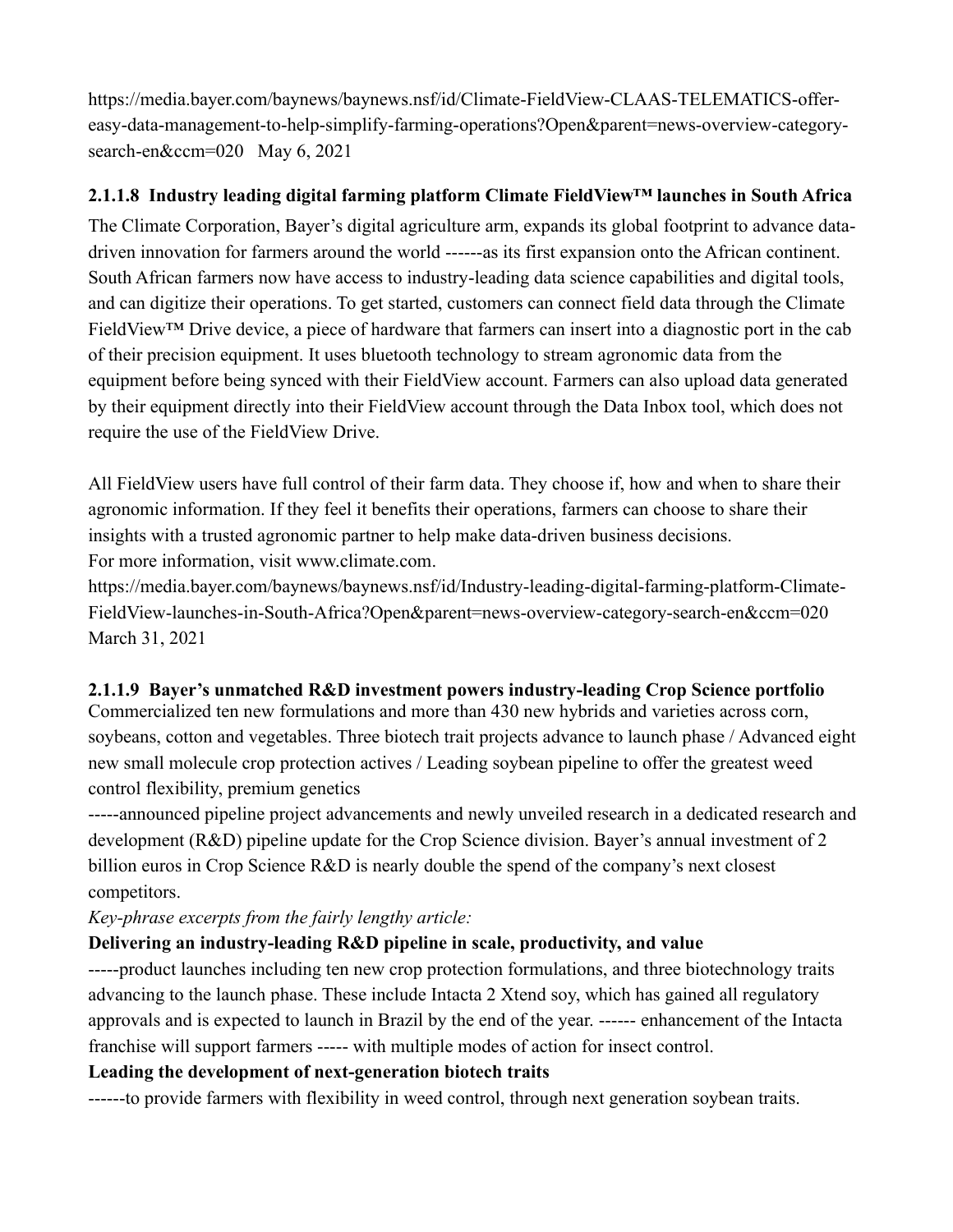developed the first five-way stack of herbicide tolerance for soybeans. Currently in Phase 3 of development, this trait offering adds to XtendFlex's three tolerances with another two modes of action; tolerance to HPPD and its own proprietary 2,4-D tolerance. In Phase 2 of the pipeline there is an additional mode-of-action coming to convey PPO herbicide tolerance. Additionally, the third generation of insect control in soybeans will further enhance the Intacta franchise and help farmers continue to increase yields while reducing the use of insecticides.

#### **Optimizing large and diverse germplasm library with advanced breeding technologies**

Through advanced breeding tools and Bayer's large germplasm library, 430 new hybrids and varieties across corn, soy, cotton and vegetables have been deployed.

#### **Advancing new approaches in small molecule development**

Bayer's new herbicide mode of action for post-emergence weed control has advanced to Phase 3. This molecule has the potential to unlock greater weed control flexibility, as it allows use in various market segments, opens new opportunities for herbicide tolerance trait systems in major crops and enables the continued use of conservation- and no-till systems, which improve carbon sequestration and soil health. ------ core competencies in fermentation, formulation, field testing and grower support, Bayer is also actively developing exciting new biologic options------.-------- the newest addition to the Serenade product family, Serenade Soil Activ. ------ improves ease of use for farmers, with lower use rates. Bayer expects this new product to deliver biologic growth in expanding markets, including launching in the U.S. and Australia ------.

#### **Unlocking opportunities for new business models, powered by data science**

----industry-leading [Climate FieldView](https://climate.com/) digital agriculture platform is now being used on more than 150 million subscribed acres across the world. ------ logging information from planters, sprayers and combines, helps farmers make data-driven decisions and evolve Climate FieldView's models to optimize yields. Bayer is better integrating the data into its R&D process, enabling aligned testing to reflect how its customers farm, helping inform advancement of key projects it is developing. FieldView's [Seed Advisor h](https://climate.com/newsroom/predictive-seed-placement-technology)as continued to help farmers improve productivity by optimizing seed placement recommendations.

https://www.3blmedia.com/news/bayers-unmatched-rd-investment-powers-industry-leading-cropscience-portfolio March 12, 2021

#### **2.1.1.10 Bayer Crop Science 2021 Grants4Ag Awardees**

*Bayer makes annual financial awards to selected scientists.*

From protecting plants with beneficial bacteria to detecting disease through drones and AI, these 24 scientists have outstanding innovations to help farmers protect crops. Hereunder information on the scientists and how their research will impact Bayer's vision of #HealthForAll, #HungerForNone -.

#### *Excerpts of the research that should be beneficial to soybeans are given hereunder:*

#### **2.1.1.10.1 Developing technologies to destroy harmful microbes in the field**

From moldy fruit to Salmonella, microbial pathogens provide a great challenge for food waste, quality and safety. By targeting biofilms and the cell walls of microbes, [Dr. Bryan Berger](https://www.halo.science/profile/bryan-berger-1915)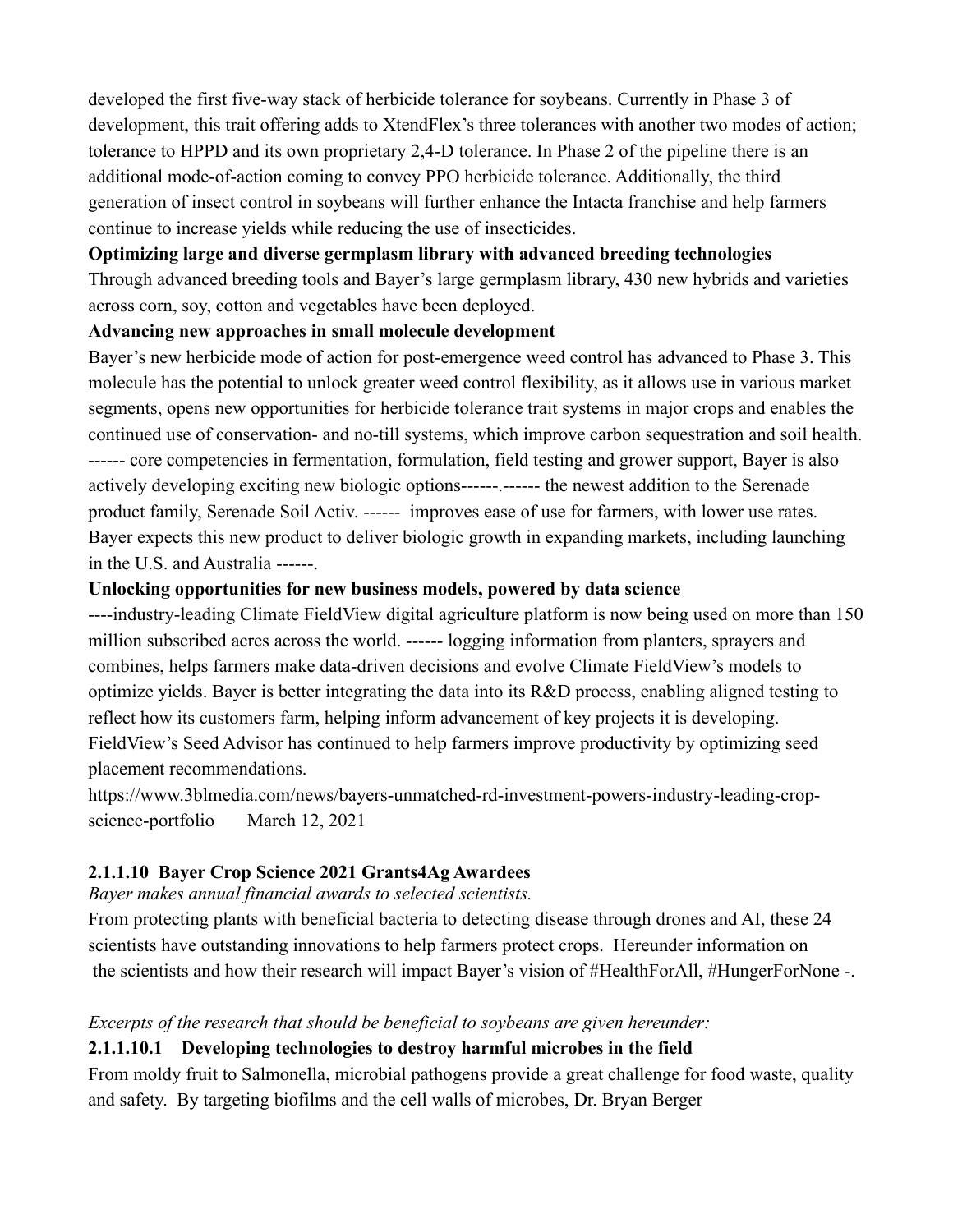*( University of Virginia)* is developing special proteins to remove these harmful pathogens that cause illness and create waste.

Our lab designs biological solutions to address challenges in health, agriculture, environmental science and industrial biotechnology.

With the Bayer Grants4AG award, we will pursue design of proteins that target microbial polysaccharides, and use them to remove microbial pathogens such as *Salmonella, Aspergillus* and *Botrytis* in pre- and post-harvest agriculture applications. Polysaccharides play a key role in microbial cell wall structure and biofilm, both of which contribute to how microbes survive on biotic and abiotic surfaces to cause both human illness and crop loss.

<https://www.halo.science/blog/developing-technologies-to-destroy-harmful-microbes-in-the-field/>

# **2.1.1.10.2 Protecting soybean plants sustainably with beneficial bacteria**

Today, agriculture relies on agrochemicals to fight pests, but their adverse environmental effects are of increasing concern. To combat this, [Dr. Eduardo Rodriguez](https://www.halo.science/profile/eduardo-rodriguez-1651) (Institute of Molecular and Cell Biology of Rosario) is researching Streptomyces bacteria in order to harness their power to protect soybean plants from pests in a greener way.

Our research program is focused on crop yield improvement and disease control while recovering soil health. Microbiological control of plant diseases is based on the suppression of populations of plant pathogens by beneficial organisms. Streptomyces bacteria are part of the plant-associated microbiota that can colonize plant tissues, and they have shown biocontrol potential against fungal phytopathogens of different crop species like soybean, rice and other vegetables. In this context, we have selected particular Streptomyces species that induce a defense response that protects the soybean plants from further infection by different fungal pathogens. Understanding the mechanism underlying this protection will help to develop new technologies for the agriculture industry.

<https://www.halo.science/blog/protecting-soybean-plants-sustainably-with-beneficial-bacteria/>

# **2.1.1.10.3 Using fungi as biocontrol agents against specific plant pathogens**

Through the bioactive molecules they produce, fungi hold great potential in solving problems across the spectrum, from agriculture to health. To break down the complexity of their metabolic pathways, [Dr. Elizabeth Skellam](https://www.halo.science/profile/elizabeth-skellam-1969) (University of NorthTexas) is developing methods to synthesize these molecules with hopes of protecting crops from pathogens.

------using transcriptional regulator manipulation or heterologous expression techniques, so that we can identify the full range of bioactive molecules that a single strain of fungus can produce. This knowledge is fundamental when considering the use of fungi as biocontrol agents against specific plant pathogens, as we need to be certain that no toxic molecules are produced that cause more damage than the pathogen itself. ----intend to characterize all of the small molecules produced by a potential biocontrol agent by using metabolic engineering techniques to bypass specific environmental conditions. ----there are still plenty of novel biosynthetic pathways to be discovered. Due to the impact of fungal bioactive molecules on human health, understanding how and why these molecules are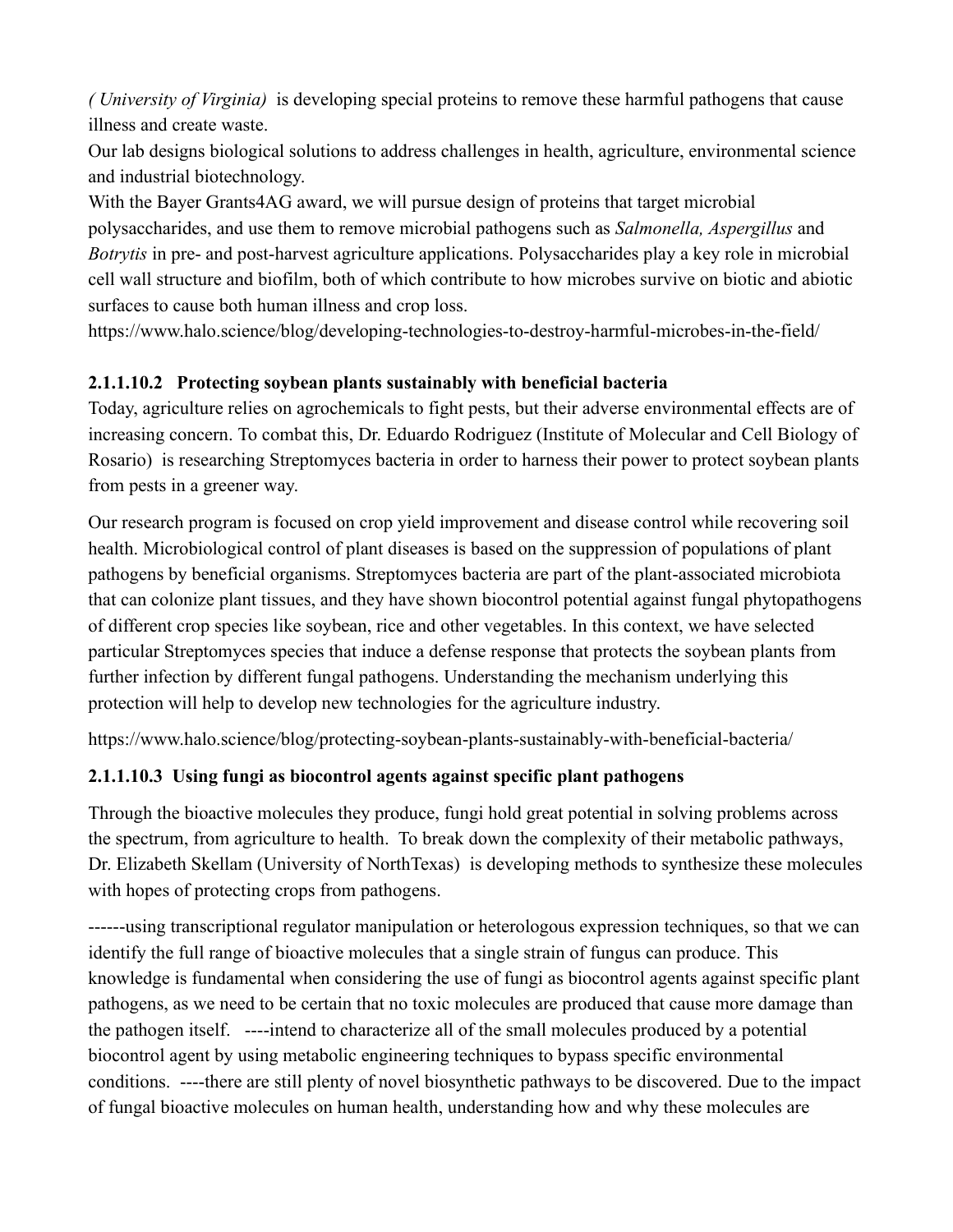synthesized is important when considering domesticating fungus for specific uses either in agriculture or even food production.

This project aims to understand the full secondary metabolite potential of *Sarocladium zeae*, a fungus that may protect corn from pathogenic fungi such as *Aspergillus flavus* and *Fusarium verticillioides*. If *S. zeae* produces no toxic compounds of its own, this fungus has the potential to be used as a biocontrol agent to prevent infection of corn by mycotoxin producing fungi,

[https://www.halo.science/blog/using-fungi-as-biocontrol-agents-against-specific-plant](https://www.halo.science/blog/using-fungi-as-biocontrol-agents-against-specific-plant-pathogens/)[pathogens/](https://www.halo.science/blog/using-fungi-as-biocontrol-agents-against-specific-plant-pathogens/)**2.1.1.10.4 Detecting asymptomatic disease through drones and AI**

----- to translate basic science discoveries we make on established and emerging diseases and insect pests into applications. These include tools to screen plants for resistance and to accurately detect plant disease or insect attack in a timely manner. In this project, we want to develop the use of near infrared spectroscopy-based (NIR) sensors mounted on small unmanned aerial vehicles (sUAV, AKA drones), coupled with artificial intelligence approaches, to detect asymptomatic plants that are infected or under attack by "reading" their chemical fingerprints associated with physiological changes due to infection. Professor Enrico Bonello, Plant Pathology, Ohio State University

<https://www.halo.science/blog/detecting-asymptomatic-disease-through-drones-and-ai/>

# **2.1.1.10.5 Investigating strategies to control recombination in plant genomes**

Recombination allows us to combine useful traits from domesticated and wild strains that are better adapted to the changing climate. We are interested in both control of recombination frequency and location along the chromosomes. Professor Ian Henderson, University of Cambridge.

https://www.halo.science/blog/investigating-strategies-to-control-recombination-in-plant-genomes/

# **2.1.1.10.6 DNAzymes as treatment for viral diseases in agriculturally relevant crops**

RNA-cleaving DNAzymes can reduce the levels of RNA with high specificity, which leads to a great potential in therapeutic applications targeting viral infections in humans and crops. We study the structure and activity of DNAzymes to obtain insights into their mechanism of action. Our goal is to develop DNAzymes that target viral RNA of agriculturally relevant crops and contribute to fight plant diseases. Dr. Ingrid Span, Heinrich Heine University, Germany

[https://www.halo.science/blog/dnazymes-as-treatment-for-viral-diseases-in-agriculturally-relevant](https://www.halo.science/blog/dnazymes-as-treatment-for-viral-diseases-in-agriculturally-relevant-crops/)[crops/](https://www.halo.science/blog/dnazymes-as-treatment-for-viral-diseases-in-agriculturally-relevant-crops/)

# **2.1.1.10.7 Improving agricultural technologies through the targeting abilities of aptamers**

Beyond the double helix, DNA and RNA molecules can fold into many different shapes like aptamers, short sequences that can stick to specific target molecules. Hoping to make use of this specificity, [Dr.](https://www.halo.science/profile/maria-derosa-1746)  [Maria DeRosa](https://www.halo.science/profile/maria-derosa-1746) ( CarletonUniversity) is investigating the potential of aptamers for more sustainable agricultural technologies.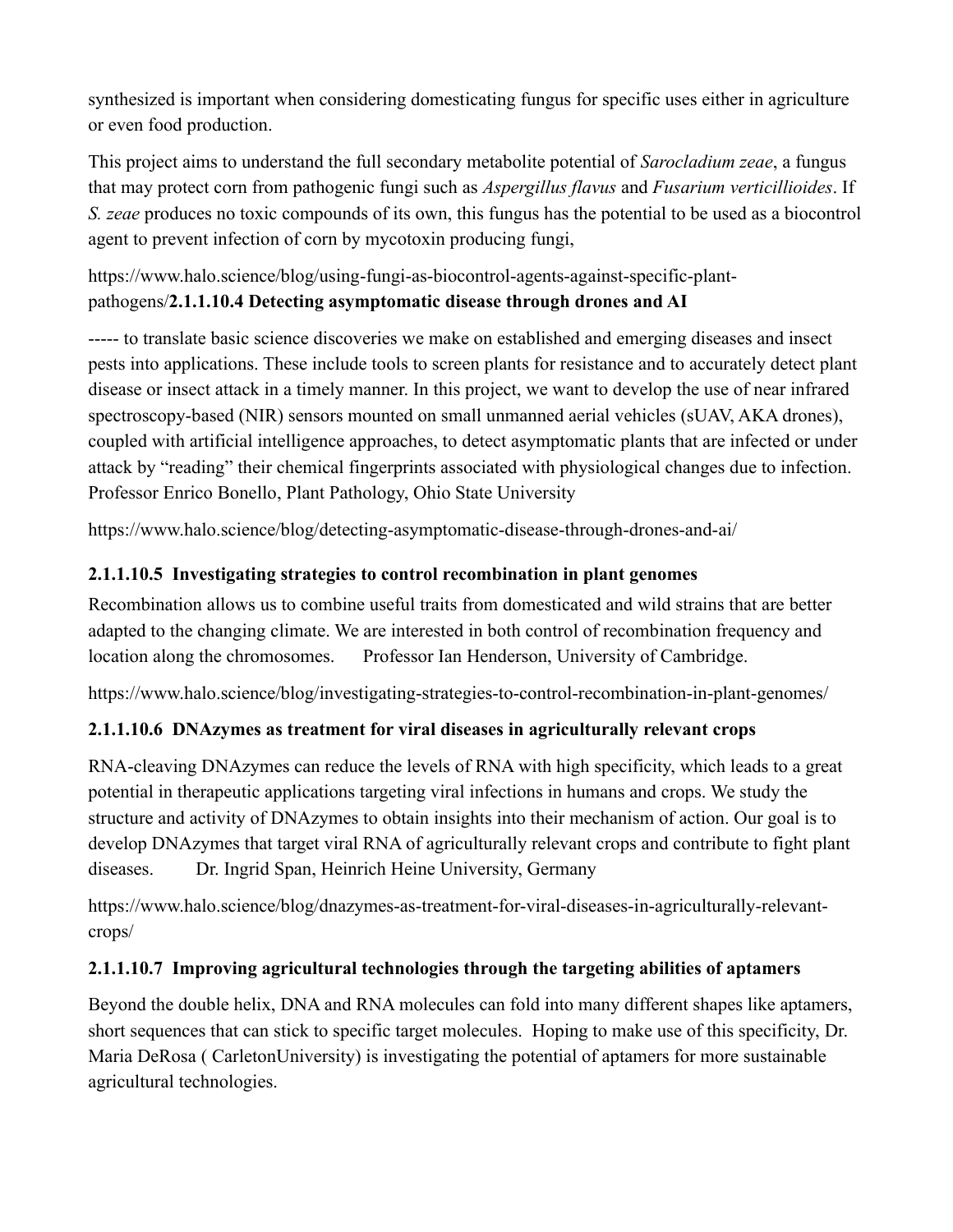------ seek to develop biosensors and "smart" materials based on aptamers–short synthetic DNA or RNA sequences that specifically bind to a diverse variety of targets from small molecules to whole cells. Our goal is to discover new aptamer sequences, understand their binding properties and apply them to help solve problems in a wide range of fields including health, environment and agriculture.

[https://www.halo.science/blog/improving-agricultural-technologies-through-the-targeting-abilities-of](https://www.halo.science/blog/improving-agricultural-technologies-through-the-targeting-abilities-of-aptamers/)[aptamers/](https://www.halo.science/blog/improving-agricultural-technologies-through-the-targeting-abilities-of-aptamers/)

# **2.1.1.10.8 Investigating the ecology and evolution of microorganisms to improve soil amendments for farming**

Focusing on the soil microbiome, [Dr. Megan Rúa](https://www.halo.science/profile/megan-rua-1784) ( Assitant Professor, Wright State University) is researching how microorganisms interact with each other and with plants to help farmers develop new tools for growing crops.

-------- use a variety of techniques including laboratory, greenhouse and field investigations as well as experimental procedures such as advanced techniques in genomics and data analysis. ------ important for understanding how we can improve plant performance when plants are experiencing biotic or abiotic stresses, such as pathogen infection or nutrient limitation.

[https://www.halo.science/blog/investigating-the-ecology-and-evolution-of-microorganisms-to-improve](https://www.halo.science/blog/investigating-the-ecology-and-evolution-of-microorganisms-to-improve-soil-amendments-for-farming/)[soil-amendments-for-farming/](https://www.halo.science/blog/investigating-the-ecology-and-evolution-of-microorganisms-to-improve-soil-amendments-for-farming/)

# 2.1.**1.10.9 Harnessing the power of AI and robotics for crop monitoring**

Aiming to help farmers maximize productivity and produce quality, [Dr. Sigfredo Fuentes](https://www.halo.science/profile/sigfredo-fuentes-1352) ( Associate Professor, The Melbourne University) is developing drone-mounted and AI-powered sensor technologies to monitor pests and diseases in crops. Our research applies these principles to agriculture, food and animal sciences, integrating digital sensors with robotics and AI technology. For this project, the focus was on implementing newly developed, low-cost electronic noses and machine learning to detect pests in crops, using the integrated sensors as a payload of unmanned aerial vehicles (UAV).

https://www.halo.science/blog/harnessing-the-power-of-ai-and-robotics-for-crop-monitoring/

# **2.1.1.10.10 Detecting pests and plant disease with low-cost AI technology**

Sivam Krish, CEO and Founder at GoMicro

With just a smartphone and a clip-on magnifier, [Dr. Krish](https://www.halo.science/profile/sivam-krish-2381) (Sivam)( CEO and Founder GoMicro) seeks to protect crops, reduce food waste, and ensure food quality by bringing AI technology to the mainstream.

----, enabling anyone with a smartphone to build and deploy high accuracy diagnostics AI Engines. While much of AI research produces quality results in the lab, they fail miserably when implemented in the field due to variations in imaging conditions. ----- solved this problem by building a low-cost, phone-attachable, clip-on magnifier that works on any cellular device. It creates lab quality imaging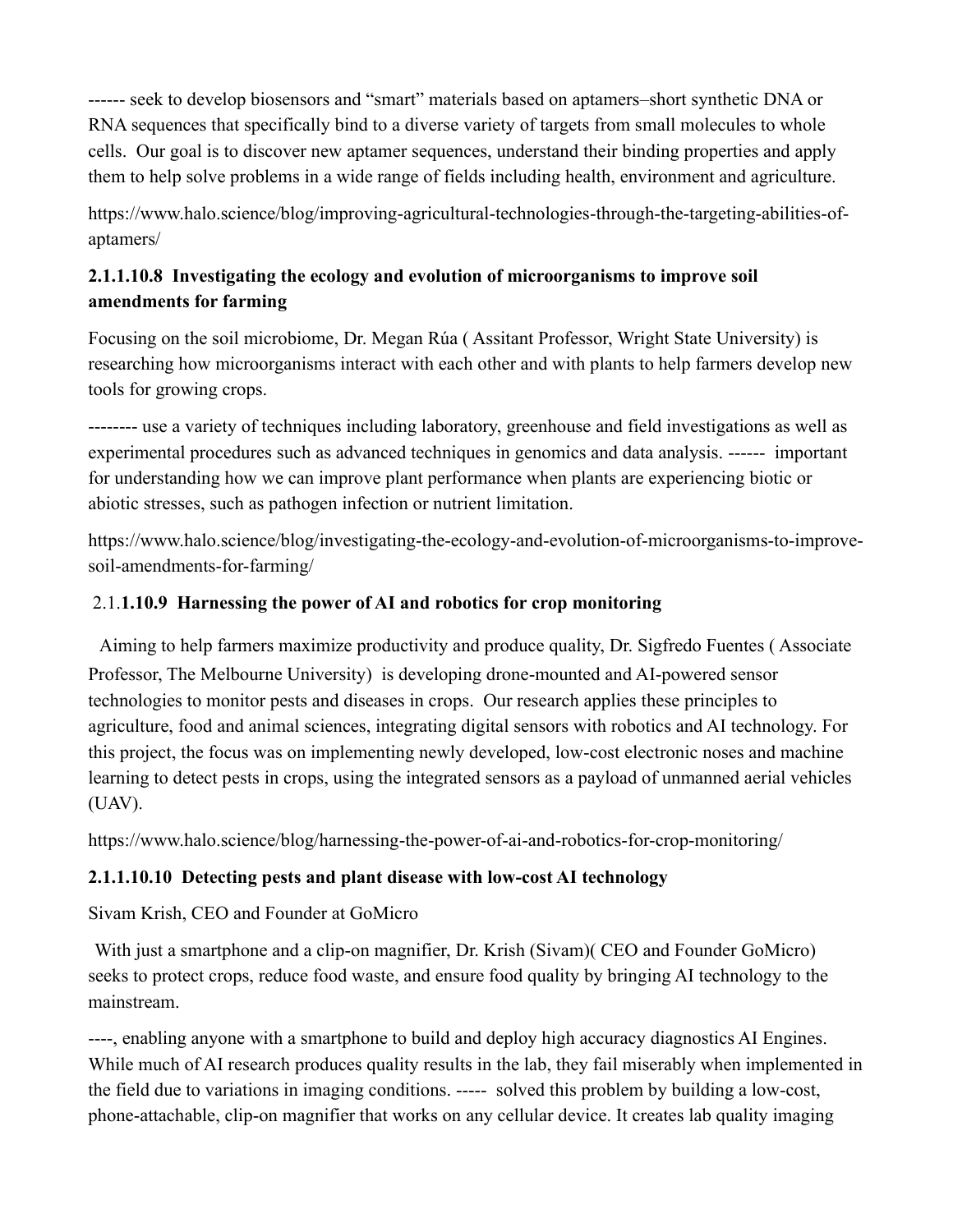conditions, making it possible to create high accuracy diagnostic apps with a very small number of training images. We have tested this technology successfully for assessing pests, plant disease, fresh produce quality, and seafood quality.

<https://www.halo.science/blog/detecting-pests-and-plant-disease-with-low-cost-ai-technology/>

# **2.1.1.10.11 Finding natural materials to replace synthetic herbicides**

Reflecting on the environmental impacts of synthetic herbicides, the hunt is on for natural materials to replace them. By studying plant species grown for crop rotation and living mulch, [Dr. Yinghui Mu](https://www.halo.science/profile/yinghui-mu-1441) ( South China Agricultural University) is searching for new bioherbicides by analysing how these plants inhibit weed growth.

------also use ryegrass and white clover as living mulch crops coexisting with spring corn. We found living mulch can inhibit weeds in the field, and the residue decomposed under rotary tillage can also inhibit the germination of weed. After the residue is returned into the soil with the rotary, some material is released and inhibits the germination of the weed. We are trying to find that material and see if it can be used as a bioherbicide.

<https://www.halo.science/blog/finding-natural-materials-to-replace-synthetic-herbicides/>

# **2.1.1.10.12 Protecting farm workers and improving efficiency through advanced robotics**

To protect farm workers and improve the efficiency and traceability of pesticide application, [Yulia](https://www.halo.science/profile/yulia-poroshenko-1381)  [Poroshenko](https://www.halo.science/profile/yulia-poroshenko-1381) (Founder) of Agrohub, along with Oleg Prihodko (SenseAgro) and Alexander Alfimov (CPCS), are developing Robomix, an automated pesticide-mixing robot.

With the help of Robomix, farmers will be able to raise the efficiency of pesticide application through the complete automation of the process and ensure full traceability as well as precise accounting of the pesticides used. More importantly, farmers will be able to protect the workforce and eliminate any possible injuries related to pesticide poisoning,

[https://www.halo.science/blog/protecting-farm-workers-and-improving-efficiency-through-advanced](https://www.halo.science/blog/protecting-farm-workers-and-improving-efficiency-through-advanced-robotics/)[robotics/](https://www.halo.science/blog/protecting-farm-workers-and-improving-efficiency-through-advanced-robotics/)

# **2.1.1.10.13 Using a deep learning model to predict and select disease-resistant plants**

**------** uses advanced DNA sequencing technologies and statistical models (mixed-linear model and machine learning) to identify DNA markers and genes associated with disease and yield-related traits in crops. However, complex traits such as grain yield are hard to predict, as they are often controlled by a large number of small effect genes with complicated interactions. Genomic selection is a new breeding tool for predicting and selecting complex traits of an individual plant from high-density DNA markers spread across the entire genome. Yongle Li, University of Adelaide- Waite Campus

[https://www.halo.science/blog/using-a-deep-learning-model-to-predict-and-select-disease-resistant](https://www.halo.science/blog/using-a-deep-learning-model-to-predict-and-select-disease-resistant-plants/)[plants/](https://www.halo.science/blog/using-a-deep-learning-model-to-predict-and-select-disease-resistant-plants/)

# **2.1.1.10.14 Investigating nematode-bacteria interactions to develop better biopesticides**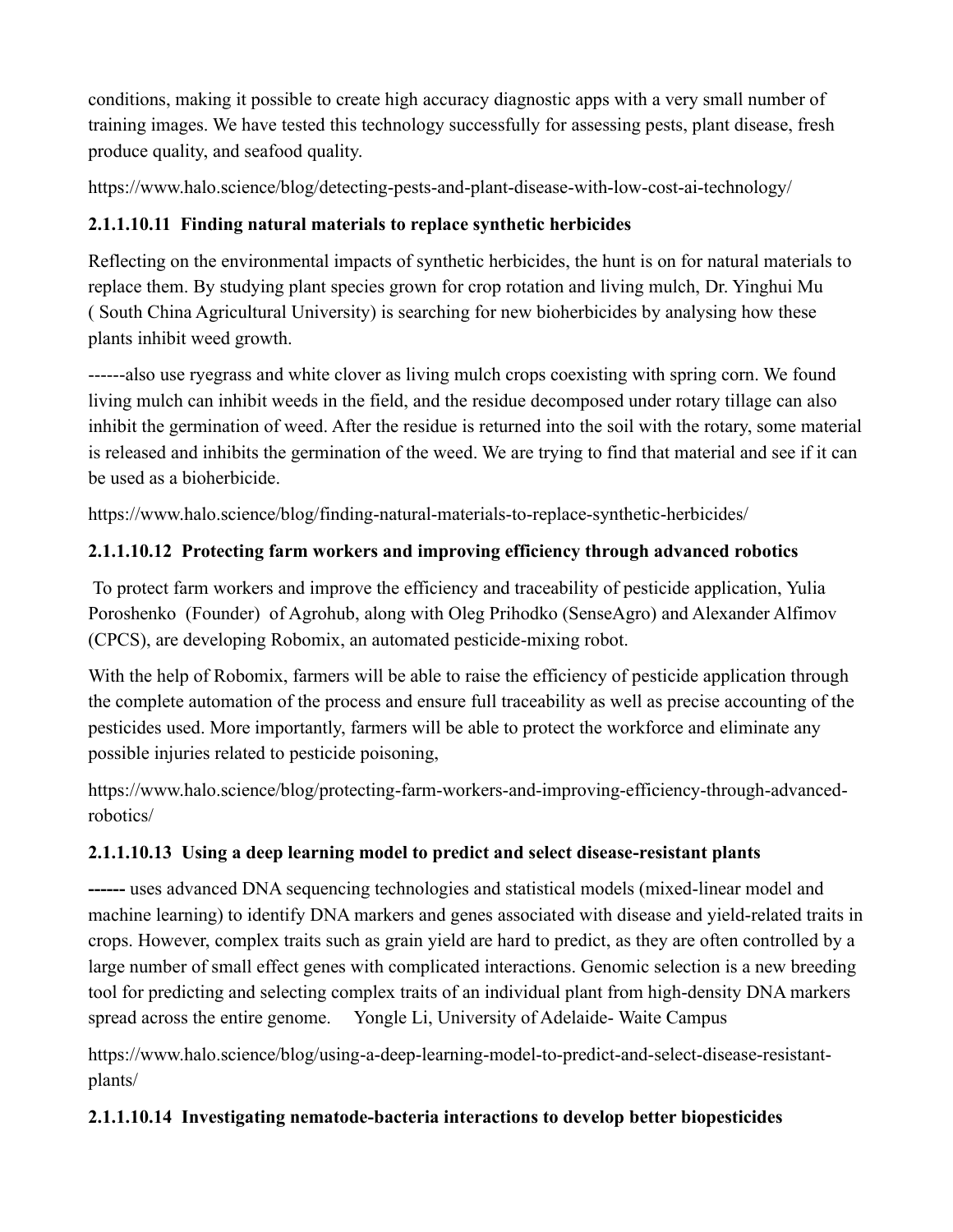The infestation of nematode-bacteria symbiont (e.g. *Steinernema carpocapsae* and *Xenorhabdus nematophila*) could kill insect host (e.g. *Bactrocera dorsalis*) very effectively, normally within 24 hours. The product of metabolism released by *X. nematophila* is highly noxious to insect hosts. We want to explore the infestation biomarker of nematode-bacteria symbiont by taking *Bactrocera dorsalis*  as a research model.

------ assumed there should be an effective bioactive substance released by nematode-bacteria symbiont. The key biomarker released by nematode-bacteria symbiont is the key compound of insect death. ------ would have potential application for development of novel biopesticides.

Dr. Zihua Zhou, Associate Professor China Agricultural University

[https://www.halo.science/blog/investigating-nematode-bacteria-interactions-to-develop-better](https://www.halo.science/blog/investigating-nematode-bacteria-interactions-to-develop-better-biopesticides/)[biopesticides/](https://www.halo.science/blog/investigating-nematode-bacteria-interactions-to-develop-better-biopesticides/) 

<https://www.halo.science/blog/bayer-crop-science-2021-grants4ag-awardees/>June 2021

# 2.1.2. BASF

# **2.1.2.1 New Soybean varieties for 2022**

*Google:* BASF 14 new Enlist E3 soybean varieties *and open website. Click on highlighted '*Enlist E3 soybean varieties,' *click on '* Explore Enlist E3, *scroll down to and click on '*Explore Xitavo'*scrolldown to view varieties of Maturity Group 0* (MG0) *as indicated in the brown coloured windown on the top right hand side. Click on the arrow in this window to open sites to each group up to MG4.*

[https://www.basf.com/us/en/media/news-releases/2021/09/basf-paves-the-way-with-14-new-enlist-e3](https://www.basf.com/us/en/media/news-releases/2021/09/basf-paves-the-way-with-14-new-enlist-e3-soybean-varieties-for-2.html) [soybean-varieties-for-2.html](https://www.basf.com/us/en/media/news-releases/2021/09/basf-paves-the-way-with-14-new-enlist-e3-soybean-varieties-for-2.html) September 15, 2021

*or*

https://www.xitavosoybeanseed.com/xitavo-varieties.html September 15, 2021

# **2.1.2.2 BASF paves the way with 14 new Enlist E3 soybean varieties for 2022 planting**

BASF has expanded its Xitavo<sup>™</sup> soybean seed portfolio with the addition of 14 new highperforming [Enlist E3](https://www.xitavosoybeanseed.com/)[®](https://www.xitavosoybeanseed.com/) [soybean varieties.](https://www.xitavosoybeanseed.com/) Xitavo soybean seed is owned by MS Technologies and is exclusively distributed by BASF.

Xitavo soybean seed will be available in 31 varieties covering relative maturities from 0.1-4.7. Xitavo soybean seed includes the Enlist E3 triple-stack herbicide tolerant trait, providing tolerance to Liberty<sup>®</sup> herbicide, a novel 2,4-D choline formulation and glyphosate. Yield trials in 2020 showed Xitavo varieties outperforming the test mean by an average of nearly 106% ------.

- **XO 0602E:** A top yielding soybean with high standability is hard to find. This variety has top-notch standability and outperforms the competition. It yields 108.3% of the test mean. Bred for Western geographies with a strong agronomic package.<sup>1</sup>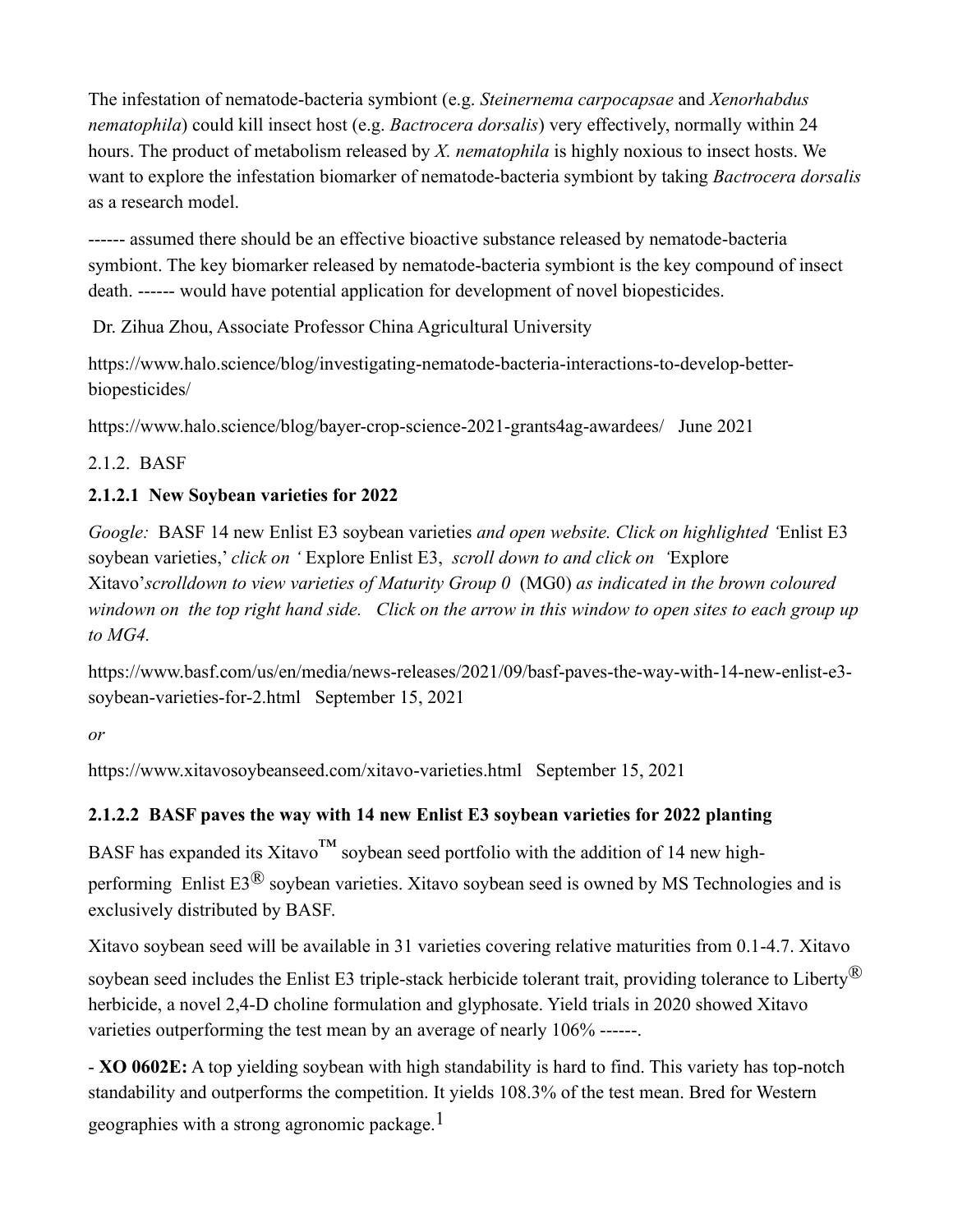**XO 1632E:** An agronomic leader, this variety offers an excellent disease package with 3a Phytophthora root rot (PRR), good iron deficiency chlorosis (IDC), sudden death syndrome (SDS) tolerance and brown stem rot (BSR) resistance. It yields 106.9% of the test mean.<sup>1</sup>

- **XO 2472E**: Above average IDC, SDS with BSR resistance and 1k PRR gene. This variety stands out with a 107.1% yield advantage above the test mean with broad acre adaptability.<sup>1</sup>

- **XO 3402E**: Taller variety with great standability. This variety has a market-leading defense package and yielded 104.3% above the test mean.<sup>1</sup>

For more information, visit [XitavoSoybeanSeed.com](https://www.xitavosoybeanseed.com/)

ttps://www.basf.com/us/en/media/news-releases/2021/09/basf-paves-the-way-with-14-new-enlist-e3 soybean-varieties-for-2.html September 15, 2021

# **2.1.2.3 BASF and The SCN Coalition join forces as part of soybean cyst nematode action month**

BASF Agricultural Solutions and The SCN Coalition have designated October as SCN Action Month to provide growers with the information needed to make sound, successful agronomic decisions to defend against this devastating pest.

Soil testing is the foundational element for managing SCN," said Greg Tylka, Iowa State University nematologist and spokesperson for The SCN Coalition. "Once SCN is detected, it will always be there at some level. It might be 3 or 4 bushels per acre, or it might be 23 or 24 bushels per acre. But you won't know until you test your soil.

[https://www.basf.com/us/en/media/news-releases/2021/10/basf-and-the-scn-coalition-join-forces-as](https://www.basf.com/us/en/media/news-releases/2021/10/basf-and-the-scn-coalition-join-forces-as-part-of-soybean-cyst-n.html)[part-of-soybean-cyst-n.html](https://www.basf.com/us/en/media/news-releases/2021/10/basf-and-the-scn-coalition-join-forces-as-part-of-soybean-cyst-n.html) October 4, 2021

# **2.1.2.4 Corteva Agriscience and BASF Canada collaborate on weed control**

Corteva Agriscience and BASF Canada Agricultural Solutions (BASF) have announced a collaboration and joint approach to weed control by recommending the combined use of Liberty 200 SN and Enlist herbicides on Enlist E3TM soybean acres.

The combination will work especially well on weeds like waterhemp and Canada fleabane, that are now glyphosate resistant in many soybean fields. By using this combination on the same acre, farmers can access improved weed control while helping sustain the long-term efficacy of both herbicides,----.

Liberty 200 SN herbicide contains a unique mode of action that helps to control tough glyphosate resistant weeds and its unique formulation, designed for glufosinate ammonium tolerant soybeans, including Enlist E3 ,will make it an excellent tank mix partner for Enlist 1 for improved post emerge weed control."

[https://www.realagriculture.com/2021/05/corteva-agriscience-and-basf-canada-collaborate-on-weed](https://www.realagriculture.com/2021/05/corteva-agriscience-and-basf-canada-collaborate-on-weed-control/)[control/](https://www.realagriculture.com/2021/05/corteva-agriscience-and-basf-canada-collaborate-on-weed-control/) May 12, 2021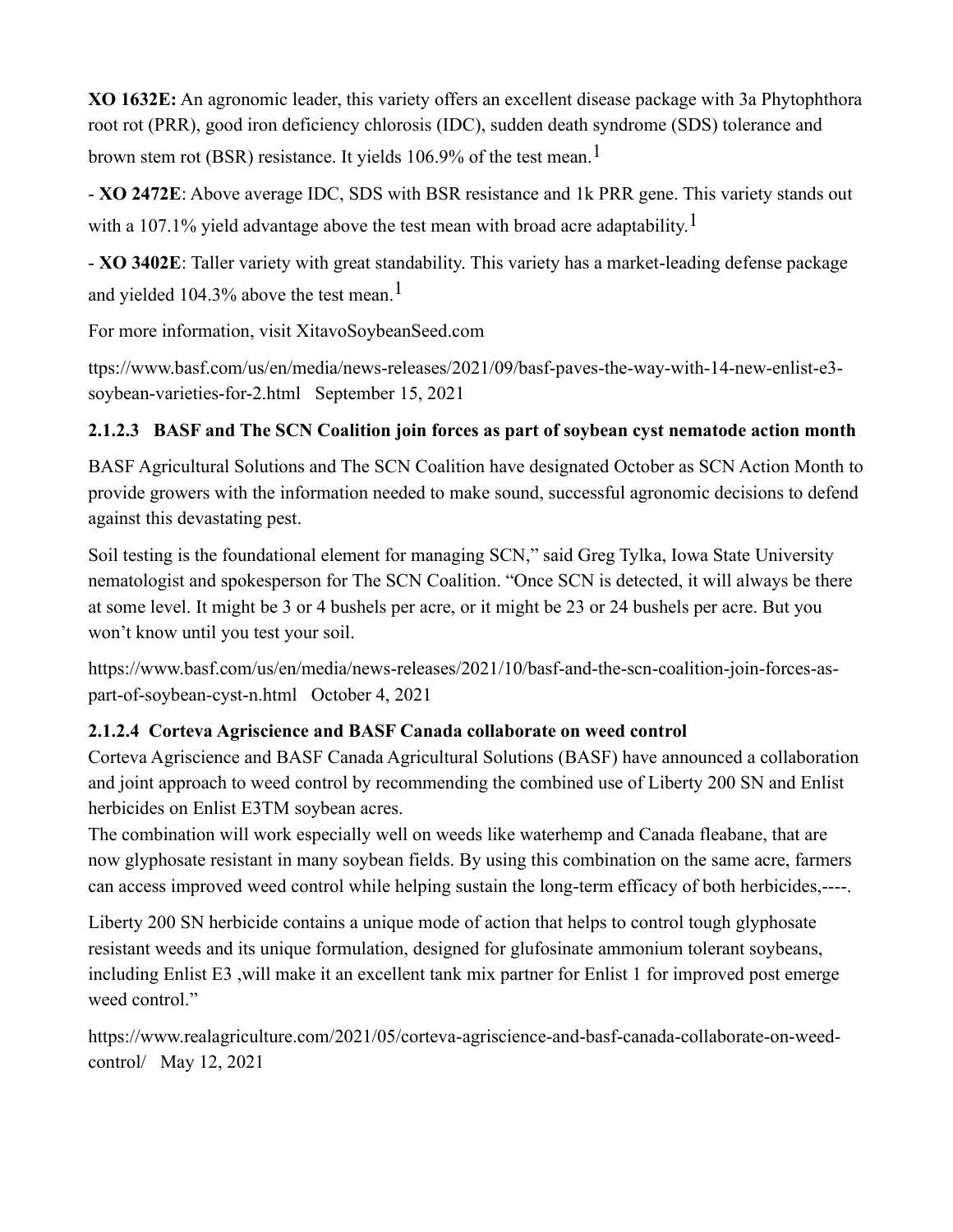# **2.1.2.5 Bosch and BASF establish joint venture for digital technologies in the agricultural sector**

Bosch and BASF Digital Farming have signed a 50:50 joint venture (JV) agreement to globally market and sell smart farming solutions from a single source in the future. ------ founding of a new company based in Cologne, ----.

Bosch brings to the JV significant capability in hardware and software, as well as digital services for planning and decision making in field crops. BASF Digital Farming with its xarvio™ Digital Farming Solutions provides an automated, real-time, field specific agronomic decision-making engine for weed management that is powered by the digital xarvio platform for crop optimization. It provides farmers with field zone specific advice on how to produce crops in the most sustainable way.

### **Spraying and saving**

The first two products to be launched will be a version of the Intelligent Planting Solution (IPS) system, with enhanced digital intelligence for seeding and fertilizer prescriptions, and Smart Spraying. The Smart Spraying solution combines Bosch's camera sensor technology and software with xarvio' s crop optimization platform. Both products have been tested extensively in real growing conditions. Smart Spraying shows up to 70 % herbicide volumes reduction in experimental stage. The solution is expected to be launched with a limited number of machines in 2021.

<https://www.basf.com/global/en/media/news-releases/2020/11/p-20-361.html>November 12, 2020

### 2.1.3.1 BrettYoung

## **2.1 3.1.1 Distinct by Design: Signum Soybean with Bio-Inducer Technology**

What makes Signum Soybean Distinct by Design, and what sets it apart from other products on the market, are two novel technologies that provide a significant boost in on-seed and liquid inoculant performance. These technologies are developed by [Rizobacter](https://www.brettyoung.ca/west-canada-seed-crop-inputs/biologicals/rizobacter) – BrettYoung's partner in biologicals.

#### **Bio-Inducer Technology**

----- Bio-inducer Technology accelerates the communication between the plant and rhizobia, resulting in earlier and more efficient nodulation and nitrogen fixation. Signum Soybean inoculant contains Bio-Induced rhizobia which are produced using chemical compounds to mimic the chemical signals plant roots release in the soil. This activates the bacteria to begin the nodulation process, shortening the time needed to start forming nodules.

#### **Osmo Protector Technology**

Signum Soybean inoculant additionally benefit from Osmo Protector Technology, another Rizobacter innovation -----. With Osmo Protector Technology, the bacteria in Signum Soybean are produced through a longer, stress-inducing manufacturing process that strengthens their cell walls. This makes them stronger and able to survive longer on-seed. They're also better equipped to withstand chemical stresses from seed treatment and environmental challenges, like the temperature extremes and drought conditions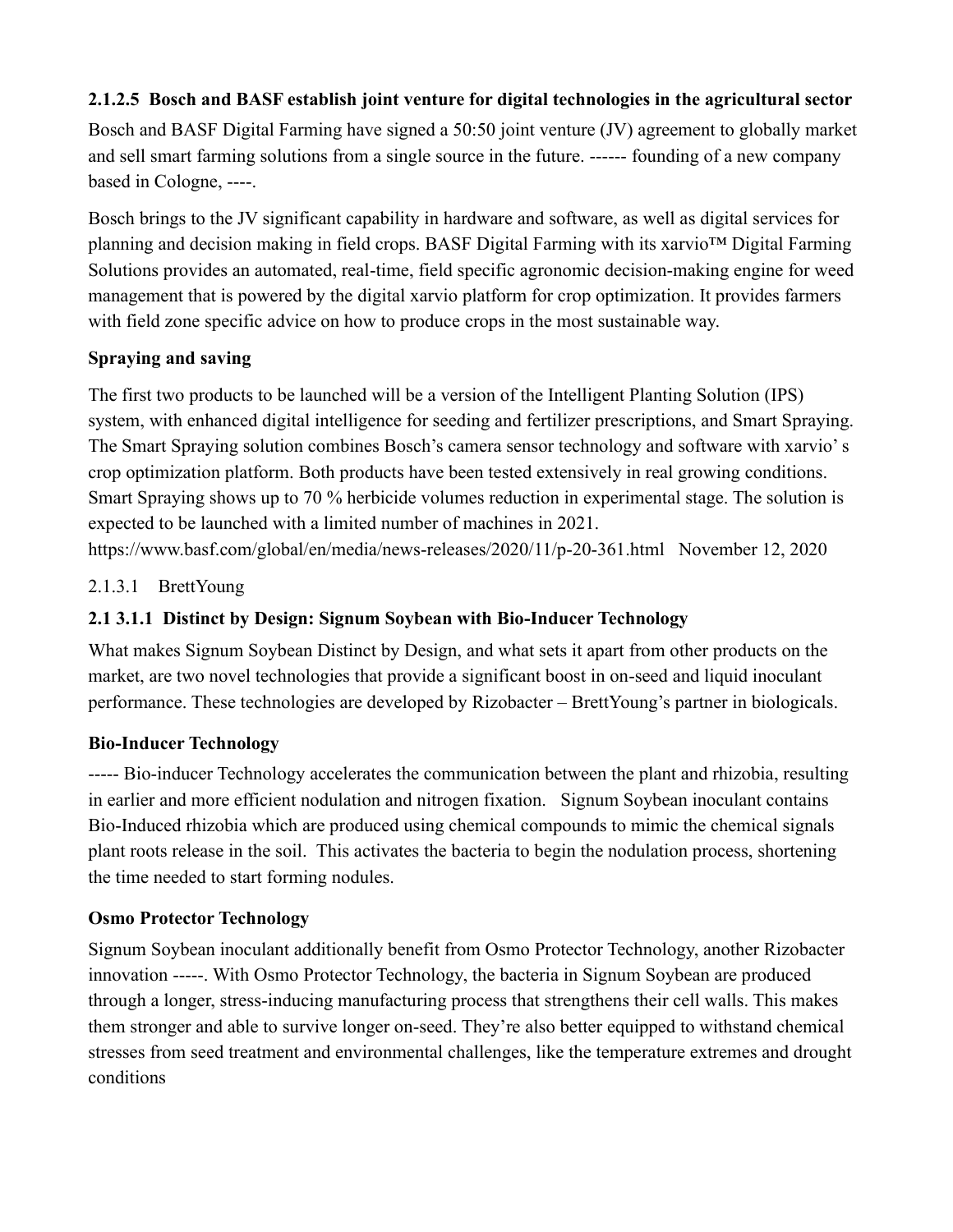[https://www.brettyoung.ca/west-canada-seed-crop-inputs/blog/distinct-design-signum-soybean-bio](https://www.brettyoung.ca/west-canada-seed-crop-inputs/blog/distinct-design-signum-soybean-bio-inducer-technology)[inducer-technology](https://www.brettyoung.ca/west-canada-seed-crop-inputs/blog/distinct-design-signum-soybean-bio-inducer-technology) February 22, 2021

# **2.1.4. Cargill**

# **2.1.4.1 Cargill introduces new revenue stream for farmers as part of 10 million acre regenerative agriculture commitment**

Cargill RegenConnect™ links farmers to the emerging carbon marketplace and helps scale the voluntary adoption of regenerative agriculture practices

One year ago, Cargill made a commitment to advance regenerative agriculture practices across 10 million acres of land in North America by 2030,------. Cargill RegenConnect™, a new regenerative agriculture program that pays farmers for improved soil health and positive environmental outcomes, including payment per metric ton of carbon sequestered. The new program connects farmers to the growing carbon marketplace and will help scale the voluntary adoption of regenerative agriculture practices.

Farmers enrolled in Cargill RegenConnect™ will implement regenerative agriculture practices of their choosing beginning this fall into the next planting season. Practices that will qualify include cover crops and reduced- or no-tillage.

Cargill has partnered with leading carbon measurement firm Regrow to make it easy for farmers to Measure, Report and Verify (MRV) carbon outcomes using in-field data, remote sensing and crop and soil health modeling.

In a study of 100 farmers across nine states conducted by The Soil Health Institute and supported by Cargill, researchers found that soil health management systems increased incomes for 85 percent of farmers growing corn and 88 percent of farmers growing soybeans. The average income for corn growers increased by \$52 per acre and \$45 per acre for soybeans. Additionally, farmers reported reduced average costs to grow corn by \$24 per acre and soybeans by \$17 per acre.

Additional details regarding Cargill's full suite of farmer programs can be found at [CargillAg.com.](http://cargillag.com/)

<https://www.cargill.com/2021/cargill-introduces-new-revenue-stream-for-farmers>

September 16, 2021

# **2.1.4.2 Cargill, Frontline International partner to bring automated cooking oil management system to the foodservice industry**

New Kitchen Controller<sup>™</sup> oil management system uses real-time data to more consistently and profitably cook fried foods

Cargill has joined with Frontline International to develop the Kitchen Controller™ end-to-end, automated oil management system.

The Kitchen Controller system simplifies cooking oil management by automating the oil filtering and replacement process. At the heart of the system, a fry vat sensor gathers oil quality data. The data is then analyzed by the Kitchen Controller proprietary software and fed to a touchscreen pad. Kitchen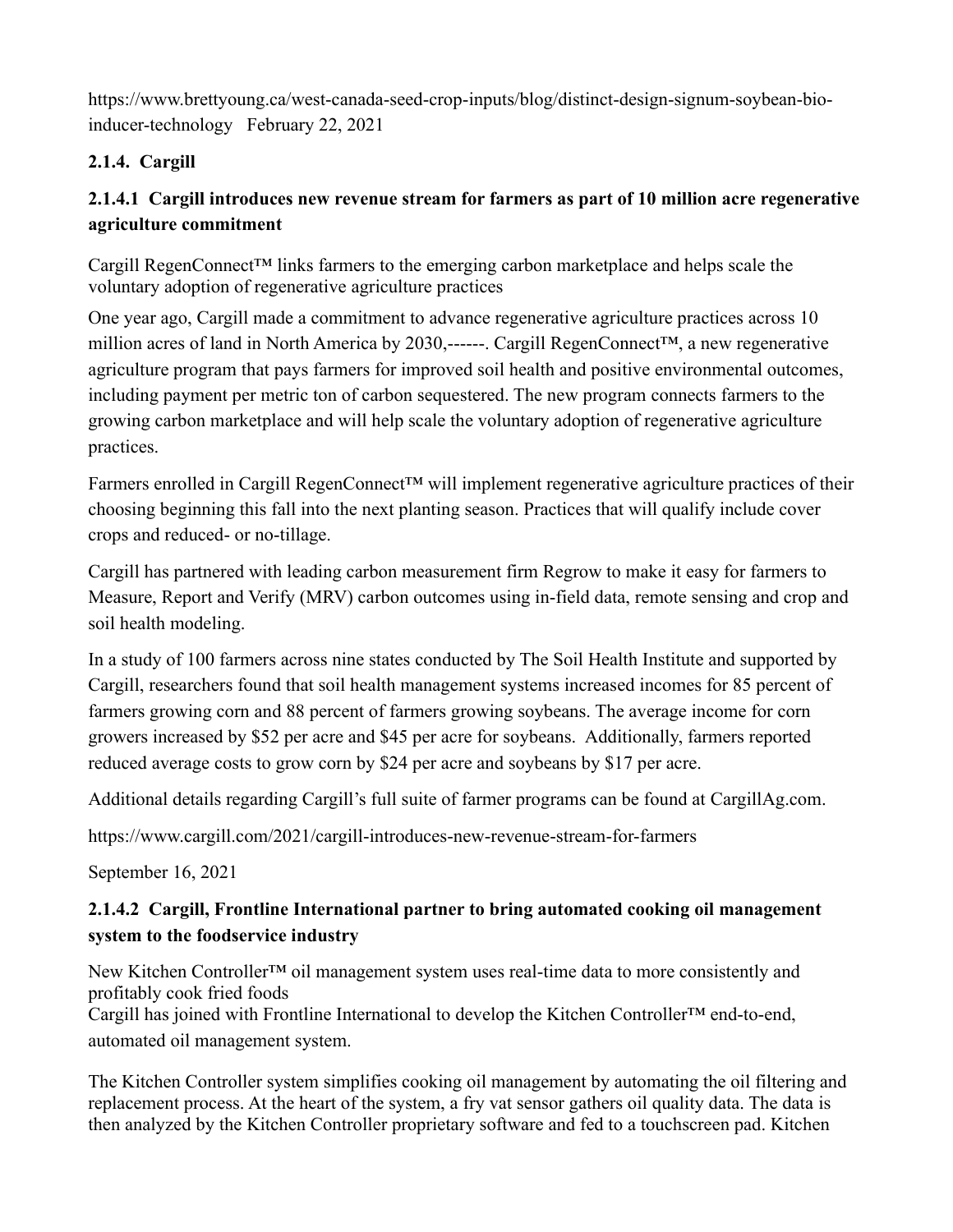staff use the green, yellow and red on-screen indicators on the touchpad to take action with the oil. This helps to ensure consistency and quality of fried foods and improves profitability.

Learn more about Kitchen Controller oil management system [here.](http://kitchencontrollersystem.com/)

<https://www.cargill.com/2021/cargill-frontline-international-partner-to-bring-automated>

May 17, 2021

# **2.1.4.3 Cargill invests in start-up Bflike to help food manufacturers and retailers offer a new**

### **generation of plant-based meat and fish alternative products**

Proprietary technology creates plant-based alternatives that look, feel and cook like their

animal-based counterparts

------Cargill is investing in Bflike, a start-up created by BOX NV, which is poised to be a new technology leader in the rapidly evolving meat and fish alternatives categories.

This ground-breaking technology results in plant-based meat and fish alternative products that are virtually indistinguishable from their animal-based counterparts, with similar visual appearance (both raw and cooked), texture, mouthfeel, melting behavior and cooking performance.

<https://www.cargill.com/2021/cargill-investment-bflike>May 22, 2021

### **2.1.4.4 Cargill enters alliance to convert soybean and corn farmland in USA to organic**

# **production**

----- Cargill has joined an alliance with organic research organisation Rodale Institute and chicken producer Bell & Evans ----. ---- growth of Bell & Evans' organic chicken business had led to an increased need for US grown organic-certified corn and soybeans for use in its organic chicken feed, --- --. ----- entered into a sourcing agreement with Cargill to exclusively secure its organic grain and increase domestic organic grain supply.

---- Cargill would encourage US farmers to convert land from conventional to ----- organic management through subsidised organic crop consulting services provided by the Rodale Institute. The aim of the Bell & Evans Organic Grain Initiative was to convert 20,234 ha (50,000 acres) of US corn and soybean farmland to certified organic production over the next five years.

[https://www.aboissa.com.br/en/news/latest-news/2697-cargill-enters-alliance-to-convert-soybean-and](https://www.aboissa.com.br/en/news/latest-news/2697-cargill-enters-alliance-to-convert-soybean-and-corn-farmland-in-usa-to-organic-production)[corn-farmland-in-usa-to-organic-production](https://www.aboissa.com.br/en/news/latest-news/2697-cargill-enters-alliance-to-convert-soybean-and-corn-farmland-in-usa-to-organic-production) March 11, 2021

# 2.1.5. Corteva Agriscience/Dow DuPont/ Pioneer Hi-Bred International

# **2.1.5.1 Corteva and Symborg Agreement Expands Farmer Access to Microbe-based Nitrogen Fixation Product**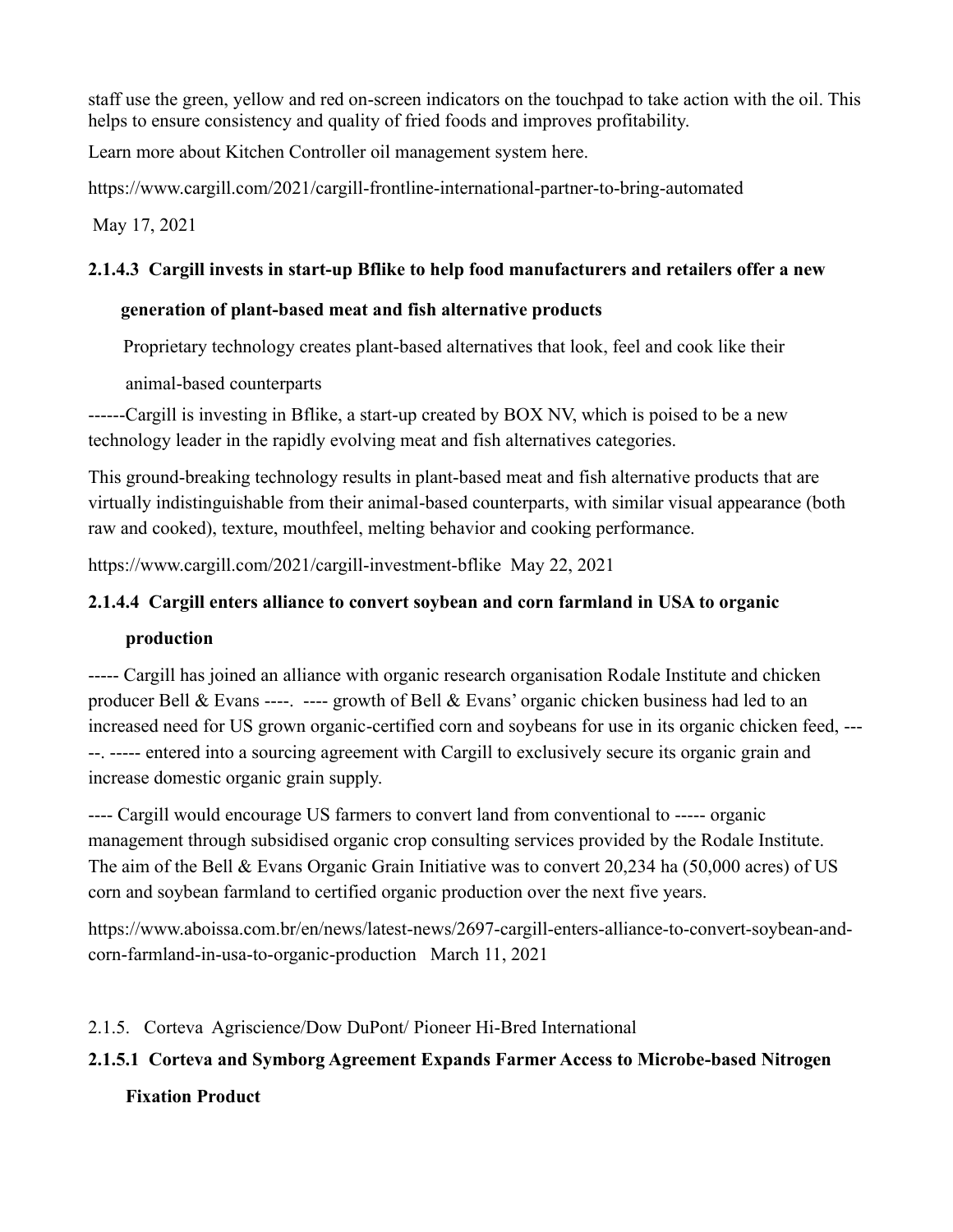Corteva Agriscience and Symborg, an expert in microbiological technologies, announced today a multiyear agreement around a microbe-based nitrogen fixation product in the United States, Canada, Brazil and Argentina.

**-----**Symborg is providing an exclusive distribution license to Corteva for the endophytic bacterium *Methylobacterium symbioticum*, which works with the plant to secure needed nitrogen from the atmosphere.

The Corteva product, to be branded as Utrisha™ N nutrient efficiency optimizer, works in natural field conditions, adapting to the plants' growth needs and helping to sustainably maximize crop yield potential. It will be available for a broad range of crops, including field and row crops, sugar cane, and turf and ornamental, as well as range and pasture.

Utrisha™ N, a BlueN™ technology powered by Symborg, will provide value through integrated nutrition management efficiency and enhancing yield potential and sustainability, in line with the [Corteva Agriscience 2030 Sustainability Goals.](https://www.corteva.com/sustainability.html)

[https://www.corteva.ca/en/about-corteva/media-centre/corteva-and-symborg-agreement-expands](https://www.corteva.ca/en/about-corteva/media-centre/corteva-and-symborg-agreement-expands-farmer-access-to-microbe-based-nitrogen-fixation-product.html)[farmer-access-to-microbe-based-nitrogen-fixation-product.html](https://www.corteva.ca/en/about-corteva/media-centre/corteva-and-symborg-agreement-expands-farmer-access-to-microbe-based-nitrogen-fixation-product.html) April 19, 2021

# **2.1.5.2 Corteva Agriscience Launches Conkesta E3® Soybeans in Brazil**

Technology part of Enlist® weed control system,

Conkesta E3® soybeans incorporate broad lepidopteran insect protection in strong genetics as part of the Enlist® weed control system, which offers maximum flexibility and superior control of broadleaf weeds and grasses. received authorization by the European Union Commission, which enables grain produced from Conkesta E3® soybeans grown in Brazil to be exported to the European market for food and feed use. The technology has been previously authorized in several other export markets, including China -----.

Conkesta E3<sup>®</sup> soybeans are tolerant to Enlist<sup>®</sup> Colex-D<sup>®</sup> and Enlist Duo<sup>®</sup> Colex-D<sup>®</sup> herbicides both contain 2,4-D choline with Colex- $D^{\textcircled{R}}$  technology that provides near-zero volatility and reduced drift potential — and also are tolerant to glyphosate and glufosinate herbicides. Conkesta  $E3^{\circledR}$ soybeans additionally incorporate two Bt proteins (Cry1F and Cry1Ac) for the management of the main caterpillar pests in soybean crops

[https://www.prnewswire.com/news-releases/corteva-agriscience-launches-conkesta-e3-soybeans-in](https://www.prnewswire.com/news-releases/corteva-agriscience-launches-conkesta-e3-soybeans-in-brazil-301361451.html)[brazil-301361451.html](https://www.prnewswire.com/news-releases/corteva-agriscience-launches-conkesta-e3-soybeans-in-brazil-301361451.html) August 24, 2021

# **2.1.5.3 Corteva Announces Expansion of Corteva Carbon Initiative for 2022 Crop Year**

Joint Effort with Indigo Ag Enhances Corteva's Carbon Initiative with Expanded Access and

 Eligibility While Increasing Long-Term Profit Potential for U.S. Farmers <https://www.corteva.us/press-releases/corteva-carbon-initiative-2022-crop-year.html>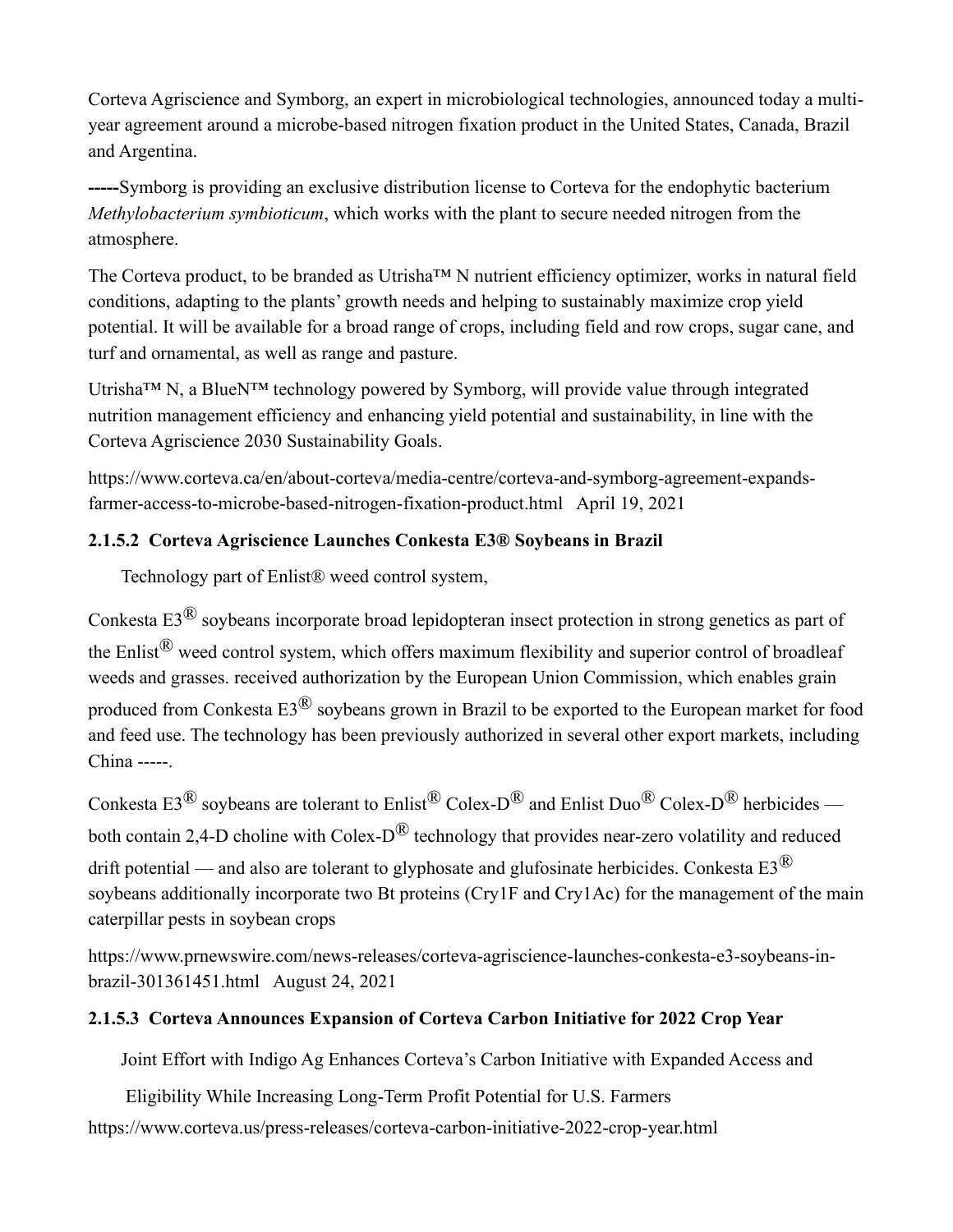#### August 26, 2021

# **2.1.5.4 Corteva Agriscience Signs Agreement with Andermatt to Provide U.S. Farmers New**

#### **Biocontrol Solutions**

Corteva Agriscience and Andermatt USA announced today a multi-year agreement for two technologies that will benefit U.S. farmers. Andermatt USA is the U.S. subsidiary of Andermatt Biocontrol AG, global pioneers in producing microbiological products for biological pest control.

As part of the agreement, Corteva receives an exclusive license to a bioinsecticide based on the naturally occurring insecticidal virus, *Helicoverpa armigera nucleopolyhedrovirus*. The active ingredient targets larvae of African cotton bollworm, corn earworm and other *Helicoverpa* species. The unique technology allows efficient and sustainable control of these pests, which damage crops including soybeans, cotton, sorghum and corn.

### *(The second technology is a biofungicide for potatoes, fruits and vegetables.)*

<https://www.corteva.us/press-releases/new-biocontrol-solutions.html>July 14, 2021

[limate-strategy-inaugural-sustainability-report.html](https://www.corteva.us/press-releases/corteva-announces-enterprise-climate-strategy-inaugural-sustainability-report.html) June 2, 2021

# **2.1.5.6 Corteva Agriscience Collaborates with Elemental Enzymes on Abiotic Stress Mitigation**

#### **Technology**

Agreement further expands Corteva Agrisciences's biological portfolio of proven

biostimulant, biocontrol and pheromone solutions

Corteva Agriscience and Elemental Enzymes, a life sciences company that develops novel biotechnology and enzymes solutions, announced today a multi-year global agreement around a unique abiotic stress mitigation technology.

Through the agreement, Corteva receives an exclusive license to Elemental Enzymes's Waterflux<sup>®</sup> technology. The optimized osmoprotectant blend provides plants with small organic molecules that help crops overcome abiotic stressors such as soil salinity, drought, and extreme temperatures, helping keep them productive and healthy.

Corteva will offer this technology through a family of products to be branded under the name Sosdia™ Abiotic Stress Mitigator/Biostimulant. Two different products and formulations will be offered for a broad range of crops, including specialty and row crops,------- . Pending appropriate registrations, Corteva will launch the products globally, excluding Australia and New Zealand territories.

[https://www.corteva.us/press-releases/corteva-provides-farmers-abiotic-stress-mitigation](https://www.corteva.us/press-releases/corteva-provides-farmers-abiotic-stress-mitigation-techonology.html)[techonology.html](https://www.corteva.us/press-releases/corteva-provides-farmers-abiotic-stress-mitigation-techonology.html) June 1, 2021

# **2.1.5.8 DroneDeploy Joins Forces with Corteva to Bring Scalable, Best-In-Class Analytics to**

 **Farmers**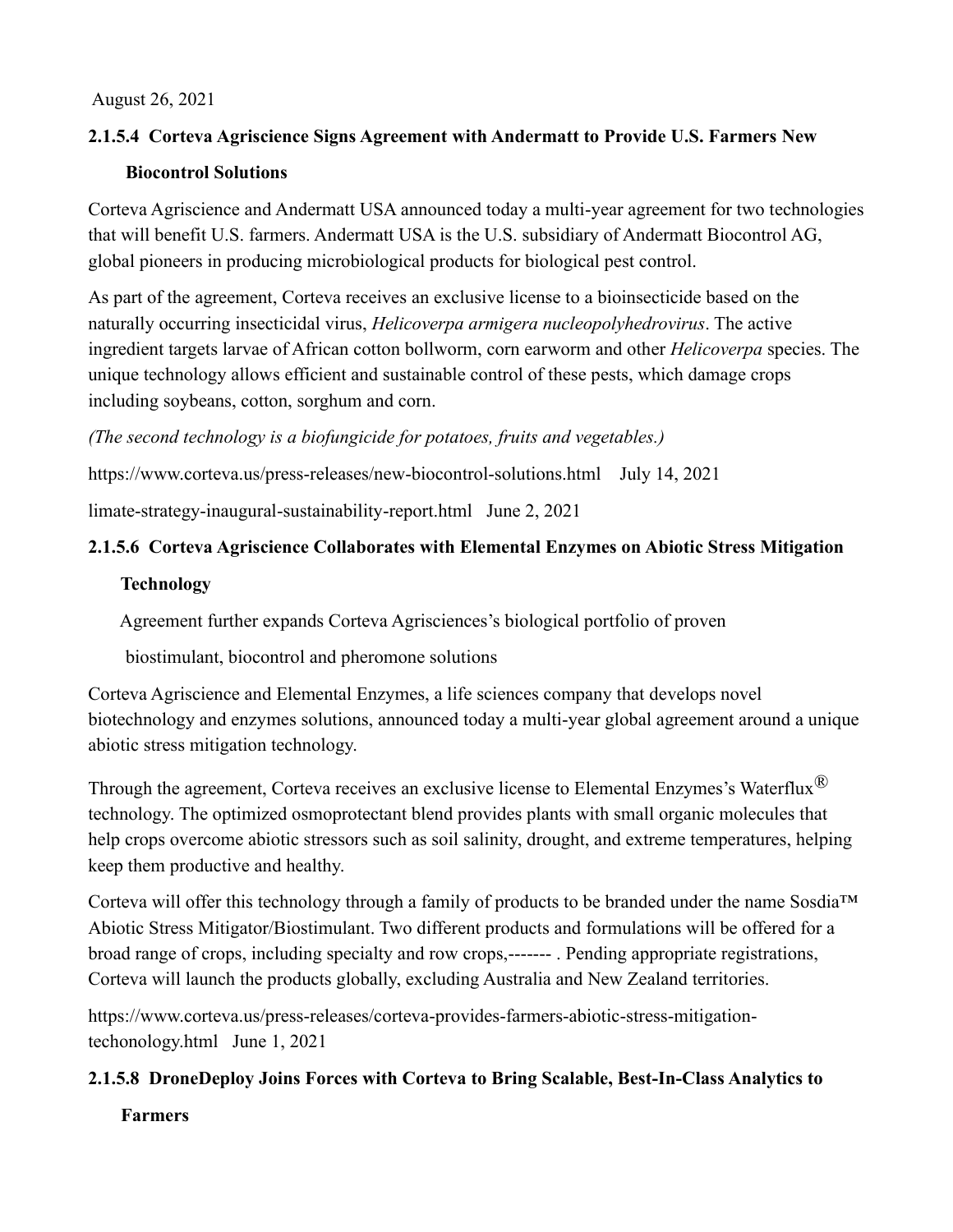By Integrating Corteva Agriscience's Best-in-Class AI and Machine Learning Directly into its

Platform, DroneDeploy Helps Give the Agriculture Industry a Boost in Productivity

------ leading enterprise drone data platform [DroneDeploy](https://www.dronedeploy.com/) announces a collaboration with one of the world's largest pure-play agricultural organization, [Corteva Agriscience](https://www.corteva.com/) to bring improved management decisions to farmers . DroneDeploy provides streamlined data capture and analysis capabilities for Corteva's fleet of more than 600 drones and is now the first third-party company approved to license Corteva's proprietary Stand Assessment Artificial Intelligence (AI) and machine learning technology.

DroneDeploy most recently leveraged Corteva's proven machine learning algorithms to build its new Stand Assessment solution. Stand Assessment is a complete flight, capture, analysis and reporting workflow designed to determine crop emergence for early-stage fields.

[https://www.corteva.us/press-releases/DroneDeploy-Joins-Forces-with-Corteva-to-Bring-Scalable-](https://www.corteva.us/press-releases/DroneDeploy-Joins-Forces-with-Corteva-to-Bring-Scalable-Best-In-Class-Analytics.ht)[Best-In-Class-Analytics.htm](https://www.corteva.us/press-releases/DroneDeploy-Joins-Forces-with-Corteva-to-Bring-Scalable-Best-In-Class-Analytics.ht)l February 9, 2021

# **2.1.5.10 Instinct NXTGEN™ Nitrogen Stabilizer Launches for 2021 Growing Seaso**

The newest formulation of Instinct<sup>®</sup> nitrogen stabilizer offers improved handling and a lower use rate

Corteva Agriscience announced the launch of Instinct  $NXTGEN^{TM}$  nitrogen stabilizer, an enhanced formulation of Instinct<sup>®</sup> nitrogen stabilizer with improved handling and a lower use rate. The new product has received registration from the U.S. Environmental Protection Agency, as well as label approvals in key states, and is now available for purchase.

Specific improvements include lower viscosity for better overall handling during early spring applications and a lower use rate of 24 ounces per acre versus 37 ounces per acre for better blending when mixing with urea.

"The lower use rate of Instinct NXTGEN nitrogen stabilizer allows for simplified mixing with urea by preventing clumping, stickiness and clogged machinery."

Instinct NXTGEN nitrogen stabilizer contains Optinyte<sup>®</sup> technology, which assures up to eight weeks of unrivaled protection of urea, UAN and liquid manure during fall, spring and sidedress applications.

The Optinyte technology in Instinct NXTGEN nitrogen stabilizer has been shown to:\*

- Increase average yield by 5.2% when used with spring applications
- Lessen greenhouse gas emissions by 51%
- Promote 28% greater soil nitrogen retention
- Reduce leaching by 16%

To learn more about Instinct NXTGEN<sup>TM</sup> nitrogen stabilizer, visit InstinctNitrogenStabilizer.com on Corteva.us.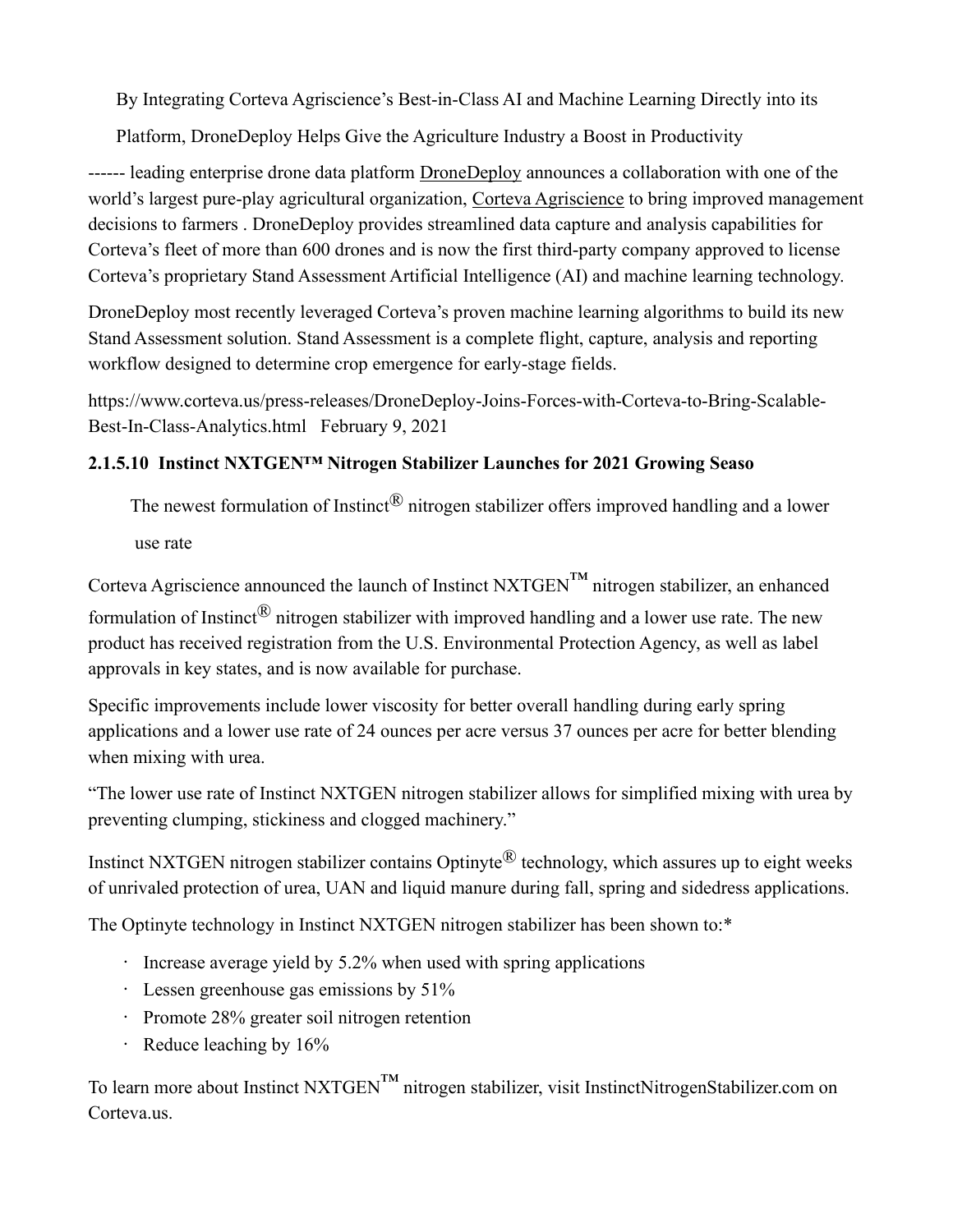[https://www.corteva.us/press-releases/Instinct-NXTGEN-Nitrogen-Stabilizer-Launches-for-2021-](https://www.corteva.us/press-releases/Instinct-NXTGEN-Nitrogen-Stabilizer-Launches-for-2021-Growing-Season.html) [Growing-Season.html](https://www.corteva.us/press-releases/Instinct-NXTGEN-Nitrogen-Stabilizer-Launches-for-2021-Growing-Season.html) August 10, 2020

## **2.1.6 Limagrain Zaad South Africa**

*Geen webwerf met nuwe sojaboonkultivars vir 2021/22 nie*

### **2.1.7. Syngenta**

### **2.1.7.1 Syngenta Canada enters biological control market with new corn and soybean seed**

#### **treatment**

- Draco™ offers partial suppression of seed rot and seedling blight caused by Rhizoctonia solani and root knot nematode in corn and soybeans, plus soybean cyst nematode in soybeans

- Provides an additional mode of action against target pests

- Available on seed for the 2022 growing season

Draco features the bacteria *Bacillus licheniformis* and *Bacillus subtilis.*

[https://www.syngenta.ca/syngenta-in-the-news/syngenta-canada-enters-biological-control-market-with](https://www.syngenta.ca/syngenta-in-the-news/syngenta-canada-enters-biological-control-market-with-n)[n](https://www.syngenta.ca/syngenta-in-the-news/syngenta-canada-enters-biological-control-market-with-n) April 20, 2021

#### **2.1.7.2 Swift federal action needed to close the agri-food sector's digital divide**

'The most important farming implement of the 21st century is not the seeder or the combine, but broadband internet.'

Trevor Heck, president of Syngenta Canada, recently penned an opinion piece in The Hill Times, Canada's Politics and Government Newspaper.

• [You can downoad the full article here.](https://assets.syngentaebiz.com/images/Hill_Times_SyngentaTrevor.Heck_2021.pdf)

<https://www.syngenta.ca/syngenta-in-the-news/swift-federal-action-needed-to-close-the-agri-food-sect> March 17, 2021

2.1.7.3 Understanding the new NK soybeans naming convention

| $\mathbf{N}\mathbf{K}^\text{(B)}$                                                        | 07                                       |                                                                                                   | E3                                       |
|------------------------------------------------------------------------------------------|------------------------------------------|---------------------------------------------------------------------------------------------------|------------------------------------------|
| All traited NK soybean Indicates maturity<br>varieties launching for<br>the 2022 growing | group and relative<br>maturity (RM)      | Randomly designated Indicates herbicide<br>letter and number used technology:<br>to differentiate |                                          |
| season will feature the<br>"NK" text associated                                          | within the group,<br>on a scale from 0-9 | between varieties with $E3 =$ Enlist E3TM<br>the same RM.                                         |                                          |
| with the variety name.                                                                   | $(0 = \text{early}; 9 = \text{late}).$   |                                                                                                   | $X =$ Roundup Ready 2                    |
| This standardized<br>approach will apply to                                              |                                          |                                                                                                   | $X$ tend $^{\circledR}$                  |
| all future traited<br>soybean varieties                                                  |                                          |                                                                                                   | Randomly designated<br>letter and number |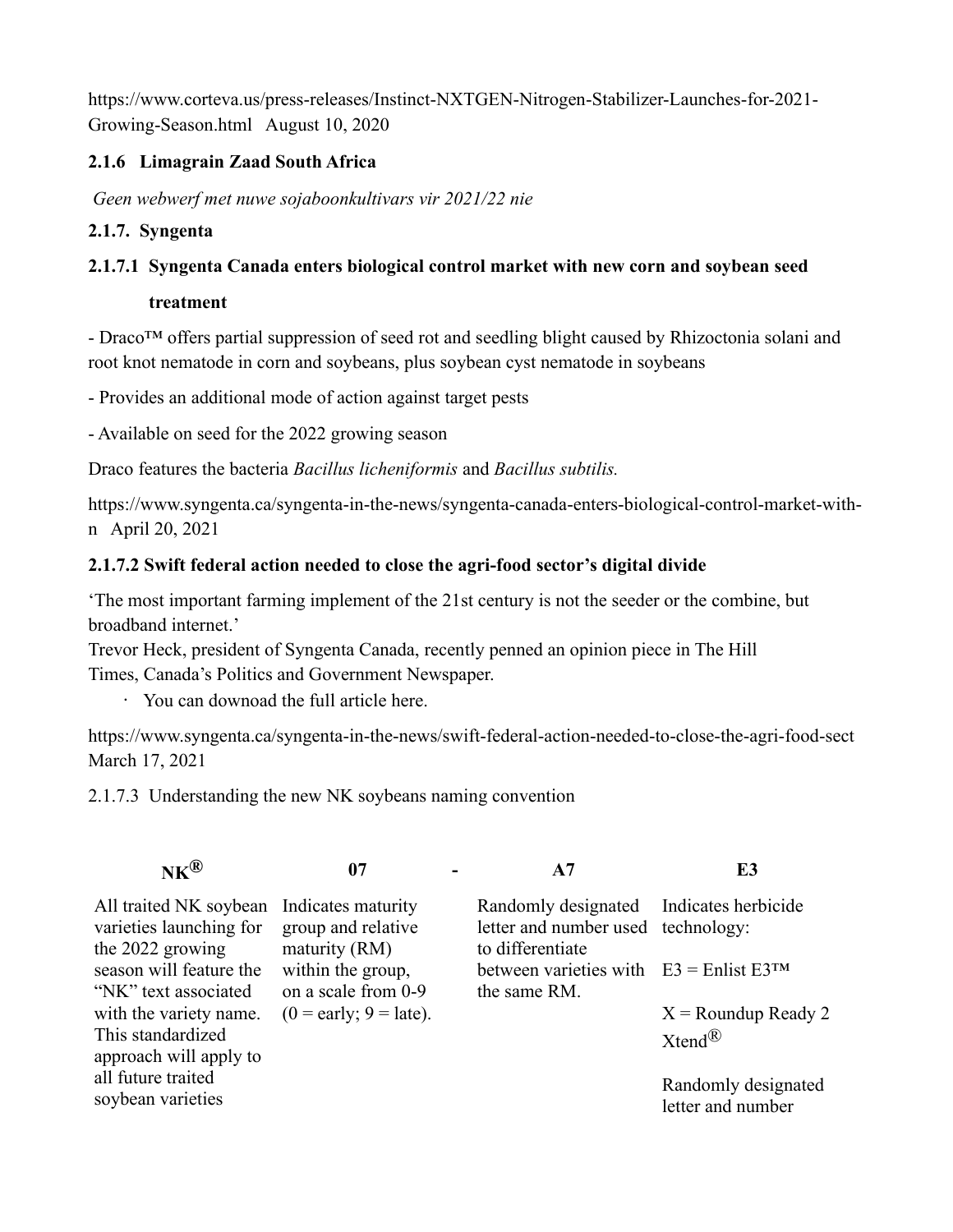| $N K^{(k)}$                        | 07 | $\overline{\phantom{0}}$ | E3                                         |
|------------------------------------|----|--------------------------|--------------------------------------------|
| introduced to the NK<br>portfolio. |    |                          | $=$ Roundup Ready 2<br>$Yield^{\circledR}$ |

So, by studying the name, you learn that NK®07-A7E3 is an earlier maturity variety with Enlist E3™ herbicide technology ------.

<https://www.syngenta.ca/agronomy/new-nk-naming-convention>July 15, 2021

#### **2.1.7.4 Syngenta NK Soybean varieties for 2022**

*Google* '2022 Syngenta NK soybean varieties' *and click on '*2022-nk-seed-guide.pdf-syngenta US' *scroll down about 29 pages to reach the section of 20 pages on soybeans.*

[https://www.syngenta-us.com/seed-guides/\\_assets/2022-nk-seed-guide.pdf](https://www.syngenta-us.com/seed-guides/_assets/2022-nk-seed-guide.pdf) July 2021

2.1.7.5 Saadmaatskappye Suid-Afrika

2.1.7.5 Saadmaatskappye in Suid-Afrika

Webwerwe oor nuwe kultivars vir 2022 is nie gevind nie. In September 2020 het GraanSA webwerf n

Mini-fokus vir sojabone gehad 'Cultivars and technology for the new season' by:

*https://sagrainmag.co.za/2020/09/08/cultivars-and-technology-for-the-new-season/*

waarin die kultivars insluitend nuwe kultivars van Pannar, Corteva, Pioneer, Agri-Seed,

Agricol/GDM vir die komende 2021 seisoen behandel is asook verwys na die nuwe tegnologie

INTACTA van Bayer.

Dié is nie herhaal vir 2022 nie en sodanige inligting is beskikbaar op die webwerwe van die onderskeie saadmaatskappye waarvan die van Pannar [\(https://www.pannar.com/\)](https://www.pannar.com/),

Pioneer(https://web.facebook.com/pioneerseedsa/videos/our-p61t38r-soybean-hybrid-is-ideal-fordryland-and-irrigation-it-is-also-a-very/363087698292042/?\_rdc=1&\_rdrv, Sensako(

[https://www.sensako.co.za/NewsArticle.aspx?id=46\)](https://www.sensako.co.za/NewsArticle.aspx?id=46) , Agricol( [https://www.agricol.co.za/agricol](https://www.agricol.co.za/agricol-products/soybeans-don-mario/)[products/soybeans-don-mario/\)](https://www.agricol.co.za/agricol-products/soybeans-don-mario/) gevind is.

#### *2.2 HIGH OLEIC SOYBEANS*

#### **2.2 Innovative Seed Trait Delivers on Consumer Preference and Farmers' Bottom Line**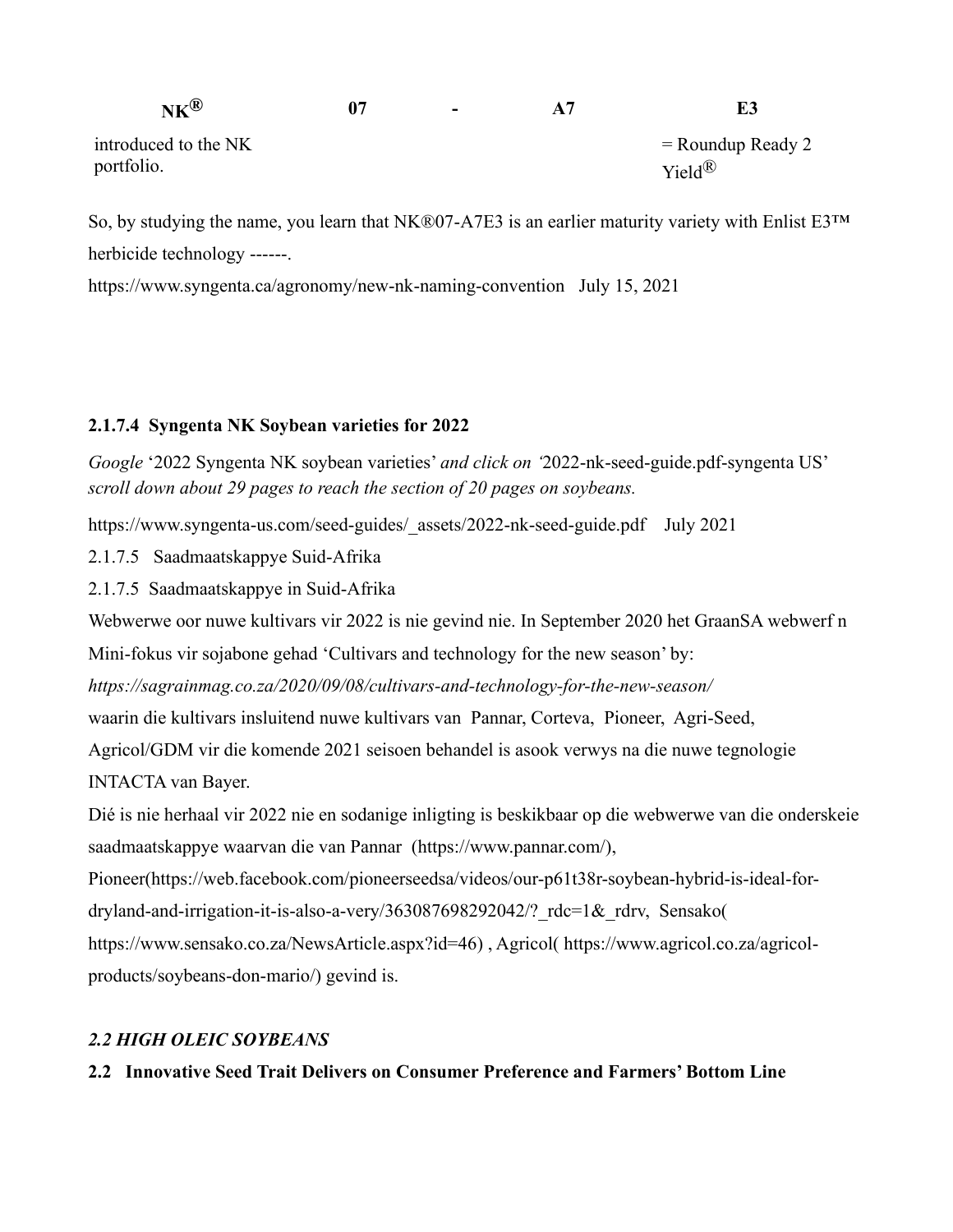With funding and partnership support from the soy checkoff, the Missouri Soybean Merchandising Council is leading the effort to build momentum for SOYLEIC™, a non-GMO soybean variety containing high oleic trait technology.

The SOYLEIC trait technology was developed after over a decade of research. Seeds carrying SOYLEIC are going into approximately 40,000 acres across 14 states from Georgia to Minnesota this growing season. In addition, a new website, [soyleic.com,](https://soyleic.com/) is now available as a one-stop shop for information for farmers, researchers, chefs and health-conscious consumers.

To learn more about the non-GMO high oleic soybean trait technology and opportunities to try SOYLEIC, visit [soyleic.com.](https://soyleic.com/)

[https://www.unitedsoybean.org/hopper/innovative-seed-trait-delivers-on-consumer-preference-and](https://www.unitedsoybean.org/hopper/innovative-seed-trait-delivers-on-consumer-preference-and-farmers-bottom-line/)[farmers-bottom-line/](https://www.unitedsoybean.org/hopper/innovative-seed-trait-delivers-on-consumer-preference-and-farmers-bottom-line/) June 2, 2021

# *2.3 BREEDING FOR RESISTANCE*

None

### *2.4 SELECTION TECHNIQUES*

#### **2.4.1 Improving U.S. Soy Quality, Resilience**

Gene Editing to Increase Soy Protein Content

*Michael Lassner, Amfora Inc.*

This project addresses challenges posed by increasingly hard-to-control and herbicide-resistant weeds

in U.S. soybean fields. Using CRISPR gene-editing technology, researchers are working to equip soybeans with previously unused herbicide-tolerance traits.

Unlike herbicide-tolerance traits currently available to farmers, this new technology does not introduce non-plant genes. This approach could lessen the regulatory issues associated with GMOs.

This project addresses challenges posed by increasingly hard-to-control and herbicide-resistant weeds

in U.S. soybean fields. Using CRISPR gene-editing technology, researchers are working to equip soybeans with previously unused herbicide-tolerance traits.

Unlike herbicide-tolerance traits currently available to farmers, this new technology does not introduce non-plant genes. This approach could lessen the regulatory issues associated with GMOs.

Using CRISPR to Generate Non-Transgenic Herbicide-Resistance Traits in Soybeans

*Feng Qu, Ohio Agricultural Research and Development Center*

This project addresses challenges posed by increasingly hard-to-control and herbicide-resistant weeds in U.S. soybean fields. Using CRISPR gene-editing technology, researchers are working to equip soybeans with previously unused herbicide-tolerance traits.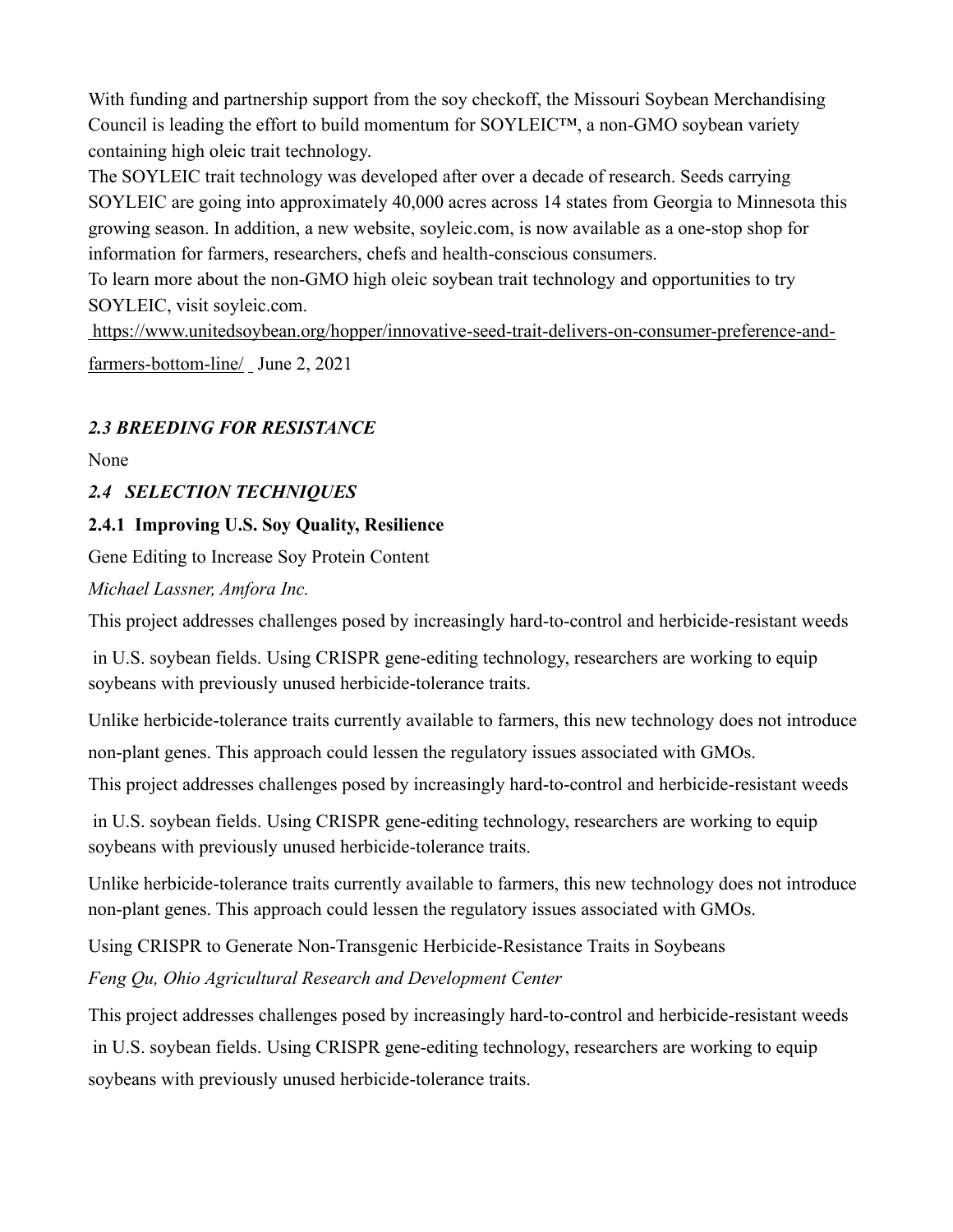Unlike herbicide-tolerance traits currently available to farmers, this new technology does not introduce non-plant genes. This approach could lessen the regulatory issues associated with GMOs.

Potential outcomes include a seed variety containing three new herbicide-tolerance traits.

*<https://www.unitedsoybean.org/hopper/improving-us-soy-quality-resilience-1/>* September 10, 2020

# *2.5 BREEDING FOR DROUGHT AND HEAT TOLERANCE*

### **2.5.1 Soybeans that 'Sweat' Less Tolerate Drought More**

Avat Shekoofa, assistant professor with the Department of Plant Sciences, University of Tennessee Institute of Agriculture ------ long-term research,-------measures water loss, wilting and leaf temperature in soybeans to identify lines that handle drought conditions well.

----soybean varieties demonstrate a wide range of water loss at different growth stages, -----.

----- observed that some soybean varieties wilt much more slowly than others under drought conditions. ----- these slow-wilting soybean varieties yielded 22 to 29% more than fast-wilting varieties that lose water more quickly. Wilting scores and canopy temperatures dropped at different rates, indicating how well the soybeans can bounce back ------. Yield results correlated with recovery rates.

In 2021, this research is expanding to include a wider range of maturity groups, as well as high oleic soybean varieties. Soybean lines that show slow-wilting traits are being incorporated into breeding efforts to develop and improve drought-tolerant soybean varieties.

**[https://soybeanresearchinfo.com/research-highlight/soybeans-that-sweat-less-tolerate-drought](https://soybeanresearchinfo.com/research-highlight/soybeans-that-sweat-less-tolerate-drought-more/)[more/](https://soybeanresearchinfo.com/research-highlight/soybeans-that-sweat-less-tolerate-drought-more/)** Augustus 16, 2021

# **2.5.2 EEAOC**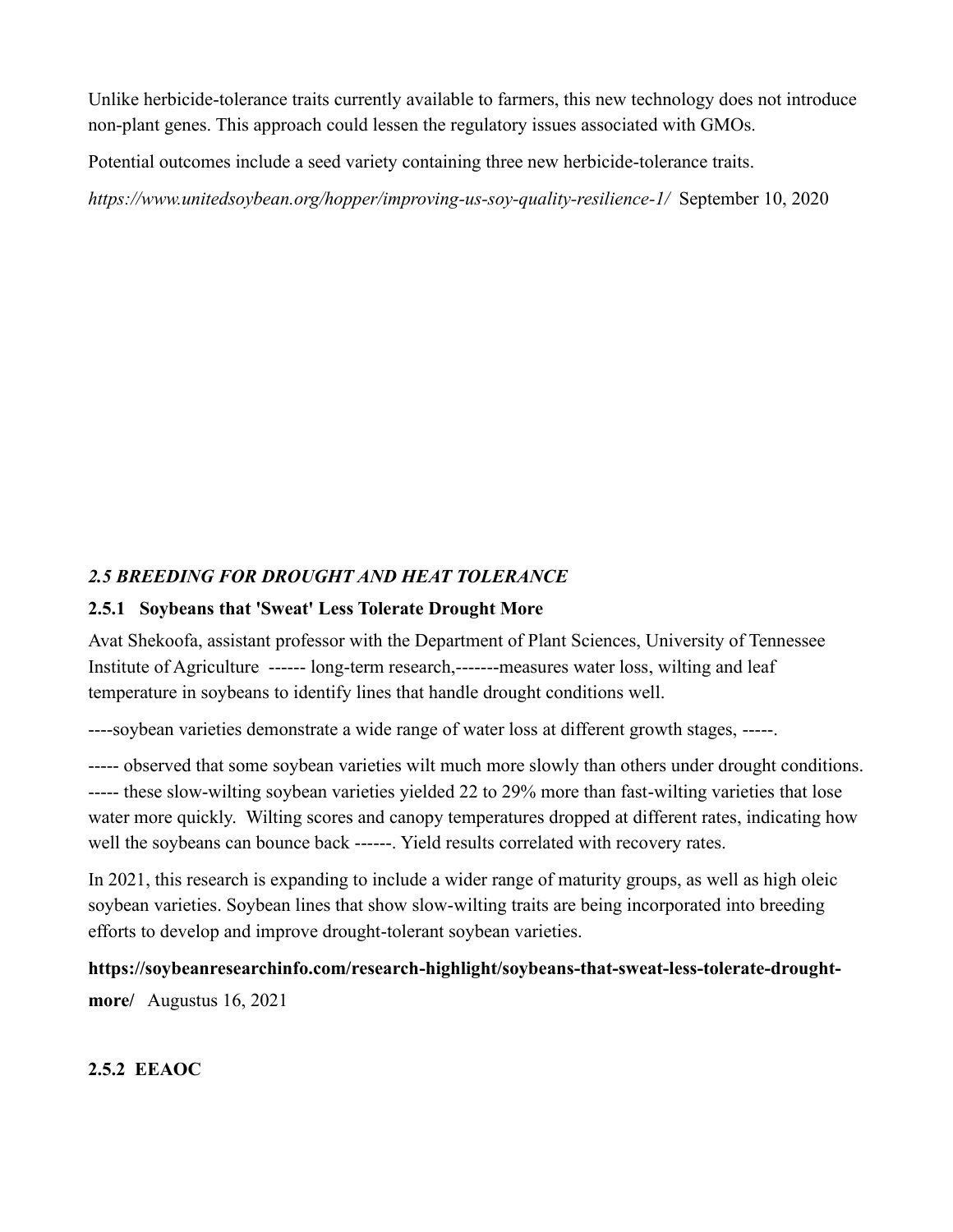# **Brassinosteroid and brassinosteroid-mimic differentially modulate Arabidopsis thaliana fitness under drought**

Brassinosteroids (BRs) are widely used to promote plant growth/development and alleviate environmental stresses' adverse effects. However, its low stability in the field precludes large-scale application, challenging research, and more stable and cost-effective analogues. The most commonly used is 24-Epibrassinolide (EBL), yet, due to its high production cost, the study of cheaper molecules with similar/higher activity constitutes a priority. In this study, we analyzed, under drought, the effects of EBL and DI-31, a synthetic functional analogue, through a physiological and biochemical approach in Arabidopsis thaliana wild-type plants

These findings confirm the DI-31 practical value as growth-promoter and defence-enhancer, with stronger and longer-term activity than EBL, constituting an environmentally-friendly and cost-effective alternative to increase plant fitness under drought, precluding large biomass penalty.

https://www.researchgate.net/publication/352143207 Brassinosteroid and brassinosteroid[mimic\\_differentially\\_modulate\\_Arabidopsis\\_thaliana\\_fitness\\_under\\_drought](https://www.researchgate.net/publication/352143207_Brassinosteroid_and_brassinosteroid-mimic_differentially_modulate_Arabidopsis_thaliana_fitness_under_drought) September 2021

# *2.6 FUTURE SELECTION GOALS*

None

# **3. INTERESTING SUBJECTS BEING CONDUCTED ON SOYBEANS**

### **3.1 United Soybean Board**

#### **Strategic Objectives Meal**

The soy checkoff will help develop, communicate and capture the full value of U.S. soybean meal in feed, food and industrial applications.

# **Oil**

The soy checkoff will build preference for U.S. soybean oil in the food and industrial markets differentiating U.S. soybean oil through promotion, as well as research. Research will showcase the functionality and versatility of U.S. soybean oil, specifically as it relates to high oleic soybean oil.

# **Sustainability**

The soy checkoff will effectively enhance and communicate U.S. soy sustainability performance so that buyers and end users prefer U.S. soy as the best raw material choice to meet their own sustainability and social responsibility goals. As part of this goal, USB will drive a coordinated sustainability message across the entire value chain.

<https://www.unitedsoybean.org/objectives-initiatives/> Date; 2021

# **3.2 Soybean Growers Approve 2021 Resolutions**

------ recognize the role that climate and conservation will play in policy discussions in 2021, from thoughtfully addressing development of public and private ecosystem services markets to promoting precision agriculture technology as a tool to improve environmental stewardship while providing economic returns for growers."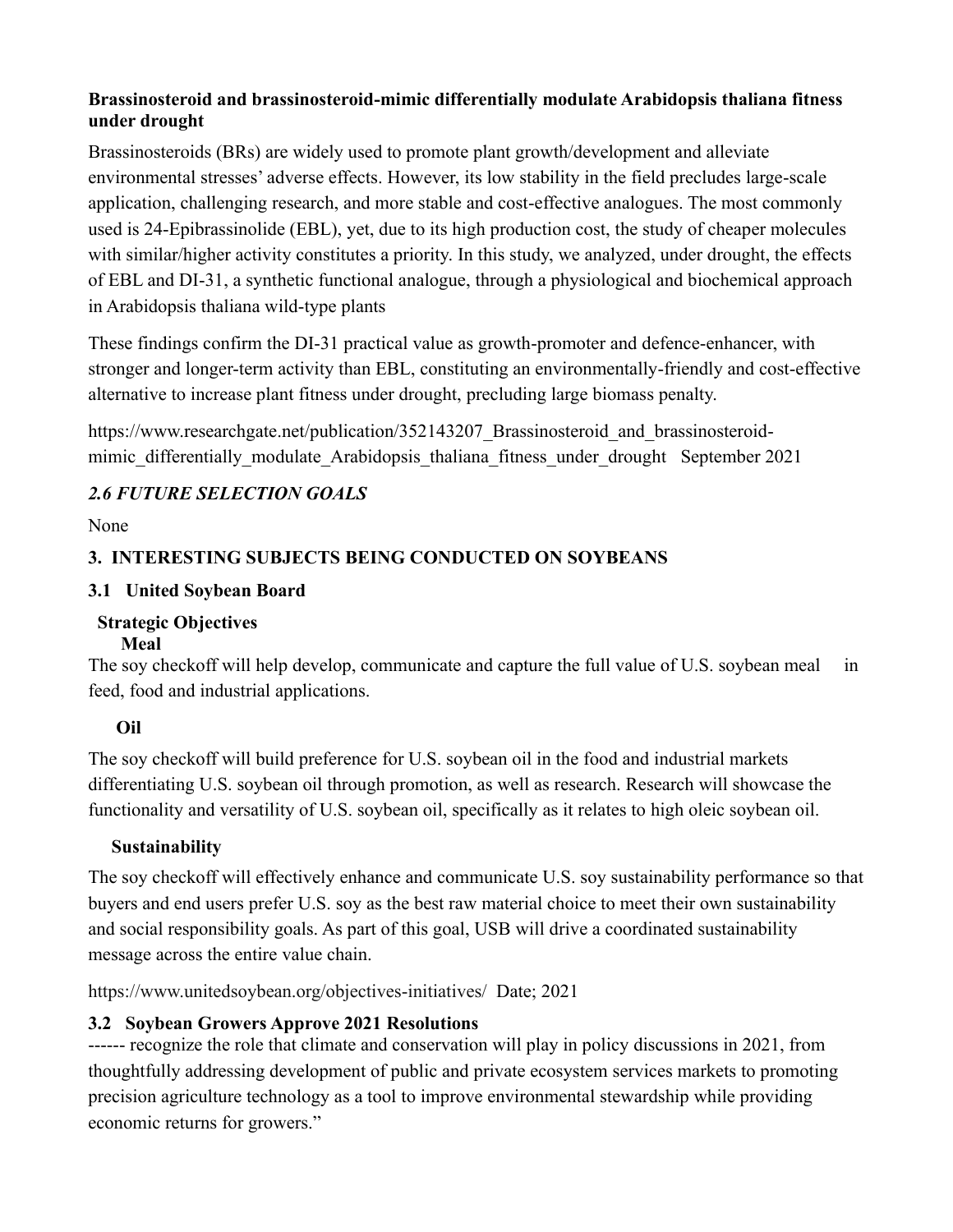Among the approvals are resolutions supporting:

- Trade Promotion Authority (TPA) reauthorization
- A sufficiently-funded Commodity Credit Corporation (CCC) account to ensure timely benefits to farmers
- A strong farm safety net and crop insurance program, including support for expanding double crop soybean coverage
- Federal efforts to boost precision ag technology availability and grower adoption
- Increased federal funding to provide conservation technical assistance to growers
- USDA's Natural Resource Conservation Service's definition of soil health
- Development of voluntary carbon markets that incentivize agricultural conservation
- Significant increases in rural infrastructure funding
- Changes to the traditional gas tax to reflect the increase in EVs/hybrids on the road to support the Federal Highway Trust Fund
- Identifying additional funding mechanisms for rural broadband investment and deployment
- Increased utilization of higher-blend biodiesel to lower emissions and improve air quality
- Reducing barriers and increasing access to improved genetics and crop protection tools that lead to improved environmental outcomes

<https://soygrowers.com/news-releases/soybean-growers-approve-2021-resolutions/>

February 25, 2021

# **3***.***3 Research reported on USB website**

# **3.3.1 Data**

*Research data can be accessed by opening the USB website, left click on:* Tools and Resources *and click on:* Research Database*.*

*1.2.1 On the window* Search for Research Projects *follow the instructions to open projects back to 2010 categorized in 34 categories (click on arrows) with full access to details on each project (left click on project name).*

*1.2.2 On the* Research Highlights *window left click on either* Soybean Research and Information Network *or* More *to open colour illustrated 'manuals' to identify and manage*

*1.2.2.1 21 Soybean Pests (of animal origin) eg.worms, beetles*

*1.2.2.2 20 Soybean Diseases eg. moulds, bacteria, virus*

<https://www.unitedsoybean.org/>

*or*

<https://www.soybeanresearchdata.com/>

# **3.3.2 Research Highlights**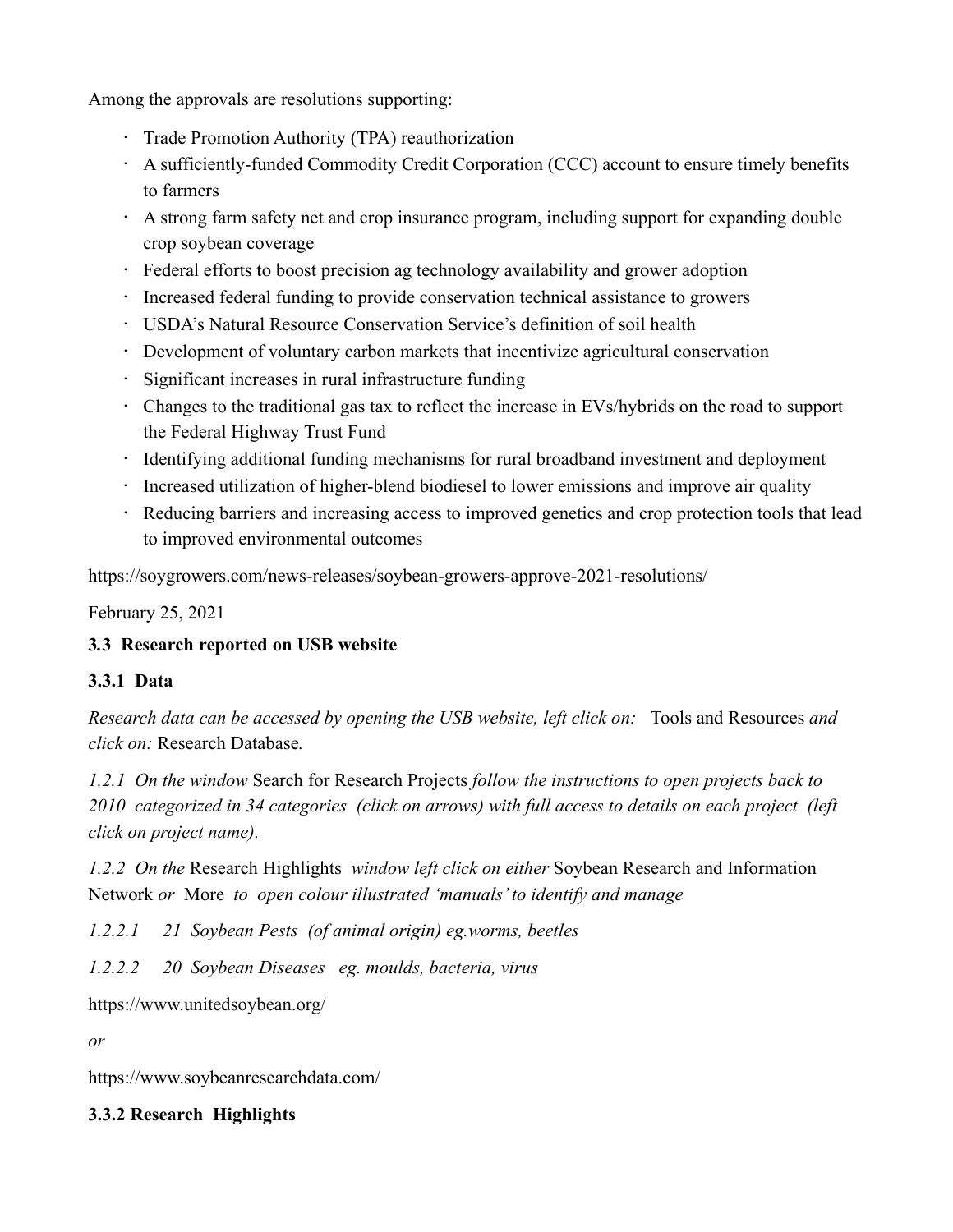*Go to* Soybean Research and Information Network (SRIN) *, click on* Resources*, click on* Research Highlights *and open selected projects from the scroll down list. The articles report on the projects in more popular style. At the end of each article click on* National Soybean Checkoff Research Database *to open the* Project Details *and scroll down to* Project Summary *to obtain a more scientific version of the project and progress made.*

<https://soybeanresearchinfo.com/resources/research-highlights/>2021

# **3.4 USDA-ARS Research results**

# **3.4.1 National Programs**

*Google* USDA ARS *to open their website, click on '*Research', *scroll down to* 'Search for an ARS project' *type in '*soybeans*' in window next to* 'Search for:' *scroll down to '*SEARCH*'* to open list of 48 projects. *To obtain details and short resume of the Objective and Approach of each, click on the title of the project.*

# **3.4.2 Publications**

*Directly below* 'Search for an ARS project' (refer to above 3.4.1) *click on* 'Search for an ARS scientific manuscript' *and again* 'soybeans' *in the window and click on* SEARCH *to open list of 153 publications of which the first 13 were made during the timespan of this report. Click on the title of the publication to get access to details thereof as well as an Interpretive Summary and a* Technical Abstract *of which some excerpts are reported hereunder:*

# **3.4.2.1 Growth chamber and greenhouse screening of promising in vitro fungal biological control candidates for the soybean cyst nematode (Heterodera glycines)**

**Interpretive Summary:** This study evaluated the ability of 10 fungi shown to produce compounds in liquid filtrates that are toxic to nematode and 10 fungi that directly parasitized the eggs of the SCN in petri-plate assays to control reproduction of the SCN in more realistic growth chamber and greenhouse plant assays. Results showed that three isolates performed as well as several commercially available biological control products on the market at much lower spore application rates. This research identified promising candidate for development as biological control agents for this plant parasitic nematode. 4/23/2021

# **3.4.2.2 Diverse rotations mitigate the mutual suppression of corn and soybeans through the rhizosphere**

**Technical Abstract:** *Concluding sentence reads:* These results support a microbial mechanism behind the production benefits of diverse rotations, and suggest the development of a microbial "syndrome" specific to corn-soybean rotations that reduce production potential. 4/23/2021

# **3.4.2.3 Attenuation-only method for moisture sensing in granular materials**

**Interpretive Summary:** ------ the limited use of this promising technology is related to the cost, which remains relatively high and the complexity of calibration of devices using this technology. In this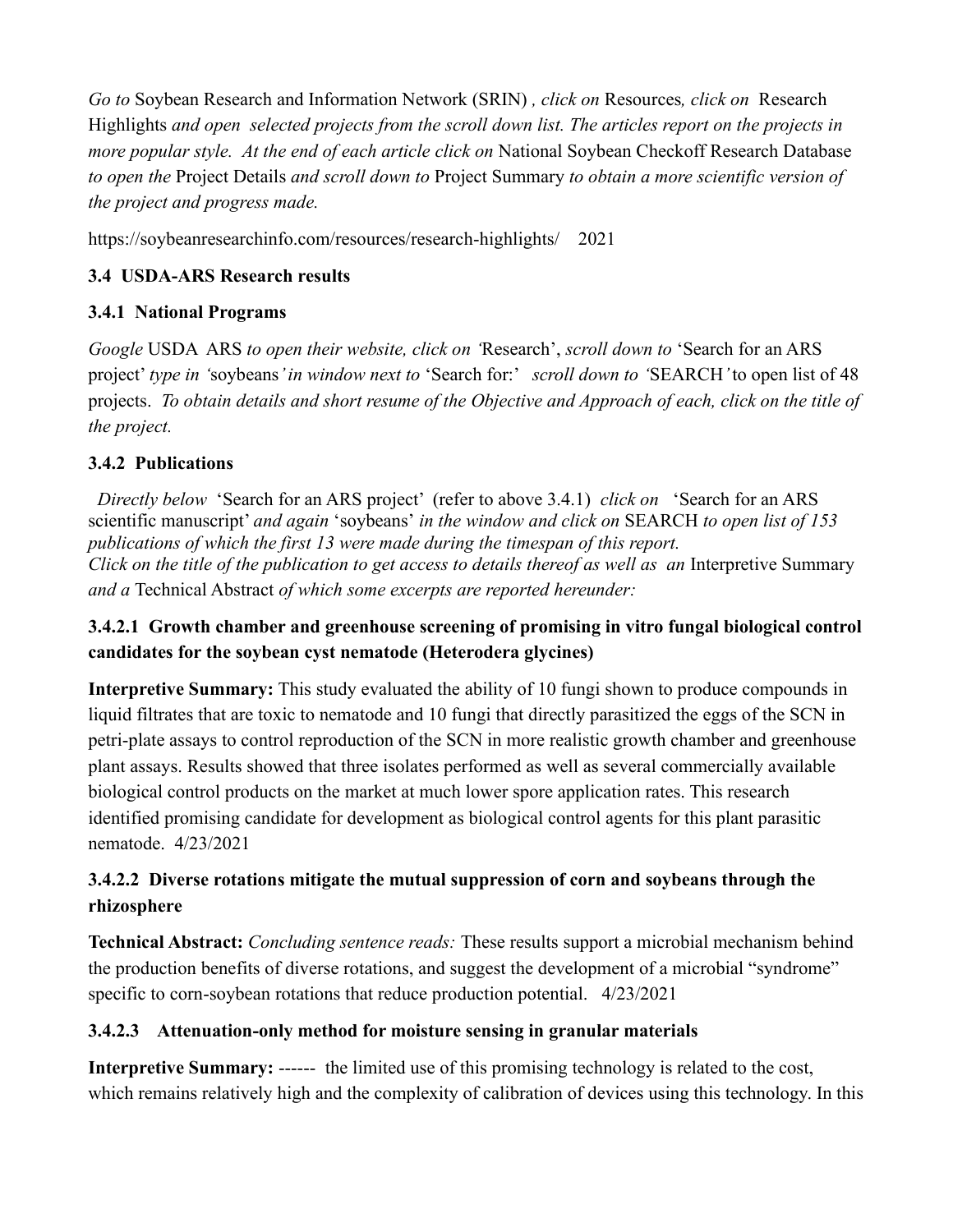paper, a simplification was introduced to lower the cost and simplify the calibration process. 3/25/2021

To validate this concept of measurement, measurements were performed on wheat, corn, and soybeans at 23 oC and microwave frequencies ranging from 7 Gigahertz to 12 Gigahertz. Results show that moisture content in wheat, corn , and soybeans can be predicted with standard errors of calibration between 0.65% and 0.78% for wheat, 0.34% and 0.59% for soybeans, and 1.01% and 1.45% for corn.

# **3.4.2.4 Soybean trypsin inhibitor and urease activities and their correlations as affected by heating method, duration, sample matrix and prior soaking**

**Interpretive Summary:** This study confirms some previous findings, offered a few new findings, and clarified conflicting results among some reports. More importantly, it offers some new guidelines to the feed industry. For some soy products (such as defatted and toasted soybean meal) UA can be used as a reliable heating index, but for other soy products (such as low fat and full-fat soybean products heated by different methods), it is not reliable and thus TIA measurement is required. 7/6/2021

# **3.4.2.5 Agronomic performance of high oleic, low linolenic soybean in Tennessee**

**Interpretive Summary** Analysis indicated no yield drag or other negative agronomic traits associated with the high oleic low linolenic soybean lines evaluated in this study. 7/6/2021

# **3.4.2.6 Comparative analyses of transcriptional responses of Dectes texanus LeConte (Coleoptera: Cerambycidae) larvae fed on three different host plants and artificial diet**

**Interpretive Summary:** Over 500 genes were expressed at significantly higher levels in insects feeding in soybeans compared to the other two plants, including those involved in breaking down plant cells walls and those involved in breaking down plant toxins that are produced by soybeans in response to insect feeding. The ability of the insects to break down these toxins is probably what allows them to continue feeding in soybeans. These results provide a list of gene candidates that could be targeted to reduce the insect's ability to detoxify soybean defense compounds and reduce damage from this pest in soybean fields.

# **3.4.2.7 Utilizing consumer perception of edamame to guide new variety development**

**Technical Abstract:** Both screening and validation studies illustrate the significant role of consumer sensory data in support of genotypes targeted for domestic (U.S.) production.

# **3.4.2.8 Transcriptome profiling reveals the spatial-temporal dynamics of gene**

#### **expression essential for soybean seed development**

**Interpretive Summary:** ------- the study provides a comprehensive depiction of the regulatory program underlying seed development at a gene, pathway and network level, and develop a set of new hypothesizes for future investigations. The new knowledge generated from the study also enhances our ability to develop effective strategies to improve soybean seed quality and yield, and eventually increase competitiveness of US soybean in world soybean market and US soybean farmers' income. 6/16/2021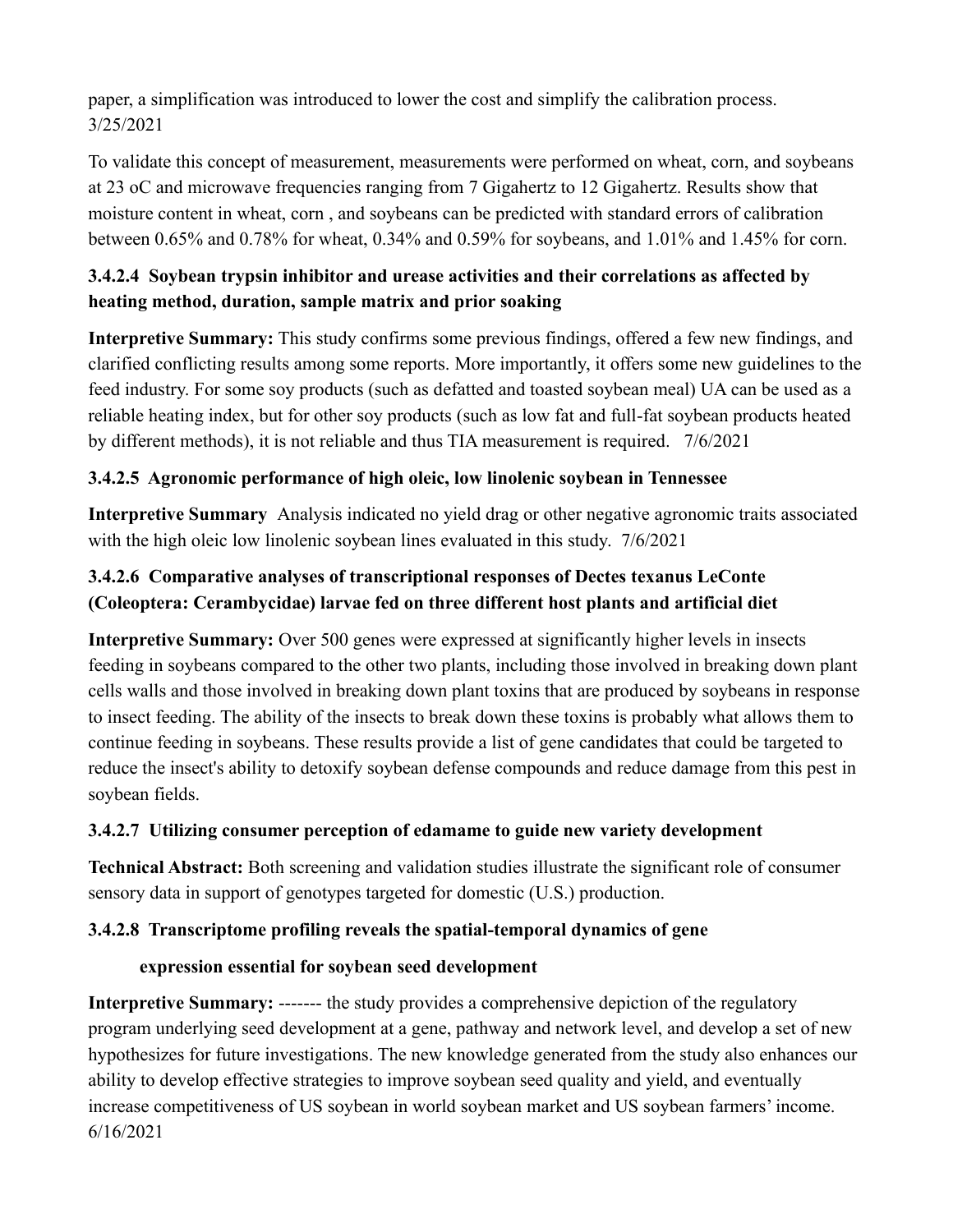### **3.4.2.9 First report of the production of mycotoxins and other secondary metabolites by**

# **macrophomina phaseolina (Tassi)goid isolates from soybeans (Glycine max L.)**

#### **symptomatic with charcoal rot disease**

**Interpretive Summary:** A study was conducted to measure the production in culture of known mycotoxins and other secondary metabolites by 89 isolates of M. phaseolina from soybean plants symptomatic for charcoal rot. Six mycotoxins and other metabolites were observed at relatively high frequencies (19.1 to 84.3% of cultures), including the previously reported mycotoxins, botryodiplodin and mellein, as well as four previously unreported substances, namely kojic acid, moniliformin, orsellinic acid and cyclo[L-proline-L-tyrosine]. In addition, the study identified an additional nine previously unreported metabolites that were observed at relatively low frequency (<5% of cultures), including cordycepin, emodin, endocrocin, citrinin, gliocladic acid, infectopyron, methylorsellinic acid, monocerin, and N-benzoyl-L-phenylalanine. Further studies are needed to investigate possible effects of these mycotoxins and metabolites on pathogenesis by M. phaseolina and on food and feed safety, if any of them are found to contaminate the seeds of infected soybean plants at toxic levels. 6/16/2021

### **3.4.2.10 Soybean aphids per plant among soybean lines containing various rag genes**

**Interpretive Summary:** Several genes with resistance to soybean aphid, known as "Rag" genes, have been identified in soybean. Virulent strains of soybean aphid may overcome the resistance and colonize soybeans having one or more Rag genes. So, it is important to classify virulent strains of soybean aphids in evaluating soybean lines in order to develop cultivars with durable resistance. The files presented here report the number of soybean aphids on soybean lines that differed in the Rag genes they contained. Because of their distinct virulence profiles, it would be good for future research to test resistant soybean against both of these colonies to ensure broad-specturm control of soybean aphid in the development of future soybean culitvars. 8/5/2020

# **3.4.2.11 Kentucky farmers' supportiveness of tactics for the enhancement of pollination and IPM in soybeans**

**Technical Abstract:** Beneficial insect conservation in agriculture is often studied in the context of integrated pest management (IPM). For instance, vegetative field edges provide valuable habitat and changing the timing of insecticidal sprays decreases risk for pollinators and other beneficial insects.

Our survey data indicate that Kentucky soybean growers already use several IPM approaches such as crop rotation, no-till soil management, and limited insecticide application for when pests were abundant. Growers believed that nationally, farmers can influence pollinator populations and that a portion of the soybean yield is due to pollinator activity within crop fields. However, they were less willing to maintain tree lines as habitat for pollinators and other beneficial insects out of concern for increased spread of weeds and insect pests. Given these data, we need to evaluate the perceived and actual trade-offs of weed and pest management in future on-farm conservation efforts for beneficial insects such as pollinators.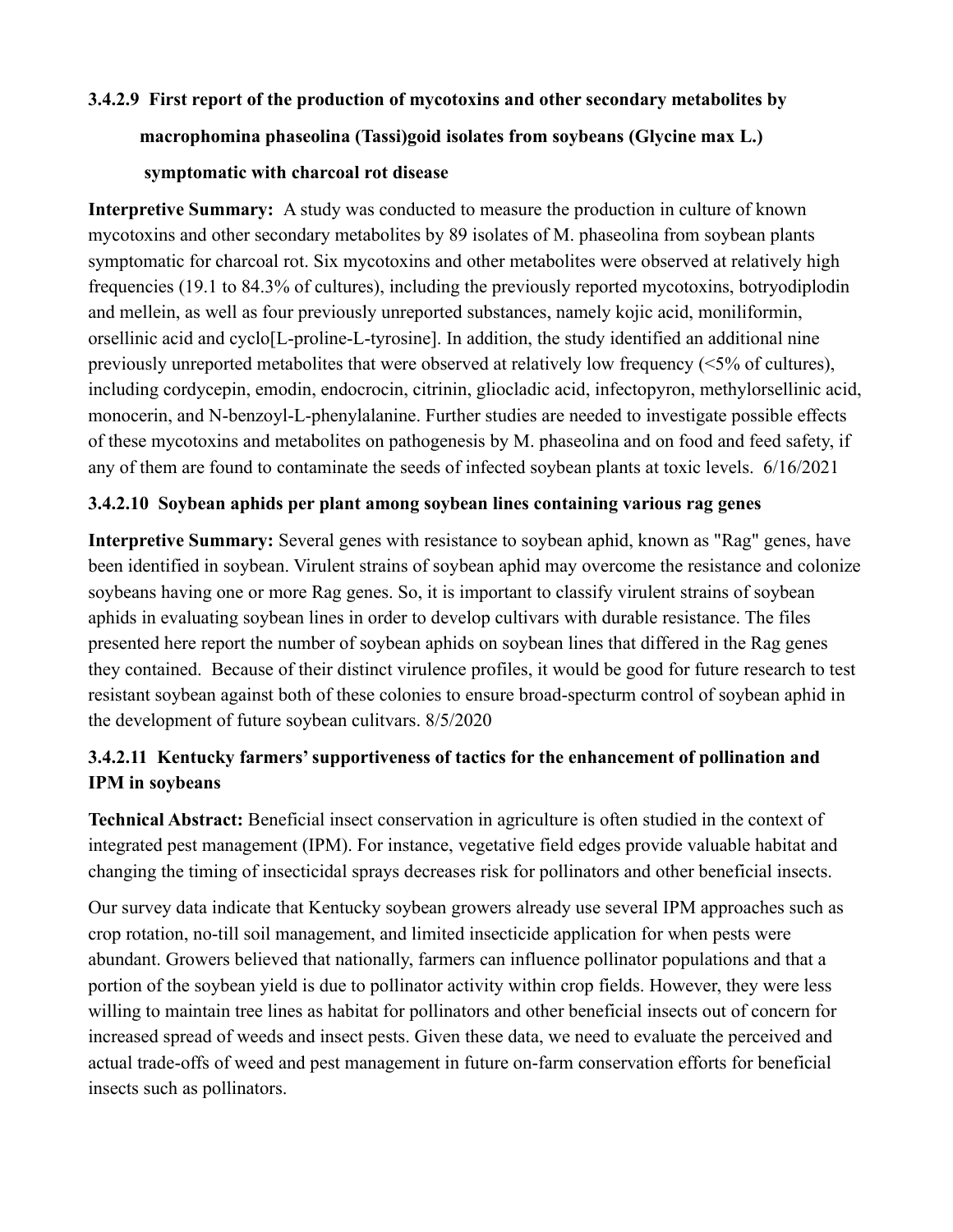# **3.4.2.12 Application of near infrared spectroscopy for determination of relationship between crop year, maturity group, location, and carbohydrate composition in soybeans**

**Interpretive Summary:** Near infrared spectroscopy (NIRS) is a rapid nondestructive method to determine basic composition of grains and other agricultural products including soybeans.

The evaluation of total carbohydrates, including the non-digestible sugars, was determined by prediction using NIR calibration models. The models were used to evaluate sugar composition of 2300 soybean samples and an additional 700 samples for validation. Relationship between sugars and the agronomic traits of the soybeans were determined. This work demonstrates that NIRS is a suitable rapid method to determine sugars in large numbers of soybeans, and that crop year, maturity group, and location had a significant effect on the sugars in soybeans. NIR is being used in laboratories, breeding programs, at grain elevators and processing plants, and this will aid breeding programs and nutritional assessments for human food and animal feed uses.

# **3.4.2.13 Mining QTL for elevated protein and other major seed composition traits from**

### **diverse soybean germplasm**

**Technical Abstract:** Improving the seed protein of soybean without negatively affecting yield and oil content is an important goal for soybean breeders. A population consisting of 132 recombinant inbred lines (RILs) was developed between an elite breeding line, G00-3213 and a plant introduction, PI 594458A with elevated protein content.

QTL(quantitative trait loci) analysis from four environments identified 19, 12, 9, 3, and 4 QTL for protein, oil, sucrose, cysteine, and methionine, respectively. The QTLs identified on chromosomes (Chrs) 5, 6, and 13 for protein and on Chr 9 for sucrose were consistent with the BSA results. QTLs for protein identified on Chrs 6, 13, and 15 were detected in multiple environments, and a QTL on Chr 10 for methionine content was detected in all but one environment. The results of this research can provide additional genomic resources for genetic improvement of seed composition and help breeders to better understand the impacts of environment on these QTLs. 8/6/2021

[https://www.ars.usda.gov/research/publications/find-a](https://www.ars.usda.gov/research/publications/find-a-publication/?q=soybeans&field=all&search=Search)[publication/?q=soybeans&field=all&search=Search](https://www.ars.usda.gov/research/publications/find-a-publication/?q=soybeans&field=all&search=Search) August 2021

# **3.5 Soy Checkoff Investments Work to Increase Profitability for U.S. Soybean Farmers**

-----leaders approved 181 new checkoff-funded projects, with a total budget allocation of \$78M, for the 2022 fiscal year, starting October 1, 2021. "Every dollar we invest in the soy checkoff [returns over \\$12](https://www.unitedsoybean.org/issue-briefs/checkoff-return-on-investment/) in added value to our product.

Visit [unitedsoybean.org](http://www.unitedsoybean.org/) to learn about key investments made on behalf of soybean farmers.

*[https://www.unitedsoybean.org/hopper/soy-checkoff-investments-work-to-increase-profitability-for-u-s](https://www.unitedsoybean.org/hopper/soy-checkoff-investments-work-to-increase-profitability-for-u-s-soybean-farmers/)[soybean-farmers/](https://www.unitedsoybean.org/hopper/soy-checkoff-investments-work-to-increase-profitability-for-u-s-soybean-farmers/) July 15, 2021*

# **3.6 Consumer Research Unpacks Protein Perceptions**

The United Soybean Board (USB) released [new consumer data](https://www.soyconnection.com/docs/default-source/default-document-library/soymeetsboomingdemandforflexitarian-friendlyfoods.pdf?sfvrsn=8df02b1d_0) shedding light on consumer perceptions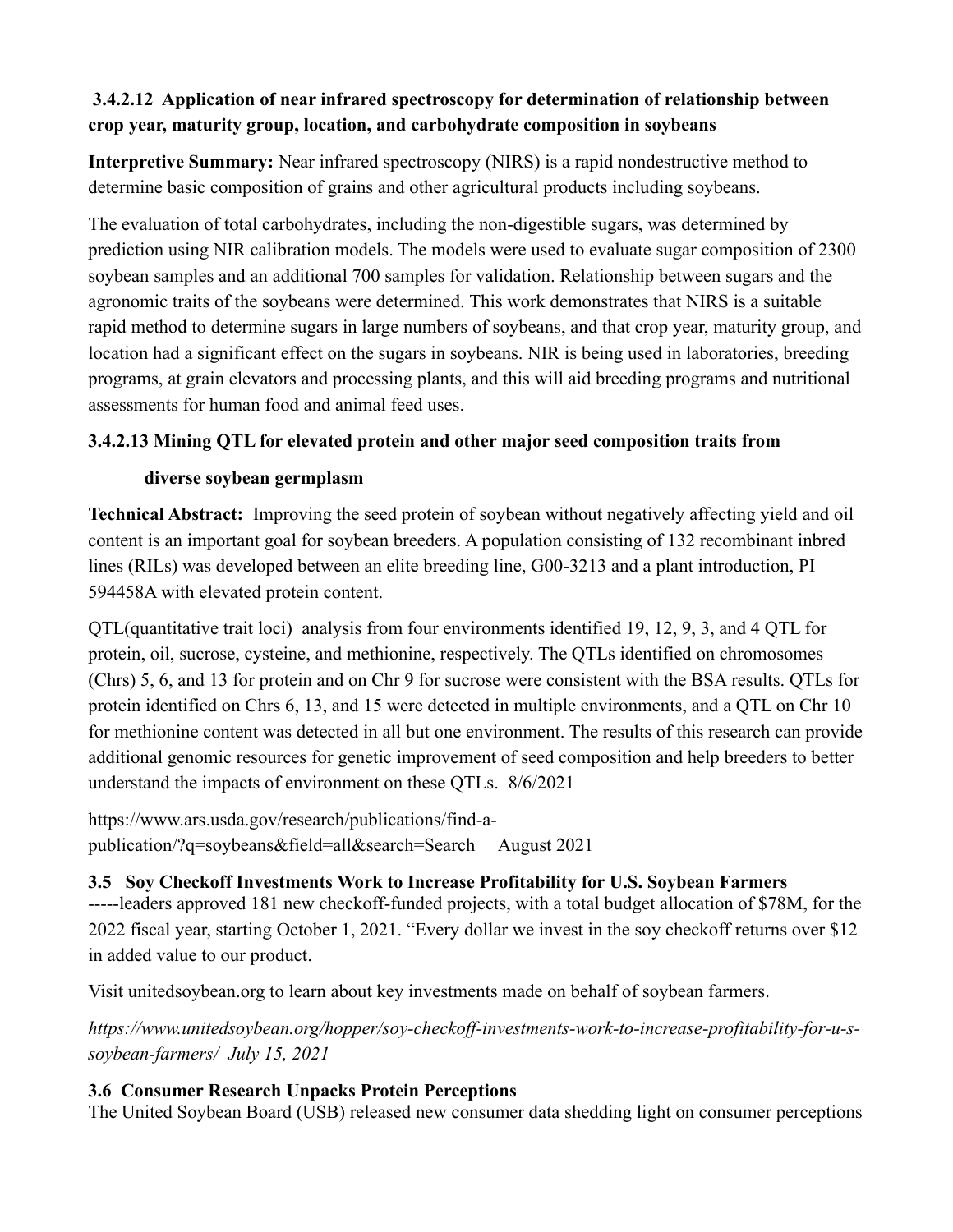around protein. More than half of consumers (56%) say it is extremely or very important that plantbased proteins be complete, offering nutrition comparable to animal protein.

The vast majority of consumers recognize that protein is important to maintaining a healthy and balanced diet, with 82% of consumers ages 50 and under agreeing that it is extremely or very important.

The study also found the following:

- While the majority of U.S. consumers (79%) eat meat, 65% of the population is open to eating plant-based "flexitarian-friendly" food, with higher numbers reported among younger generations.
- Just under half (44%) identify as omnivores, eating meat including seafood and chicken on a regular basis and eating plant-based foods on occasion.
- About one in six consumers (16%) identify as "flexitarian," described as choosing plant-based foods on most occasions but not excluding meat from their diet entirely.
- Openness to plant-based foods is strong across all demographic groups; however, younger consumers (50 and under) are significantly more likely to identify with an eating style that includes plant-based foods (72%), as compared to 55% of older consumers.

ySoy protein provides the highest percentage of protein per calorie compared to other plant protein sources," said Keenan McRoberts, Ph.D., vice president of science and program strategy for USB.

<https://www.unitedsoybean.org/hopper/consumer-research-unpacks-protein-perceptions/>

July 28, 2021

# **3.7 High Oleic Calculator**

*Open United Soybean Board website, click on:* Tools and Resources, *click on:* Tools and Calculators*, scroll down and click on:* High Oleic Calculator *to open website with info on procedures and benefits of producing high oleic soybeans.*

[http:www.soyinnovtion.com/calculator](http://www.soyinnovtion.com/calculator) Date: 2021

# **3.8 United Soybean Board Partnership Launches Pilot Phase of Sustainably Grown U.S. Soy Mark**

 New mark offers opportunities to differentiate products made with sustainably grown U.S. soybeans.

U.S. soy is taking a big step to make its mark as a global leader in sustainability. From January 19 through March 19, the United Soybean Board is teaming up with partners from *[Soylent](https://soylent.com/)* and *[DuPont](https://www.dupont.com/)*  Nutrition & Biosciences in a pilot program identifying their products and ingredients as being made with sustainably grown U.S. soy.The companies will use the new Sustainably Grown U.S. Soy mark, -- ---.

The Sustainably Grown U.S. Soy mark is based on a national system of sustainability and conservation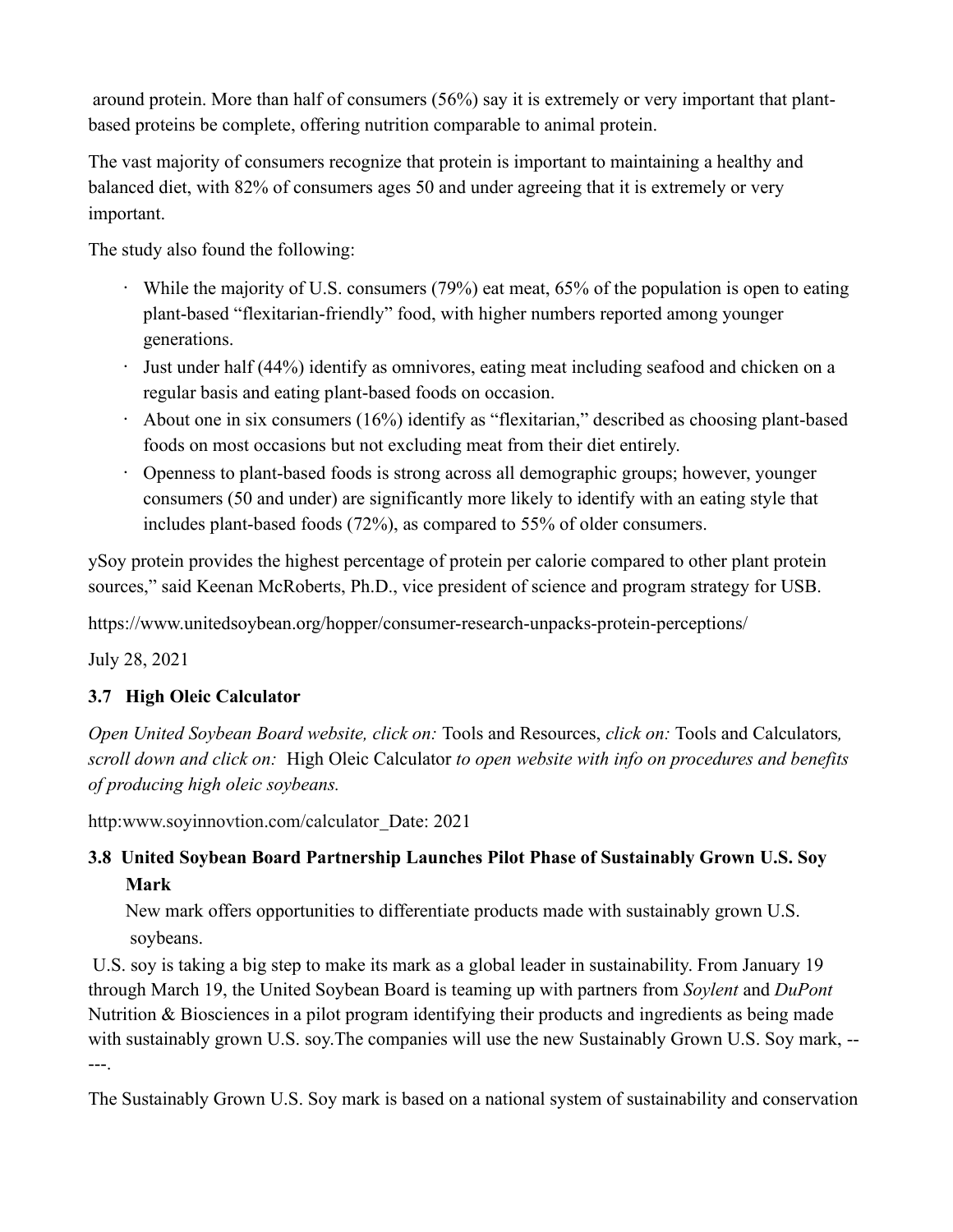laws and regulations and farmer participation in the U.S. Farm Program. It seeks to increase demand for soybeans grown by U.S. farmers who commit to practices such as conservation tillage, cover crops and responsible nutrient management (e.g., right source, right rate, right time and right place). The Sustainably Grown U.S. Soy mark applies to those soybean acres grown under best practices on-farm.

To learn more about the Sustainably Grown U.S. Soy mark, please visit *[www.sustainableussoymark.com](http://www.sustainableussoymark.com/)*.

*[https://www.unitedsoybean.org/hopper/united-soybean-board-partnership-launches-pilot-phase-of](https://www.unitedsoybean.org/hopper/united-soybean-board-partnership-launches-pilot-phase-of-sustainably-grown-us-soy-mark/)[sustainably-grown-us-soy-mark/](https://www.unitedsoybean.org/hopper/united-soybean-board-partnership-launches-pilot-phase-of-sustainably-grown-us-soy-mark/)* January 19, 2021

# **3.9 Bringing the Findings to the Farmers: Soybean Research & Information Network Makes Research Accessible**

The soy checkoff's latest collaboration brought Qualified State Soybean Boards (QSSBs) together to maximize the results of checkoff-funded research projects in the most effective way possible: bringing

The soy checkoff's latest collaboration brought Qualified State Soybean Boards (QSSBs) together to maximize the results of checkoff-funded research projects in the most effective way possible: bringing the findings to farmers. The redesigned Soybean Research & Information Network (SRIN) website [soybeanresearchinfo.com](https://soybeanresearchinfo.com/) — was launched through a joint effort by the North Central Soybean Research Program (NCSRP) and the United Soybean Board (USB) to give farmers a virtual resource full of information and toolkits for more efficient soybean production.

This is a one-stop shop for all the information the checkoff has discovered through farmer investments regarding key problem areas in production, such as tolerance and resilience. Each article on the SRIN website provides insight and explanation on the research findings and links directly to the study in the overall database for further exploration.

*Hierdie webwerf het skakels na aktiwiteite in die sojabedryf.*

*[https://www.unitedsoybean.org/hopper/bringing-the-findings-to-the-farmers-soybean-research-and](https://www.unitedsoybean.org/hopper/bringing-the-findings-to-the-farmers-soybean-research-and-information-network-makes-research-accessible/)[information-network-makes-research-accessible/](https://www.unitedsoybean.org/hopper/bringing-the-findings-to-the-farmers-soybean-research-and-information-network-makes-research-accessible/)* July 19, 2020

# **3.10 A new decade and new data at SoyBase, the USDA-ARS soybean genetics and genomics**

#### **database**

Abstract

SoyBase, a USDA genetic and genomics database, holds professionally curated soybean genetic and genomic data, which is integrated and made accessible to researchers and breeders. The site holds several reference genome assemblies, as well as genetic maps, thousands of mapped traits, expression and epigenetic data, pedigree information, and extensive variant and genotyping data sets. SoyBase displays include genetic, genomic, and epigenetic maps of the soybean genome. Gene expression data is presented in the genome viewer as heat maps and pictorial and tabular displays in gene report pages. Millions of sequence variants have been added, representing variations across various collections of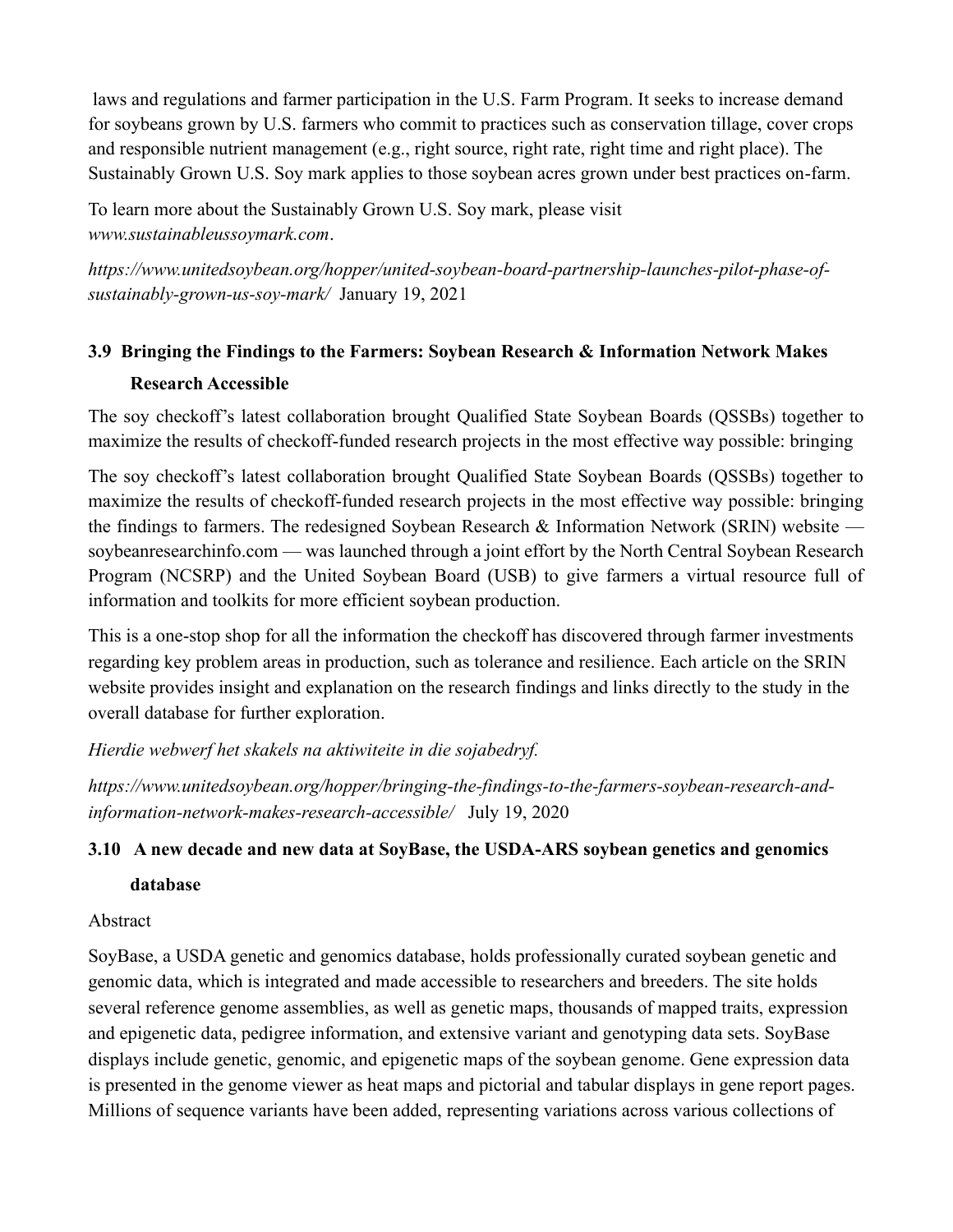cultivars. This variant data is explorable using new interactive tools to visualize the distribution of those variants across the genome, between selected accessions. SoyBase holds several reference-quality soybean genome assemblies, accessible via various query tools and browsers, including a new visualization system for exploring the soybean pan-genome. SoyBase also serves as a nexus of announcements pertinent to the greater soybean research community. The database also includes a soybean-specific anatomic and biochemical trait ontology. The database can be accessed at [https://soybase.org.](https://soybase.org/)

<https://academic.oup.com/nar/article/49/D1/D1496/6017360?login=true>December 2, 2020

# **3.11 USDA-NIFA and NSF Invest \$220M in Artificial Intelligence Research Institutes**

U.S. Department of Agriculture's National Institute of Food and Agriculture (USDA-NIFA) and the U.S. National Science Foundation (NSF) announced a \$220 million investment in 11 new NSF-led Artificial Intelligence Research Institutes. The new investment builds on the first round of seven Artificial Intelligence (AI) Research Institutes funded in 2020, totaling \$140 million.

To achieve investment goals, NSF partnered with USDA-NIFA, U.S. Department of Homeland Security (DHS), Google, Amazon, Intel and Accenture.

These innovation centers will speed our ability to meet critical needs in the future agricultural workforce, providing equitable and fair market access, increasing nutrition security and providing tools for climate-smart agriculture." ------will support 11 institutes spanning seven research areas in AI: Human-AI Interaction and Collaboration, AI for Advances in Optimization, AI and Advanced Cyberinfrastructure, AI in Computer and Network Systems, AI in Dynamic Systems, AI-Augmented Learning, and AI-Driven Innovation in Agriculture and the Food System.

# *Below are descriptions of the 11 new AI Research Institutes which illustrates a future development in US agriculture.*

**The USDA-NIFA Institute for Agricultural AI for Transforming Workforce and Decision Support (AgAID)**. Led by Washington State University, ------ will integrate AI methods into agriculture operations for prediction, decision support, and robotics-enabled agriculture to address complex agricultural challenges. The AgAID Institute uses a unique adopt-adapt-amplify approach to develop and deliver AI solutions to agriculture that address pressing challenges related to labor, water, weather and climate change.

**The USDA-NIFA AI Institute for Resilient Agriculture (AIIRA)** Iowa StatUniversity.

-------will transform agriculture through innovative AI-driven digital twins that model plants at an unprecedented scale.-----enabled by advances in computational theory, AI algorithms, and tools for crop improvement and production for resiliency to climate change . ----- AIIRA will promote the study of cyber-agricultural systems at the intersection of plant science, agronomics, and AI; power education and workforce development ------.

**NSF AI Institute for Collaborative Assistance and Responsive Interaction for Networked Groups (AI-CARING).** Georgia Institute of Technology (Georgia Tech). ----- seek to create a vibrant, fully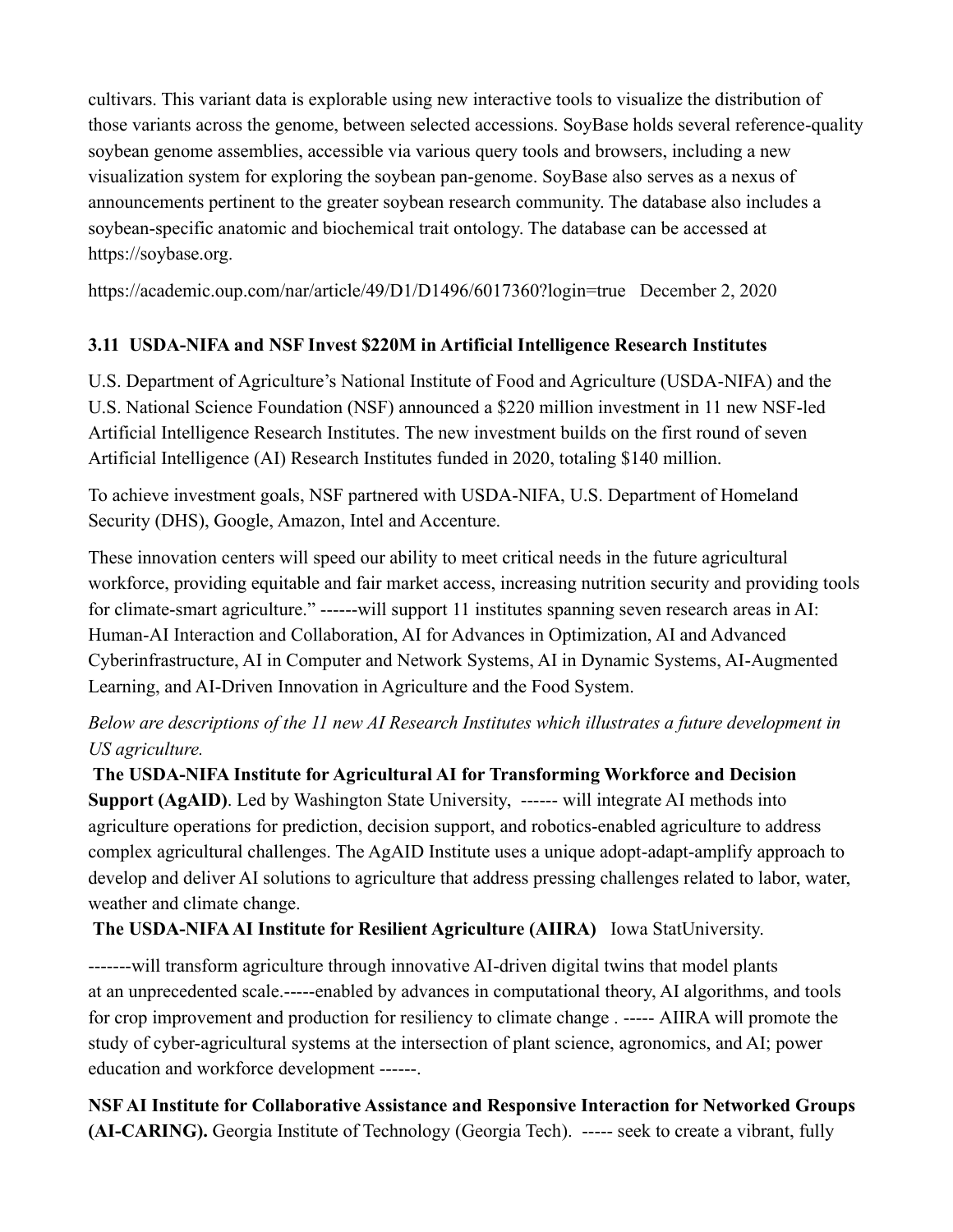developed discipline focused on personalized, longitudinal (over months and years) collaborative AI systems that learn individual models of human behavior and how they change over time,------ better collaborate and communicate in caregiving environments. ------ help support a growing population of older adults sustain independence, improve quality of life, and increase effectiveness of care coordination-------. ----- partially funded by Amazon and Google.

**NSF AI Institute for Advances in Optimization***.* Led by Georgia Tech. ------ will revolutionize decision-making on a large scale by fusing AI and mathematical optimization into intelligent systems--- -------.create pathways from high school to undergraduate and graduate education and workforce development training for AI in engineering that will empower a generation----.----create a sustainable ecosystem for AI, combining education, research, entrepreneurship, and the public at large.

-----partially funded by Intel.

**NSF AI Institute for Learning-Enabled Optimization at Scale (TILOS).** University of California San Diego, in collaboration with five other universities------aim to "make impossible optimizations possible" by addressing the fundamental challenges of scale and complexity. ------ will be applied in several technical focus areas vital to the nation's health and prosperity, including semiconductor chip design, robotics and networks. ----- agenda is accompanied by plans for workforce development and broadening participation at all academic levels,------. ------partially funded by Intel.

**NSF AI Institute for Intelligent Cyberinfrastructure with Computational Learning in the Environment (ICICLE**). Ohio State University. ------ build the next generation of cyberinfrastructure that will make AI easy for scientists to use -----.------bringing in scientists from multidisciplinary backgrounds to create----- national cyberinfrastructure that is ready to "plug-and-play" in areas of societal importance, such as "smart foodsheds", precision agriculture and animal ecology.

**NSF AI Institute for Future Edge Networks and Distributed Intelligence (AI-EDGE).** Ohio State University. ----- leverage the synergies between networking and AI to design future generations of wireless edge networks-----.------ensure that these networks are self-healing and self-optimized. -----making AI more efficient, interactive, and privacy preserving for applications in sectors such as intelligent transportation, remote health care, distributed robotics and smart aerospace. ------will help establish U.S. leadership in next-generation edge networks and distributed AI -----. T----- partially funded by DHS.

**NSF AI Institute for Edge Computing Leveraging Next-generation Networks (Athena)**. Duke University. ----- focus on developing edge computing with groundbreaking AI functionality -----. ---- world-class, multidisciplinary team of scientists, engineers, statisticians, legal scholars and psychologists from seven universities, Athena will transform the design, operation and service of future systems from mobile devices to networks. Athena is committed to educating and developing the workforce, cultivating a diverse ------next generation of edge computing and network leaders whose core values are driven by ethics and fairness in AI. ------- knowledge transfer, translating emerging technical capabilities to new business models and entrepreneurial opportunities. ------ partially funded by DHS.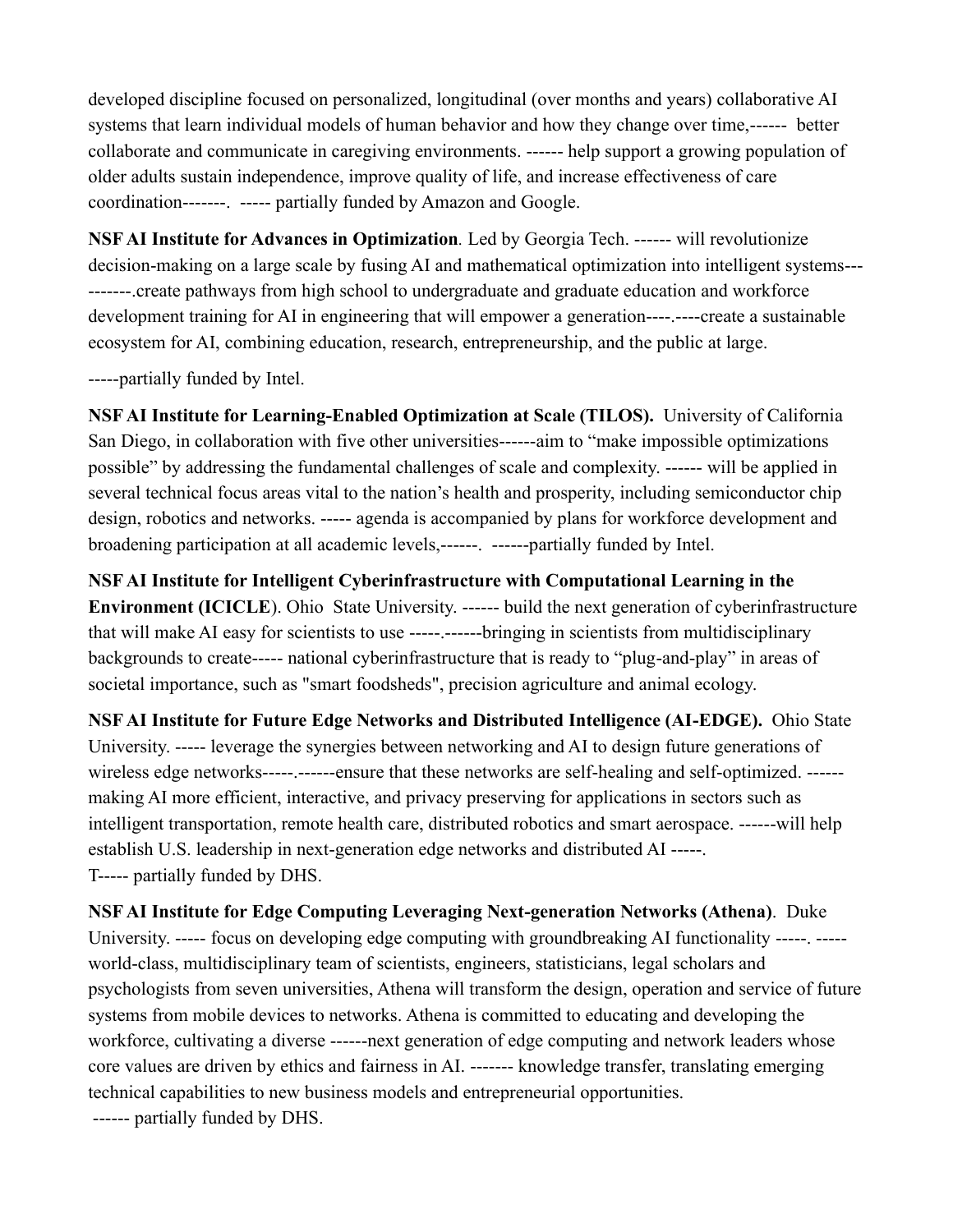**NSF AI Institute for Dynamic Systems***.* University of Washington. ------ innovative research and education in fundamental AI and machine learning theory, algorithms and applications specifically for safe, real-time learning and control of complex dynamic systems. ------ towards data-enabled ethical, efficient, and explainable solutions for real-time sensing, prediction, and decision-making challenges across science and engineering.

---partially funded by DHS.

**NSF AI Institute for Engaged Learning***.* North Carolina State University**.**t------ advance natural language processing, computer vision and machine learning to build narrative-centered learning environments, embodied conversational agents, and multimodal learning analytics to yield transformative advances in STEM teaching and learning.-----a nexus for in-school and out-of-school STEM education innovation, empowering and engaging diverse learners and stakeholders to ensure that AI-driven learning environments are ethically designed -----. fully funded by NSF.

*[https://nifa.usda.gov/press-release/usda-nifa-and-nsf-invest-220m-artificial-intelligence-research](https://nifa.usda.gov/press-release/usda-nifa-and-nsf-invest-220m-artificial-intelligence-research-institutes)[institutes](https://nifa.usda.gov/press-release/usda-nifa-and-nsf-invest-220m-artificial-intelligence-research-institutes)* July 29, 2021

# **3.12 NIFA Invests \$7M in Digital Agriculture Technologies**

To propel Midwest farming practices to the next generation of digital agriculture technologies, the National Science Foundation's Cyber Physical Systems program and the USDA's National Institute of Food and Agriculture (NIFA) recently awarded a 5-year, \$7 million grant to researchers led by engineers from Iowa State University and the University of Illinois Urbana-Champaign. The award launches the COALESCE—short for COntext Aware LEarning for Sustainable CybEragriculture systems—Cyber-Physical System, which will focus on operations of farm managing like sensing, modeling, and decision-making at the level of individual crops. In other words, by focusing on crop stressors at the individual levels, farmers can focus their resources and attention; thus, reducing the cost of labor, use of crop inputs such as herbicides and fertilizers, and water.

The research team will share its findings with farmers by directly working with agricultural producer groups. Another goal of this project is to attract the next generation of farmers, who will benefit from automated farming systems ------.

*<https://nifa.usda.gov/press-release/nifa-invests-7m-digital-agriculture-technologies>* June 2, 2021

# **3.13 Biodiesel Breakthrough: Making a Difference One Gallon at a Time**

The National Biodiesel Board, supported in part by your soy checkoff, is on a mission to continue building demand for this domestically produced green fuel, **----- .**

Our vision is to exceed 6 billion gallons by 2030, potentially doubling the market from where it stands today at 3 billion gallons. And, with investments in feedstocks, to reach 15 billion gallons by 2050." Contrary to popular belief, these benefits don't come at the expense of performance. When compared with diesel fuel, B20 — a 20% blend of biodiesel with diesel fuel — provides similar fuel economy, horsepower, torque and haulage rates.

---- the National Biodiesel Board in partnership with Trinity Consultants conducted and published a [groundbreaking study](https://www.unitedsoybean.org/article/new-biodiesel-research-findings-indicate-health-benefits) that demonstrates biodiesel's positive impacts on Americans' health.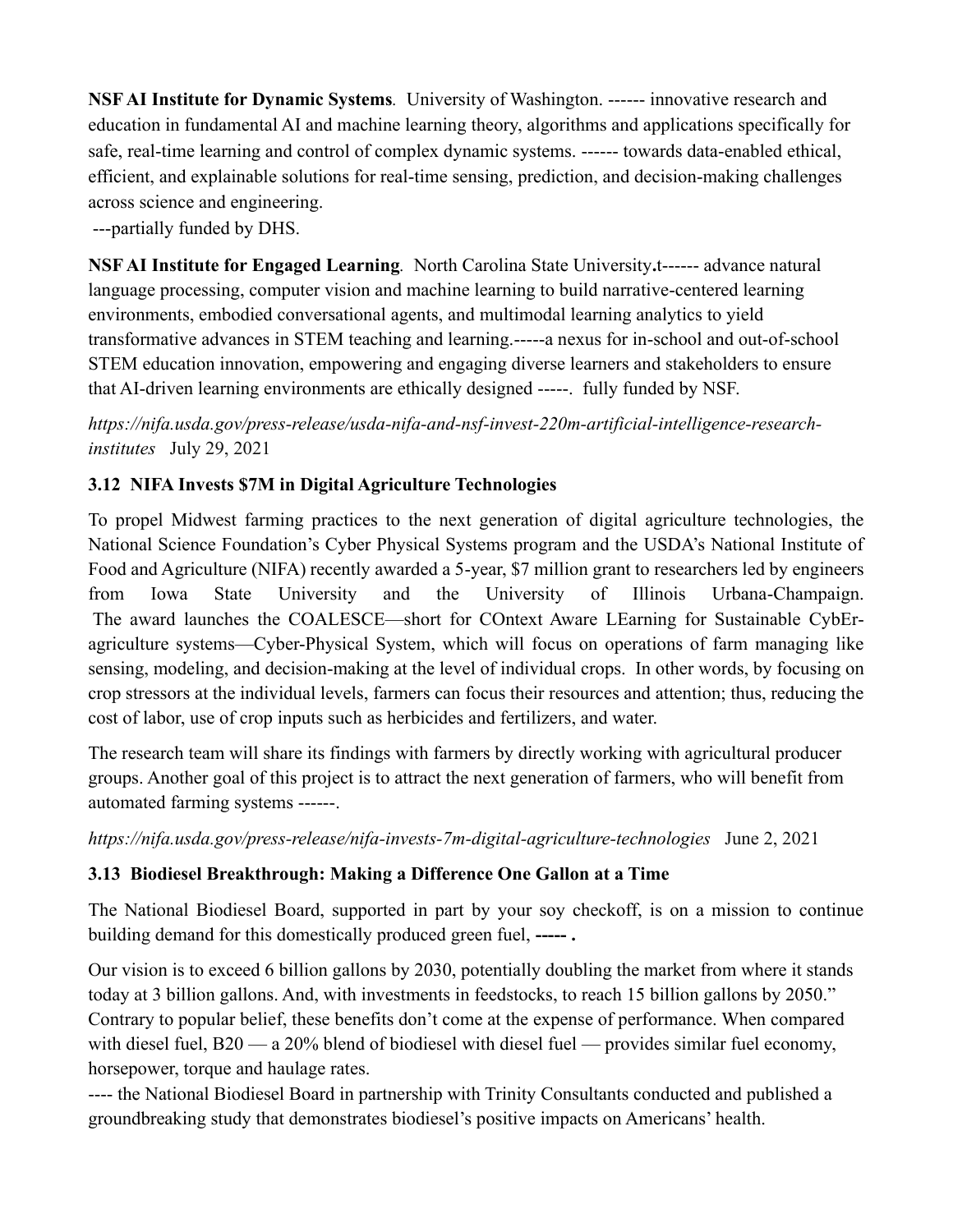Key findings from [this research](https://www.biodiesel.org/news-resources/health-benefits-study) on just 13 sites across the country show substantial community health improvements that can be quantified in reduced medical costs and health care benefits, including:

- 340 premature deaths prevented annually.
- 46,000 fewer sick days used per year.
- $\cdot$  A 45% reduction in cancer risk when B100 is used in heavy-duty trucks such as semis and an 86% reduced cancer risk when biodiesel is used for home heating oil.
- $\cdot$  17,000 fewer lung problems per year as a result of using biodiesel to heat homes.
- 203,000 fewer or lessened asthma attacks per year based on vehicle use of B100.
- And \$3 billion in avoided health costs annually.

*[https://www.unitedsoybean.org/hopper/biodiesel-breakthrough-making-a-difference-one-gallon-at-a-](https://www.unitedsoybean.org/hopper/biodiesel-breakthrough-making-a-difference-one-gallon-at-a-time/)*

*[time/](https://www.unitedsoybean.org/hopper/biodiesel-breakthrough-making-a-difference-one-gallon-at-a-time/)* June 28, 2021

# **3.14 Checkoff Study Shows Soybean Meal Increases Weight Gain and Feed Efficiency in**

### **Growing Pigs //**

A soy checkoff-funded animal health study presented at the International Conference on

Swine Nutrition confirms the value of soybean meal as a primary protein source in swine

diets.

Within the last 20 years, soybean meal (SBM) inclusion levels in pig diets have become heavily dependent on pricing. This is at the detriment of overlooking the value of SBM beyond its primary attributes as a source of amino acids. Shifting diets to higher inclusion levels of crystalline amino acids and distillers dried grains with solubles (DDGS) — a 35% increase between 2000 and 2017 — hinders soy's beneficial components, such as isoflavones, saponins and phenolic antioxidants. These vital compounds improve immune responses, provide anti-inflammatory benefits and enhance growth performance of pigs exposed to viral disease challenges.

Presented at the [International Conference on Swine Nutrition](http://www.regcytes.extension.iastate.edu/swinenutrition/wp-content/uploads/sites/16/2021/07/ISN-Conference-Program-.pdf) on Aug. 11, results from a soy checkofffunded study, "Evaluation of the Potential Benefit of Soybean Meal on Gain and Feed Efficiency of Growing Pigs," among several other independently evaluated, unbiased studies confirmed an economic return and direct and positive relationship between SBM and improved total weight gain and feed use efficiency in developing pigs.

This checkoff-supported study points out that formulating for least cost doesn't always add up to maximum profit, ----.

In a recent article in [National Hog Farmer,](https://www.nationalhogfarmer.com/news/potential-benefit-soybean-meal-gain-feed-efficiency-growing-pigs) Eric van Heugten, Ph.D., at North Carolina State University, who's a collaborator on the project, reported that grower pigs starting at about 85 pounds fed a reduced SBM diet had a 2.46-pound lower body weight at the end of the study compared to pigs fed the higher SBM diet, even after balancing for amino acids. And replacing SBM with lysine·HCl (plus other crystalline amino acids) reduced final body weight by 5.71 pounds.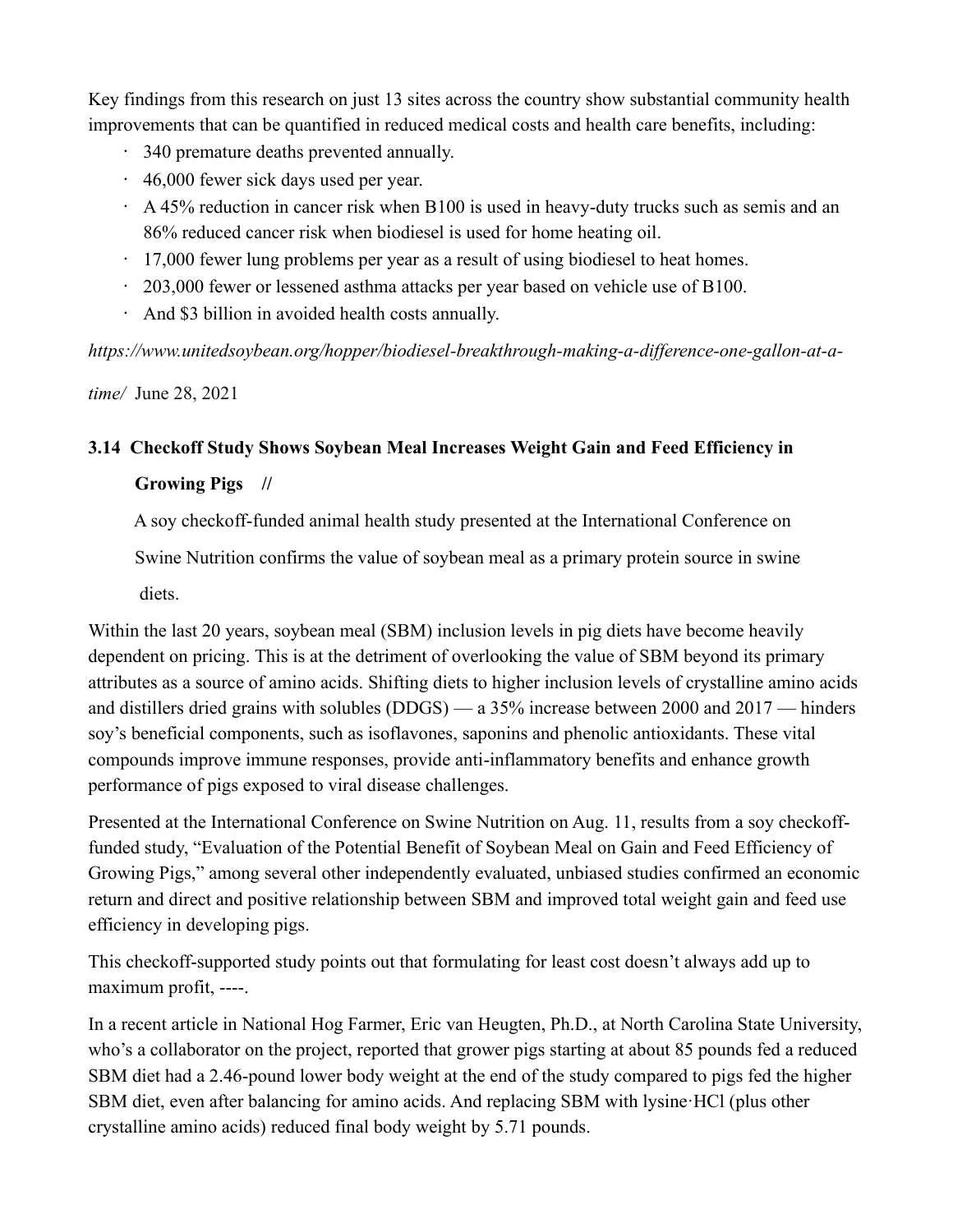Given this direct negative effect when switching pig diets over for a short period of time and reducing SBM inclusion, some nutritionists indicate there may be a SBM level below which growth and feed conversion are compromised that could be impacted by growth phase and health status. Resulting considerations for SBM use contribute to high-quality diets, reduce swine stress levels and enhance animal performance, biology and gut health.

"These experimental outcomes accentuate the importance of soybean meal on growth and feed efficiency for growing and finishing pigs. The applied work takes a step further by estimating minimum soybean meal inclusion levels to maximize growth and potential economic returns for pig farmers," said **Keenan McRoberts, Ph.D., vice president of science and program strategy for USB**. "Consequently, this foundational applied work establishes a new starting point for soybean meal use and value in pig rations — work that must be advanced further, together with industry partners, to evaluate implications under different production systems and seasons.

*[https://www.unitedsoybean.org/hopper/checkoff-study-shows-soybean-meal-increases-weight-gain-](https://www.unitedsoybean.org/hopper/checkoff-study-shows-soybean-meal-increases-weight-gain-and-feed-efficiency-in-growing-pigs/)*

*[and-feed-efficiency-in-growing-pigs/](https://www.unitedsoybean.org/hopper/checkoff-study-shows-soybean-meal-increases-weight-gain-and-feed-efficiency-in-growing-pigs/)* August 11, 2021

# **3.15 Amino Acid Helps Shore Up Defenses of Swine**

[Jay S. Johnson,](https://www.ars.usda.gov/people-locations/person?person-id=51354) an animal scientist with ARS's [Livestock Behavior Research Unit](https://www.ars.usda.gov/midwest-area/west-lafayette-in/livestock-behavior-research/) in West Lafayette, Indiana, and his Purdue University collaborators are investigating L-glutamine as a natural alternative to using dietary antibiotics.

A third round of feeding trials conducted by a team of USDA Agricultural Research Service [\(ARS\)](https://www.ars.usda.gov/) and university scientists has again shown that a dietary supplement called L-glutamine can naturally promote growth and wellness in pigs.

Highlighted results of a paper published in *Translational Animal Science* are below:

- As with prior trials, L-glutamine-treated pigs performed similarly to those in the antibiotics group, and both of these groups fared better than piglets given non-supplemented feed.
- The study results indicate that the increased weight gain and other benefits of treating piglets with L-glutamine above the original .20 percent test can be as profitable as using dietary antibiotics.
- 0.40 percent L-glutamine was the optimal supplementation level for improving pig welfare and performance immediately after weaning and transport, while 0.80 percent appeared to offer the most long-term economic benefit.

*[https://www.ars.usda.gov/news-events/news/research-news/2020/amino-acid-helps-shore-up-defenses](https://www.ars.usda.gov/news-events/news/research-news/2020/amino-acid-helps-shore-up-defenses-of-swine/)[of-swine/](https://www.ars.usda.gov/news-events/news/research-news/2020/amino-acid-helps-shore-up-defenses-of-swine/)* November 19, 2020

# **3.16 USDA Study Reveals Airborne Fungus Can Trigger Plant Growth**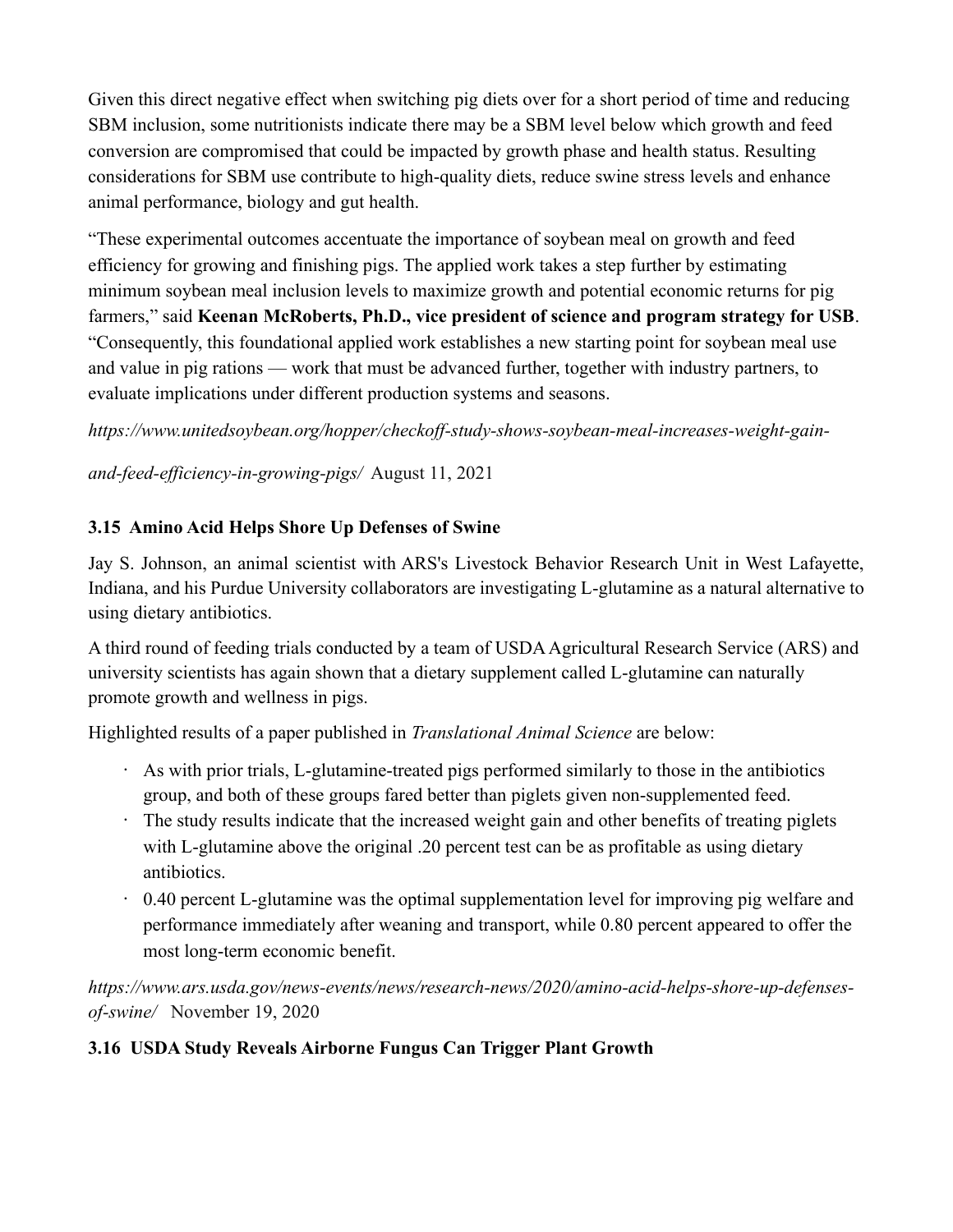The U.S. Department of Agriculture's (USDA) Agricultural Research Service (ARS) today announced that a harmless airborne fungus*, Cladosporium sphaerospermum* strain TC09 *(*TC09), can dramatically accelerate plant growth if a germinating plant is near the fungus as it emits volatiles or gases. The effects of TC09 were largely correlated with the duration of exposure. Visual observation indicated that plants with TC09 exposure for 10 days exhibited substantially more vigorous growth, thicker stems, larger leaves, and a more robust root system relative to plants without fungal exposure. Results also showed that treated plants flowered 20 days sooner and pepper plants yielded up to 213 percent more fruit that was ready for harvest three weeks earlier than untreated controls. -----showed that TC09 does not induce defense or stress responses in exposed plants. Scientists hope to identify the specific volatiles and gases that stimulate plant growth in future research.

*[https://www.ars.usda.gov/news-events/news/research-news/2020/usda-study-reveals-airborne-fungus-](https://www.ars.usda.gov/news-events/news/research-news/2020/usda-study-reveals-airborne-fungus-can-trigger-plant-growth/)*

*[can-trigger-plant-growth/](https://www.ars.usda.gov/news-events/news/research-news/2020/usda-study-reveals-airborne-fungus-can-trigger-plant-growth/)* September 23, 2020

### **4. INNOVATIONS**

**4.1 Soy Innovation Challenge Winners Deliver Next-Generation Ag Technolo----fully funded by NSF. -----** farmers at the forefront of profitability

The Yield Lab Institute, in partnership with the United Soybean Board (USB), Syngenta, Amazon Web Services (AWS) and the ICL Group,------ announce the winners of the Soy Innovation Challenge.

**Regrow (formerly FluroSat)** – Provides full crop-cycle analytics for sustainable and profitable agriculture

**Ecosystem Services Market Consortium** – Launching a national ecosystem services market to provide farmers with compensation for the economic and social benefits from their land stewardship practices

**SoilMetrics** – Provides software services for farmers to understand current greenhouse gas emissions and evaluate options for reducing them

**Genesis Feed Technologies** – Platform that increases the market value of U.S. soybeans across the supply chain by revealing the economic impact of their high-quality nutritional profile

**SLUcode** — Improves crop yield and maximizes profit by predictive analytics of seed quality and environmental stress, and by turning every pixel to actionable crop intelligence using the latest artificial intelligence/machine learning and cloud computing.

**Soy Carbohydrate Value** — A collaborative cross-functional team working together to extract value from the waste soybean carbohydrate fraction. The effort is based on techno-economic analysis of processes to convert the carbohydrates into valuable industrial chemicals.

**Sustainable Open Soy (SOS)** — A free-for-farmers blockchain that traces U.S.-grown soy from origin to the end-consumer product. It allows farmers, brands and retailers to demonstrate commitment to sustainability, while accelerating trust and transparency throughout the soy industry. SOS is a joint venture between [The New Fork](https://thenewfork.com/) and the [U.S. Farmers and Ranchers in Action](https://usfarmersandranchers.org/)

[https://www.unitedsoybean.org/hopper/soy-innovation-challenge-winners-deliver-next-generation-ag](https://www.unitedsoybean.org/hopper/soy-innovation-challenge-winners-deliver-next-generation-ag-technologies/)[technologies/](https://www.unitedsoybean.org/hopper/soy-innovation-challenge-winners-deliver-next-generation-ag-technologies/) [March](https://www.unitedsoybean.org/hopper/soy-innovation-challenge-winners-deliver-next-generation-ag-technologies/March) 3, 2021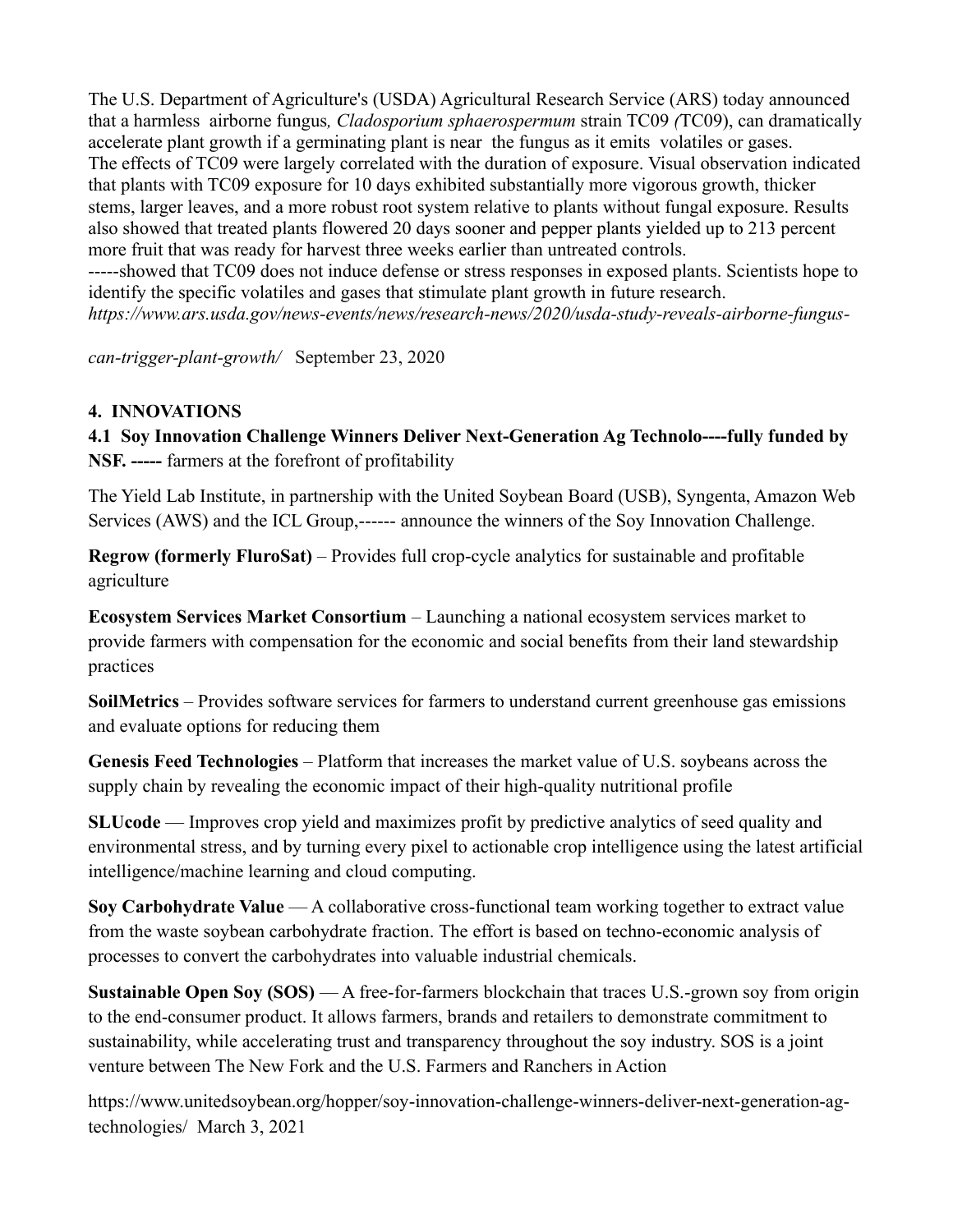[https://www.unitedsoybean.org/hopper/soy-innovation-challenge-selects-seven-finalists-that-enhance](https://www.unitedsoybean.org/hopper/soy-innovation-challenge-selects-seven-finalists-that-enhance-sustainability-and-disrupt-the-soy-value-chain/)[sustainability-and-disrupt-the-soy-value-chain/](https://www.unitedsoybean.org/hopper/soy-innovation-challenge-selects-seven-finalists-that-enhance-sustainability-and-disrupt-the-soy-value-chain/) October 13, 2020

# **4.2 Gene Editing May Improve Digestibility of Soy Protein**

*(Dr. Bo Zhang, an assistant professor in the School of Plant and Environmental Sciences at Virginia Tech University.)*

-------- minimizing the presence of anti-nutritional factors to develop soybeans with highly digestible protein. -----research addresses several anti-nutritional factors, including trypsin inhibitors, low test weights, the raffinose family of oligosaccharides and phytic acid. ------ focusing on reducing the concentration of trypsin inhibitors in soybean seeds.

----- soybeans are heated as the first step of the crushing process to inactivate trypsin inhibitors," .---- that requires a lot of energy,------.

Developing soybean varieties with a low concentration of trypsin inhibitors will improve soybean meal quality and reduce energy needs of soybean processing.

# **Precise Management of Trypsin Inhibitors**

Trypsin inhibitors serve as part of the natural defense system for soybeans,-----. ------ want to reduce trypsin-inhibitor content in soybean meal without compromising plant defenses." Genetic research revealed that different genes control the concentration of trypsin inhibitors in plant tissues and soybean seeds. ----- working to keep trypsin inhibitors in soybean leaves, stems and flowers to maintain poor digestion for pests. At the same time, we want to minimize trypsin inhibitors in the soybean seeds that will be harvested and processed into soybean meal, so the meal can easily be digested in animal feed."

----- team used CRISPR-Cas9 technology to edit a gene named Kunitz Trypsin Inhibitor 3, or KTI 3. This gene impacts the concentration of trypsin inhibitors just in developing soybean seeds, without impacting the rest of the plant."This precision would not be possible with traditional cross-breeding," -- --. -----collected the first generation of seeds following the gene editing. These seeds will be grown in 2021, and by the end of the season, the team will determine if this approach is successful. Any individual plants from these soybean seeds that demonstrate noticeably different concentrations of trypsin inhibitors in plant tissues and seeds will be further purified over generations----.----- would become available to other public breeding programs.

# **Stacking Protein Digestibility Traits**

Zhang's research has also developed advanced genetically engineered soybean lines with low phytate and low raffinose family of oligosaccharides, addressing other anti-nutritional factors. Their next steps include developing soybean varieties that combine these and other traits to address multiple antinutritional factors.

----- Virginia Tech has released a soybean variety, 'Barrack,' that produces [high protein content,](https://soybeanresearchinfo.com/research-highlight/high-protein-content-soybean-genetics-research/) high sucrose content, which provides high-quality energy and low trypsin inhibitor concentration. This low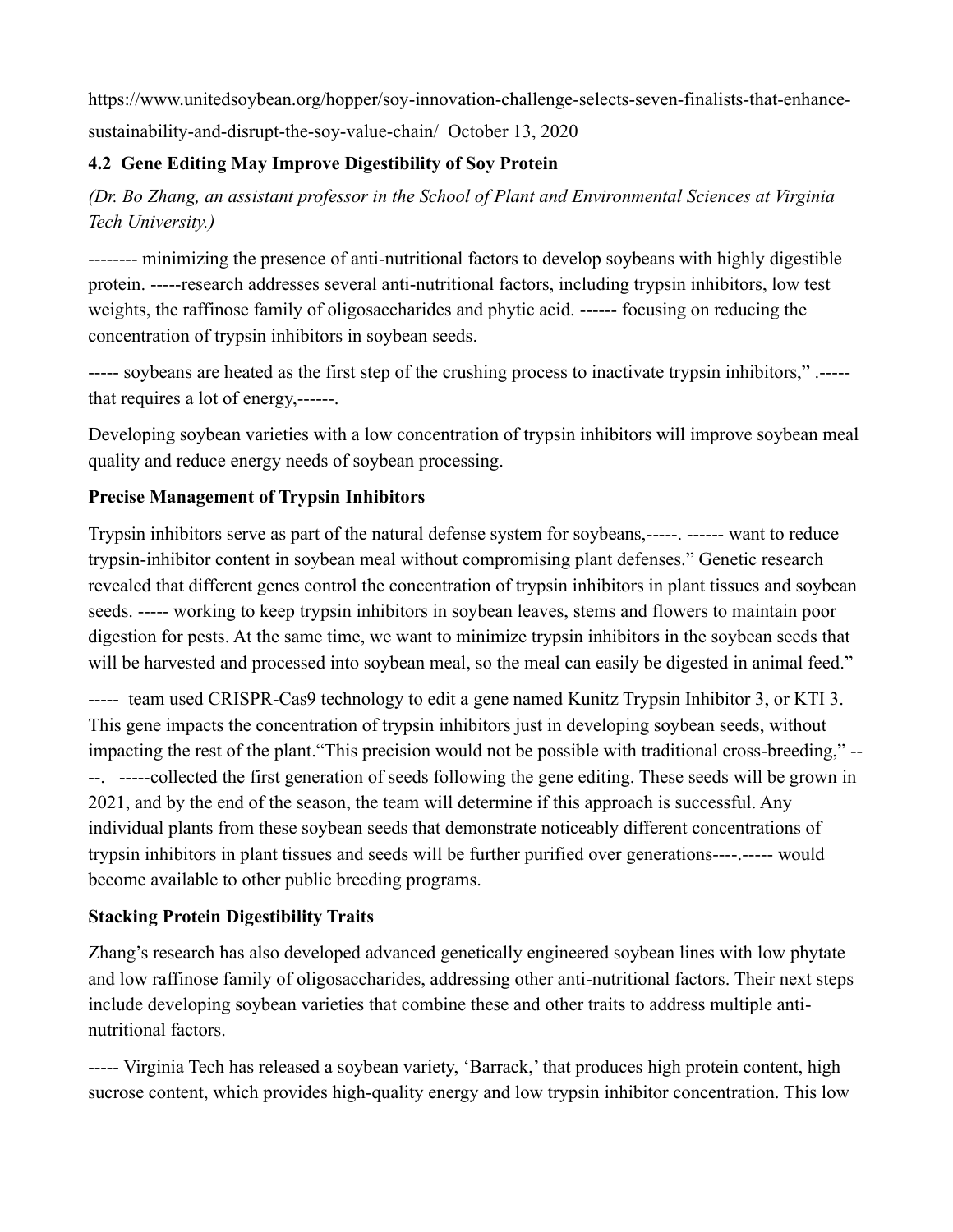trypsin inhibitor trait impacts the whole plant, meaning the soybean meal digests more easily, but the variety does not have a strong natural defense system-----.

[https://soybeanresearchinfo.com/research-highlight/gene-editing-may-improve-digestibility-of-soy](https://soybeanresearchinfo.com/research-highlight/gene-editing-may-improve-digestibility-of-soy-protein/)[protein/](https://soybeanresearchinfo.com/research-highlight/gene-editing-may-improve-digestibility-of-soy-protein/) September 19, 2021

## **4.3 Grow ing Potential for Soy Plastics**

---- plants,----- purchased from retail outlets come in plastic pots. ----- made with petroleum-based plastics that will take centuries to decompose.

With support from the North Dakota Soybean Council, researchers at NDSU are working to develop a novel bioplastic formulation that will incorporate soy-based fractions to improve the performance of the containers while remaining cost-competitive. The new containers will not only be fully biobased, degradable and provide inherent fertilizer for the plant's growth, but they will also promote health and fruit yield for plants such as tomatoes and peppers. -----work focuses on the engineering economics of developing a biomaterial blend that performs well and is cost-effective.

----- once plants growing in the biodegradable pots are ready to be transplanted into the soil, the garden pot can be crushed, and the debris can be placed in the hole where the plant is being transplanted. The pot will continue to fertilize as it breaks down. ------doing an optimization because we don't know what is the optimal soybean percentage that we should incorporate into the pot just yet."

-----companies are currently manufacturing biodegradable garden pots derived primarily from corn, but those pots lack the fertilizing benefits of soy.

NDSU is working with existing companies which currently make biobased pots, developing a formulation that adds the benefits of soy should flow easily into the manufacturing process.

<https://soybeanresearchinfo.com/research-highlight/growing-potential-for-soy-plastics/>

Augustus 9, 2021

#### **4.4 NIFA Invests Over \$2.3M for Small Business Innovation Research**

[Plant Production and Protection \(Biology\)](https://go.usa.gov/xH4HV) - Small Business Innovation Research projects include:

A project from Argvegenix, LLC, St. Louis, Missouri, "Development of Novel Cover Crop, CoverCress, as a Sustainable Plant-based Protein Source for Food Applications," to demonstrate CoverCress as a new source of protein for the plant-based protein market.

<https://nifa.usda.gov/press-release/nifa-invests-over-23m-small-business-innovation-research>

May 18, 2021

# **5. PESTS**

#### **5.1 Putting a Stop to Soybean Cyst Nematode**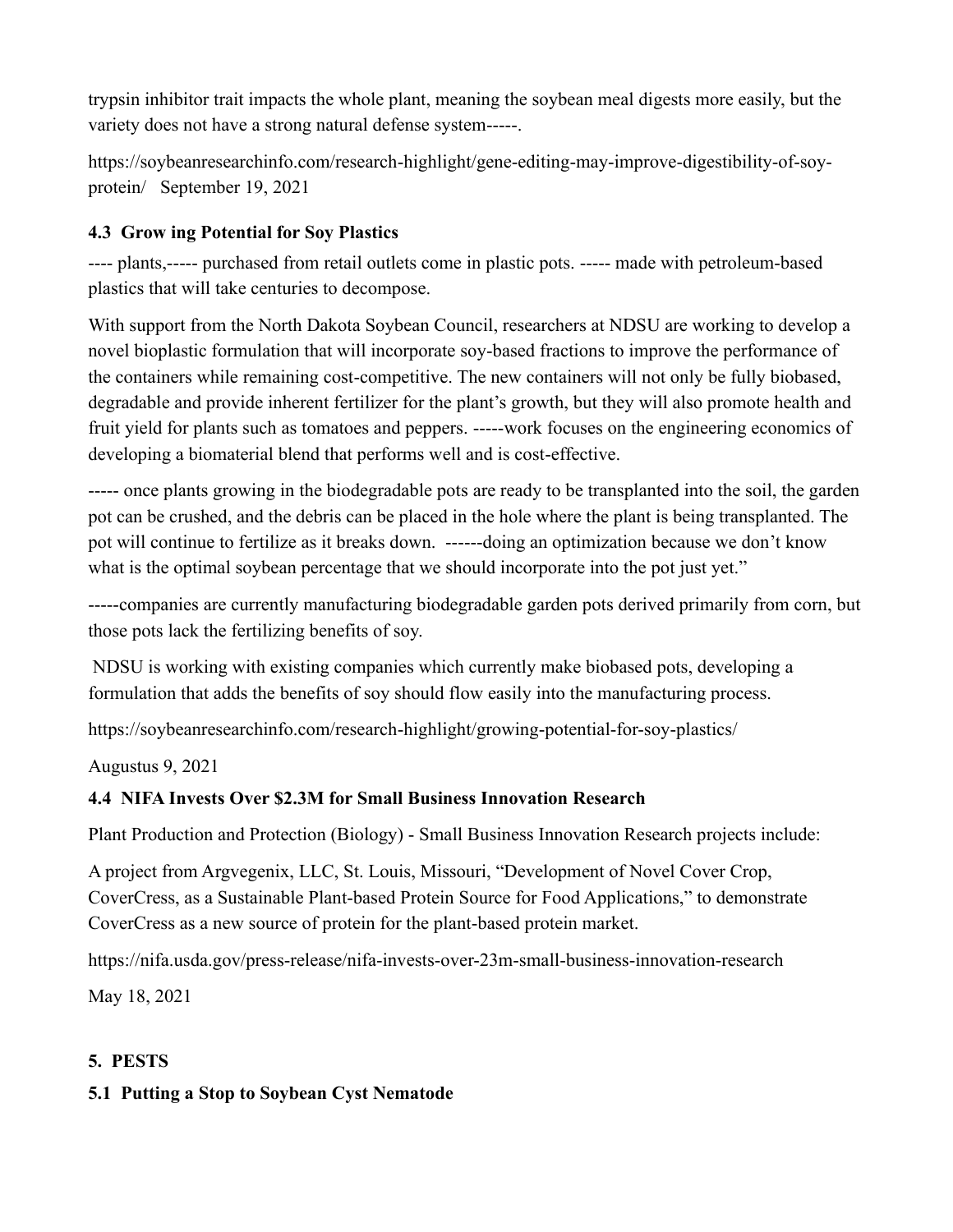Andrew Bent, a professor in the University of Wisconsin-Madison plant pathology department who studies the molecular basis of plant disease resistance, is one of the primary researchers leading the charge to discover new sources of resistance within the soybean plant. Bent says PI 88788 has worked well for the soybean industry for over 20 years. As use of varieties with this resistance source has increased, however, some nematode populations have evolved to overcome this mode of resistance and survive. Each year, SCN causes about \$1 billion in lost revenue at the farm gate.

Bent and his colleagues, Brian Diers and Matt Hudson, proposed a research project to the checkoff to study the makeup of the resistance gene in the soybean plant. Through this research, they discovered Rhg1, the main genetic code responsible for SCN resistance in PI 88788 and many other sources of SCN resistance. ------- learned that Rhg1 is more complicated than anticipated — it turned out to be a cluster of three separate genes.

This information helps researchers like Bent and Diers identify different alleles within the sequence that control different forms of SCN resistance in the soybean plant. This research has created a breakthrough that has sped up the process of selecting new varieties that are SCN resistant and helps breeders at seed companies get one step closer to finding new varieties of soybeans that don't depend on PI 88788 for SCN resistance. ------ give breeders at seed companies access to the improved genetic markers they can use to select varieties that have improved SCN resistance from Rhg1. ------ this knowledge is now in the hands of industry researchers like Don Kyle, soybean breeding evaluation zone lead at Corteva. This gives breeders like Kyle a head start when developing new SCN-resistant varieties of soybeans.

New varieties of soybeans can take anywhere from five to 10 years to bring to market. Because of the investment of U.S. soybean farmers and the soy checkoff, discovering new SCN-resistant varieties has already been in progress for years, and new varieties are getting closer to being on the market every day.

For more information about this and other checkoff-funded research into SCN resistance, visit [www.thescncoalition.com/resources/research-summaries.](http://www.thescncoalition.com/resources/research-summaries)

https://www.unitedsoybean.org/hopper/putting-a-stop-to-soybean-cyst-nematode/ June 11, 2021

#### **5.2 Studies on Dectes Stem Borer on Soybeans**

# **a. Combatting the Dectes Stem Borer in Soybeans may Involve Key Plant–Insect Interaction**

------- distinguished professor emeritus C. Michael Smith, is leading a multi-year research project, funded by Kansas Soybean Commission ---- to find solutions for better management of the soybean stem borer. . After an unsuccessful search for resistant soybean plant varieties, he and colleague Lina Aguirre are looking at the pest itself and its genetics to alleviate the problem.

The Dectes stem borer larvae are found inside the soybean stem and feed on the stem tissue during the summer. Then in the fall, the larvae create a girdle, or line of tissue, at the base of the soybean stem, sealing themselves into a cavity for the winter. After a summer of eating plant tissue and weakening the soybean stem's strength, the girdle weakens the stem even more. A good wind can then easily topple the plant, -----.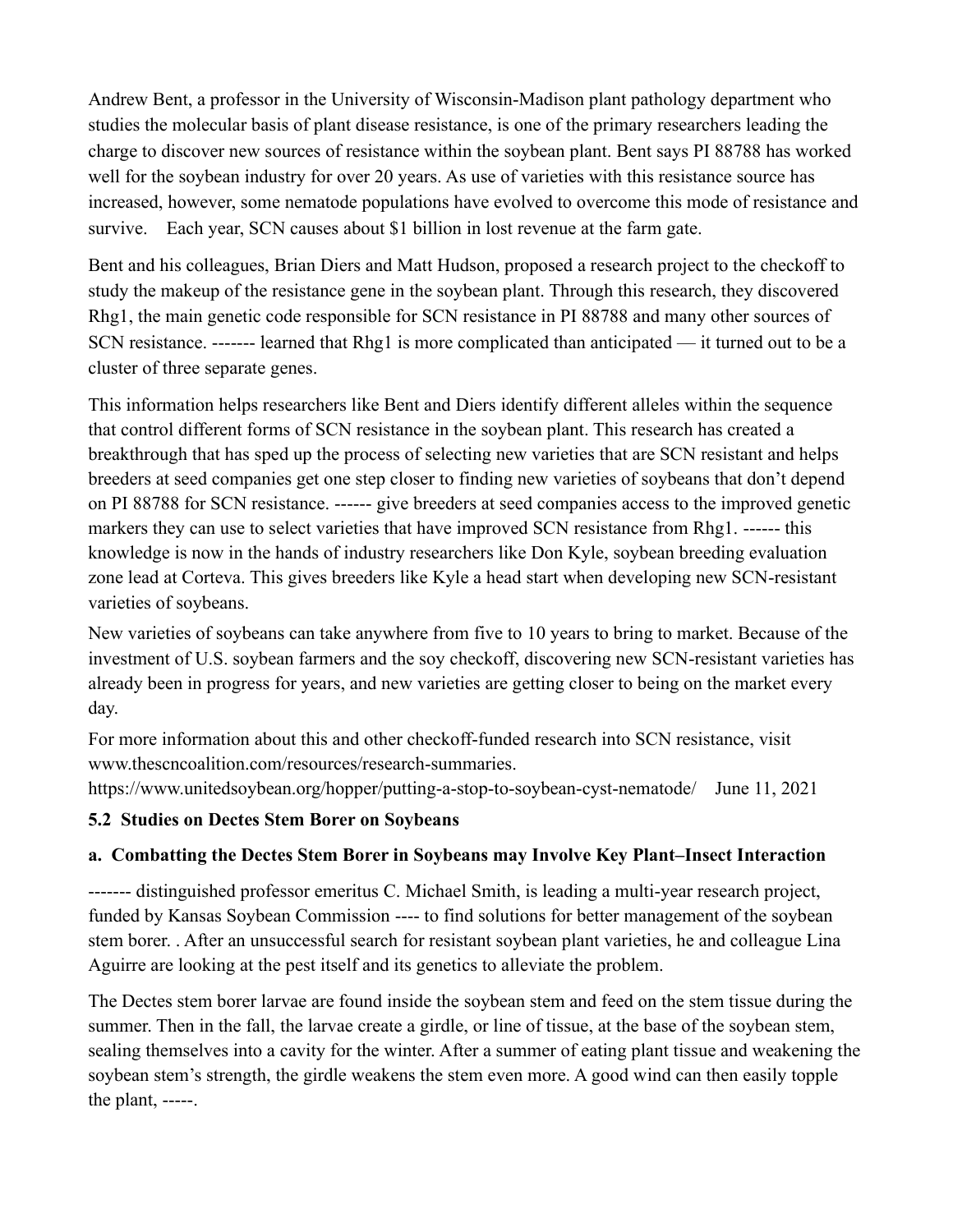-----been working on silencing these particular genes-----. ---- we think we have some genes partially silenced. ----- transgenic soybeans in the greenhouse ready for the borers to feed on and we'll see if there's any affect," Smith says. "This is where our 'leap of faith' enters. We're hopeful that when the larvae eat this tissue, it turns off their digestive genes, making them unable to eat soybean tissue."

Many growers don't know they have a soybean stem borer issue as plant lodging in the field can be indicative of several things. Farmers often don't see the damage until it's too late and it's hard to document the loss when they don't know why the plant has lodged, Smith says.

"Insecticides for the Dectes stem borer are not cost-effective because their application timing is critical," Smith says. "The adult beetles are active on the plants for such a short period time. Once the larvae are inside the plants, aerial-applied insecticides can't reach them."

----- exploring the improvement of insecticide effectiveness by adjusting application timing by learning more about egg-laying and flight behavior of the adult beetle.

[https://soybeanresearchinfo.com/research-highlight/combatting-the-dectes-stem-borer-in-soybeans](https://soybeanresearchinfo.com/research-highlight/combatting-the-dectes-stem-borer-in-soybeans-may-involve-key-plant-insect-interaction/)[may-involve-key-plant-insect-interaction/](https://soybeanresearchinfo.com/research-highlight/combatting-the-dectes-stem-borer-in-soybeans-may-involve-key-plant-insect-interaction/) 2020

# **b. Development of Genetic, Chemical and Population-Based Tactics to Manage Key Kansas Soybean Insect Pests**

Infestations of the soybean stem borer, Dectes texanus, in soybean have increased in area and intensity in soybean crops in Kansas since 1985. Larval feeding in stems causes severe (50-80%) lodging and related yield reduction. Management strategies remain limited. Commercial insecticides do reduce adult stem borer numbers, but several applications are necessary for effective results, making this option cost prohibitive. To date, no soybean varieties adapted to the Midwestern U.S. contain genetic resistance to stem borer larval damage, and there are few research programs on the soybean stem borer. The goal of this project is to develop techniques to manage stem borer damage to soybean in Kansas, as none currently exist. The hypotheses of the proposed research are that management of larval borer damage can be improved using both insecticidal and plant genetic control techniques. The methods used to improve borer management have been and continue to be the development of soybean plants resistant to borer larvae by inserting borer RNA into soybean plants to interfere (RNAi) with genes necessary for borer survival; to improve insecticide efficacy using soybean development and/or environmental cues to adjust insecticide application timing.

<https://www.soybeanresearchdata.com/Project.aspx?id=53780>2020

# **5.3 Recent Checkoff Study Shows Rodents Don't Favor Soy-Based Plastics**

[A recent study](https://pubs.acs.org/doi/10.1021/acssuschemeng.0c05868) funded by the soy checkoff, though, has proved that, contrary to popular belief, rodents don't favor soy plastics ---- .

[https://www.unitedsoybean.org/hopper/recent-checkoff-study-shows-rodents-dont-favor-soy-based](https://www.unitedsoybean.org/hopper/recent-checkoff-study-shows-rodents-dont-favor-soy-based-plastics/)[plastics/](https://www.unitedsoybean.org/hopper/recent-checkoff-study-shows-rodents-dont-favor-soy-based-plastics/) April 28, 2021

# **6. BIG DATA**

# **6.1 NIFA Invests \$15.5M in Food and Agriculture Cyberinformatics Tools to Boost**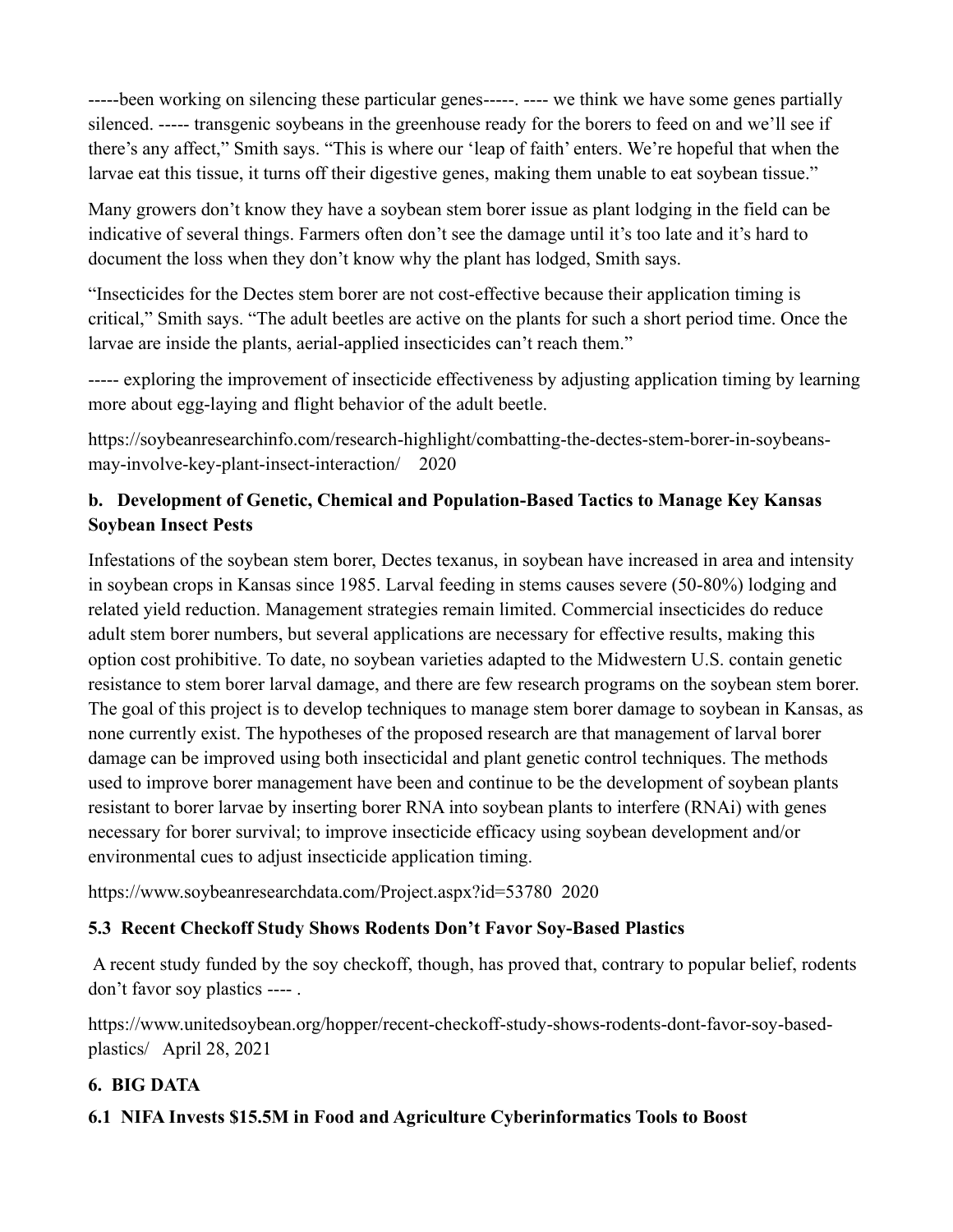# **Agricultural Production\**

The U.S. Department of Agriculture's National Institute of Food and Agriculture (NIFA) invested a total of \$15M in two key programs awarded through its Agriculture and Food Research Initiative (AFRI) Food and Agriculture Cyberinformatics and Tools (FACT). NIFA awarded [18 Food and](https://go.usa.gov/xsHGa)  [Agriculture Cyberinformatics Tools grants\(link is external\)](https://go.usa.gov/xsHGa) totaling \$10.4 million to initiate research on big data analytics, machine learning, artificial intelligence, and predictive technologies needed to keep U.S. agriculture on the leading edge of food and agricultural production. NIFA also invested \$5.1 million for [12 Nanotechnology for Agricultural and Food Systems grants\(link is external\)](https://go.usa.gov/xssga) to support nanotechnology-based solutions that improve food production, nutrition, sustainable agriculture and food safety.

Big data and artificial intelligence will increasingly play a vital role in the future of agricultural technologies and innovation," said NIFA Director Carrie Castille .

[https://nifa.usda.gov/press-release/nifa-invests-155m-food-and-agriculture-cyberinformatics-tools](https://nifa.usda.gov/press-release/nifa-invests-155m-food-and-agriculture-cyberinformatics-tools-boost-agricultural)[boost-agricultural](https://nifa.usda.gov/press-release/nifa-invests-155m-food-and-agriculture-cyberinformatics-tools-boost-agricultural) April 5, 2021

# **7. SUSTAINABILITY**

### **7.1 [Sustainability at the source: How Unilever is addressing deforestation, living wages, and](https://www.foodnavigator.com/Article/2021/09/30/Sustainability-at-the-source-How-Unilever-is-addressing-deforestation-living-wages-and-regenerative-agriculture?utm_source=copyright&utm_medium=OnSite&utm_campaign=copyright)**

#### **[regenerative agriculture](https://www.foodnavigator.com/Article/2021/09/30/Sustainability-at-the-source-How-Unilever-is-addressing-deforestation-living-wages-and-regenerative-agriculture?utm_source=copyright&utm_medium=OnSite&utm_campaign=copyright)**

#### **This content is copyright protected**

However, if you would like to share the information in this article, you may use the headline, summary and link below:

[https://www.foodnavigator.com/Article/2021/09/30/Sustainability-at-the-source-How-Unilever-is-](https://www.foodnavigator.com/Article/2021/09/30/Sustainability-at-the-source-How-Unilever-is-addressing-deforestation-living-wages-and-regenerative-agriculture)

[addressing-deforestation-living-wages-and-regenerative-agriculture](https://www.foodnavigator.com/Article/2021/09/30/Sustainability-at-the-source-How-Unilever-is-addressing-deforestation-living-wages-and-regenerative-agriculture) September 30, 2021

# **7.2 Sustainability and Innovation: Agriculture in 2021 and Beyond**

Liam Condon, member of the Bayer AG Board of Management and president of the Crop Science division, joined the soy checkoff's annual meeting to share his perspective on a post-COVID-19 future.

"Our base hypothesis is, we believe agriculture can feed a growing population without starving the planet,"------.

#### **Innovation**

Over millennia, we've had different transformations in agriculture," said Condon. "A lot is driven by technology — machinery, fertilizers, biotech seeds. The next transformation in ag is going to be based on data, based on the digital transformation."

----- digital transformation in agriculture allows farmers to make more informed decisions and adjust in real time. Sensors on equipment and on the ground or satellites in the sky allow farmers to bring their data to life in an entirely new, real-time way.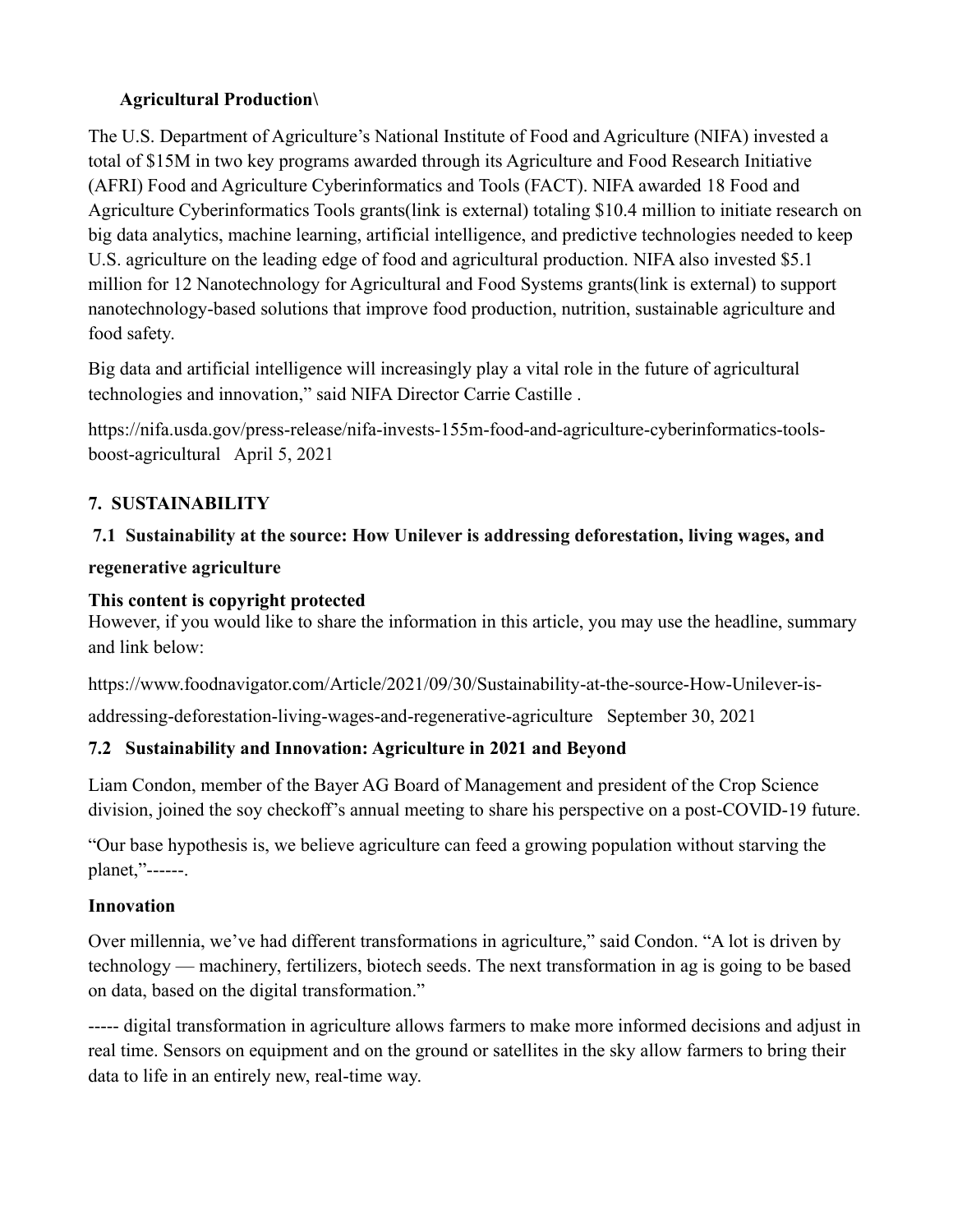According to CropLife's Precision Agriculture Dealership Survey, from 2002 to 2013, only about half of dealers were offering variable rate (VRT) fertilizer applications. That number increased to 69% in 2015 and to 81% in 2019 and is now at 89%. VRT seeding recommendations also made a jump from 24% in 2013 to 69% in 2020.

### **Sustainability**

-----agriculture, it's one of the few industries in the entire world where you can actually sequester carbon in the soil," Condon said. "You can actually make ag part of the solution to this challenge of reducing greenhouse gas emissions."

----- Bayer has been working for years to develop and validate a transparent, science-based and collaborative approach to a carbon market in agriculture. In the 2020-21 season, 1,200 farmers in Brazil and the U.S. are participating in the program where they are being assisted in implementing climatesmart practices and guided in carbon measurements.

With sustainability in mind, the checkoff and soy partner organization introduced the U.S. Soybean Sustainability Assurance Protocol to demonstrate the sustainability of U.S. soy to international and domestic customers.

The protocol is based on existing aggregated data collected from farmers nationwide who participate in national conservation programs. The information serves as proof that the U.S. soy crop is produced under a system of sustainability that includes everything from water conservation to energy use.

With new ideas that rely on an interconnected digital platform comes the need for reliable rural broadband.

#### **Rural Broadband**

------ the U.S. lacks sufficient rural broadband connectivity,-----. There are many underdeveloped parts of the world that have significantly better access to broadband.

The checkoff initiated the rural broadband study to better understand how and why farmers currently access the internet, including the implications access has on farm business decisions, economic viability and overall sustainability. According to ["Rural Broadband and the American Farmer:](https://www.unitedsoybean.org/article/study-rural-broadband-ag-technology)  [Connectivity Challenges Limit Agriculture's Economic Impact and Sustainability,](https://www.unitedsoybean.org/article/study-rural-broadband-ag-technology)" an alarming 60% of U.S. farmers say they do not have enough connectivity to run their businesses. .

If we don't get the U.S. up to speed on this, it will become a competitive disadvantage, ----.

# **Consumers and Farmers Looking Forward**

The underlying future trend is that consumers are becoming more and more interested in not just what they eat, but also in where their food comes from and how it's produced.

------ remind the farmer-leaders of the checkoff that bridging the gap between farm and table is a team effort. The entire ag industry must work together to show consumers why innovation and sustainability are important to them and result in a healthier and more sustainable product for consumers.

Condon said, "Transparency is the currency of trust."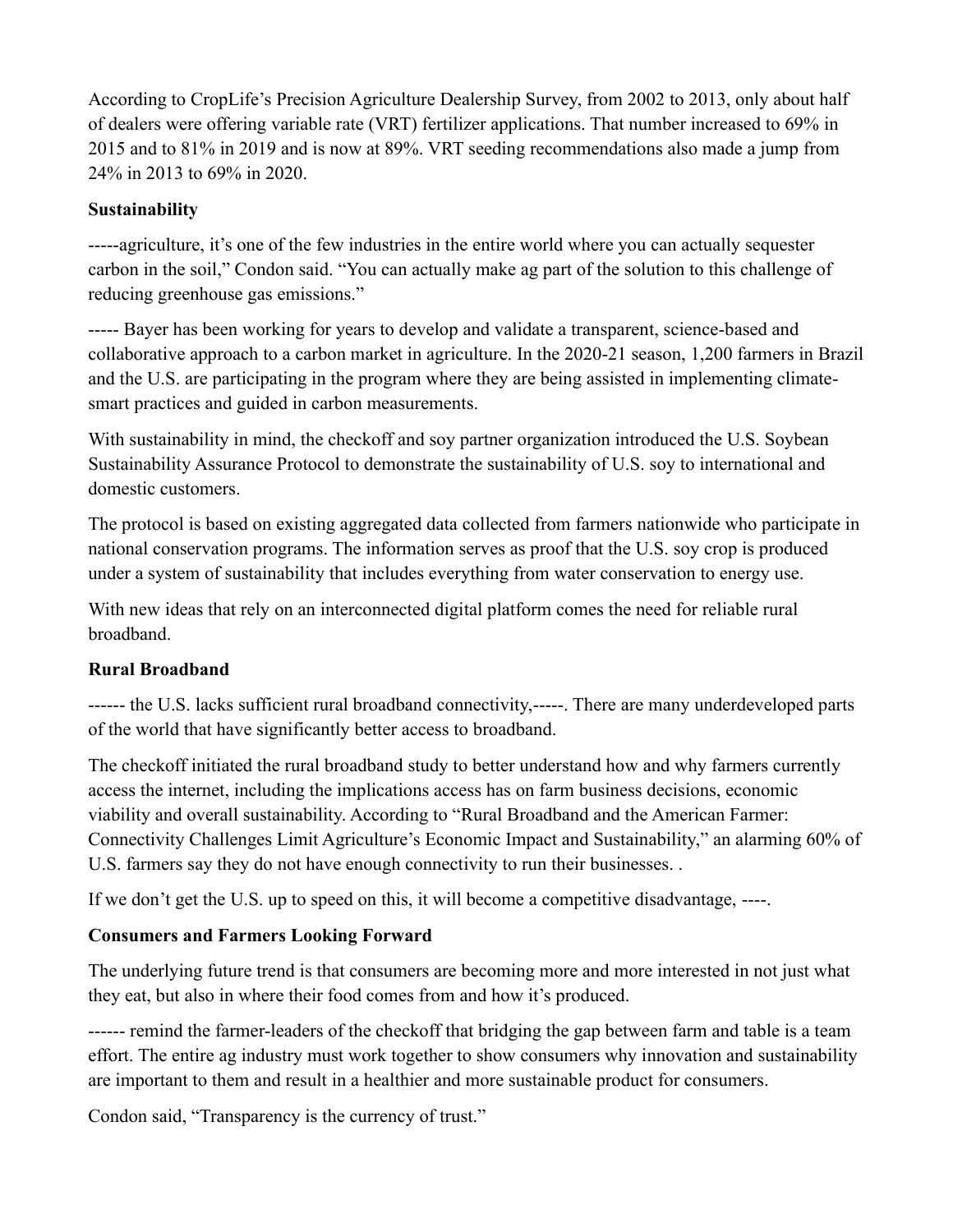<https://www.unitedsoybean.org/hopper/sustainability-and-innovation-agriculture-in-2021-and-beyond/> January 29, 2021

# **7.3 BASF strengthens innovation pipeline for sustainable agriculture**

# *Follow the highlighted leads of this article to get BASF's total activities and approach - some excerpts hereunder.*

With solutions launching throughout the next decade, the pipeline supports the company's aim to annually increase its sales share of [agricultural solutions with substantial contribution to sustainability](https://www.basf.com/global/en/media/news-releases/2020/11/p-20-365.html)  [by 7%.](https://www.basf.com/global/en/media/news-releases/2020/11/p-20-365.html) By 2030, more than 30 major R&D projects will complement BASF's connected offer of seeds and seed treatment products, chemical and biological solutions, as well as digital services.

----[-ambitious sustainability targets for its agriculture business by](https://www.basf.com/global/en/media/news-releases/2020/11/p-20-365.html) 2030 ----- farmers will be supported in reducing their  $\rm CO_2$  emissions by 30% per ton of crop produced. Further, the company strives to

apply digital technologies on more than 400 million hectares of farmland cumulatively by 2030,-----. BASF remains committed to developing solutions that drive the transformation of the agricultural food system for the better.

In November 2020, [BASF and Bosch signed a joint venture agreement](https://www.basf.com/global/en/media/news-releases/2020/11/p-20-361.html) to globally market and sell smart farming solutions from a single source in the future. Through the joint venture, which is subject to the approval of the relevant antitrust authorities, the companies plan to launch the [Smart Spraying](https://www.basf.com/global/en/media/news-releases/2020/11/p-20-361.html)  [solution](https://www.basf.com/global/en/media/news-releases/2020/11/p-20-361.html) this year. The new technology recognizes weeds and allows a precise application of herbicides, which maximizes productive land-use and reduces the environmental impact by lowering the volume of

herbicides applied. In addition, the new outcome-based business model xarvio<sup>®</sup> HEALTHY FIELDS provides farmers a tailored, optimized field- and season-specific crop protection strategy, -----.

BASF's connected offer further extends the development of herbicide-tolerant traits and chemical crop protection tailored to these traits. Combined with solutions to control weeds before they emerge, these enable no-till farming, which leads to less  $CO_2$  released from the soil, reduces soil erosion and promotes humus buildup. -----.

# **Meeting growing demand for sustainably produced food**

To continuously steer the product portfolio towards even more sustainable solutions, BASF applies the [Sustainable Solution Steering](https://www.basf.com/global/en/who-we-are/sustainability/we-drive-sustainable-solutions/sustainable-solution-steering.html) method, which is unique in the industry and third-party audited, in the early stages of research and development.

------- advanced insecticides portfolio is one example of successful Sustainable Solution Steering. Axalion<sup>™</sup> active ingredient developed by BASF, pending regulatory approval, is the company's latest insecticide innovation in this context. With its novel mode of action, it helps farmers safeguard their yield without negatively impacting soil and water organisms or birds. When applied according to the respective label instructions, Axalion based products will not impact beneficial insects. The new compound is also an essential tool in preventing insecticide resistance.

# **Innovation**

------- innovation website *[www.AgInnovation.basf.com](http://www.aginnovation.basf.com/)*.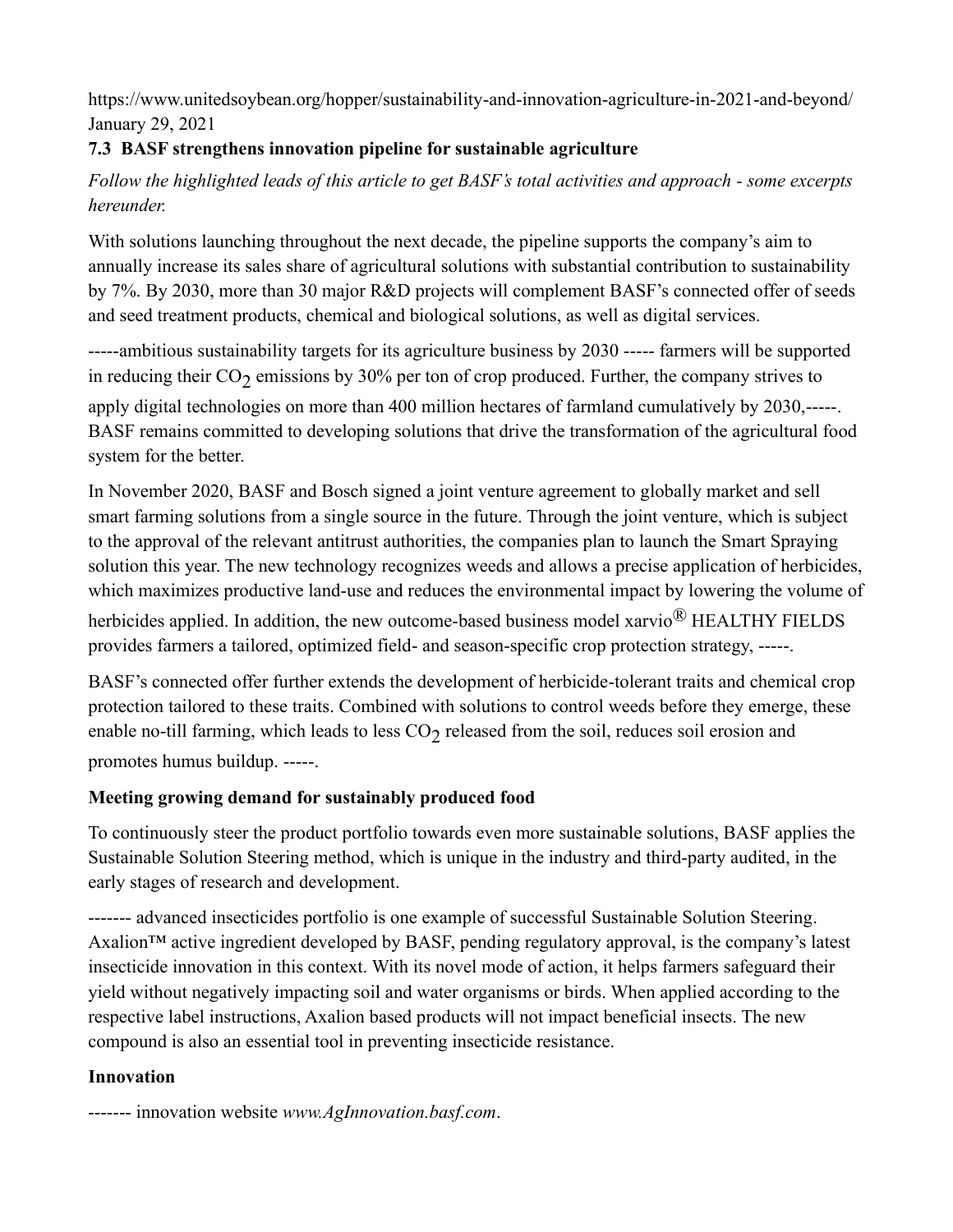# **- Field Crops – Seeds and Traits**

# *Nothing on soybeans*

# **- Crop protection**

# **Herbicides**

In 2019, BASF received its first regulatory approval for and introduced Luximo<sup>®</sup>, a new and innovative herbicide active ingredient, to Australian farmers. Future regulatory approvals are anticipated in the UK and EU. BASF has also received regulatory approval for an additional new

herbicide active ingredient in Australia and Canada: Tirexor® herbicide. A further regulatory dossier for Tirexor has been submitted in the U.S..

These new herbicides have been specifically developed to control resistant weeds – Luximo primarily for grass weeds and Tirexor for key grass and broadleaf weeds –----.

To advance one of the industry's broadest herbicide portfolios, BASF will develop herbicides from a new class of PPO-inhibitor chemistry specifically to control large and small seeded broadleaved weeds, as well as a wide variety of warm and cold season grasses and sedges.

# **Fungicides**

------latest fungicide innovation [Revysol](https://agriculture.basf.com/global/en/innovations-for-agriculture/innovation-for-fungicides/revysol.html)[®,](https://agriculture.basf.com/global/en/innovations-for-agriculture/innovation-for-fungicides/revysol.html) BASF will provide farmers in all regions with an essential tool to manage resistance and optimize their farm operations. First Revysol-based products have been introduced into the market in 2019/2020. Excellent products like Veltyma™ for corn and Revytek™ in soybean in the US -----. BASF is also planning to introduce a new technology in seed treatment based on **Revysol®** and marketed under **Relenya™** brand.

---- novel fungicide, **Pavecto®**, co-developed with Sumitomo Chemical, will offer an effective solution to control major diseases, including Septoria leaf blotch in wheat,-----.

The global initiative for regulatory approval of Pavecto has started with the submission of the regulatory dossier to the European Union (EU) in March 2018. Pending regulatory approval, BASF expects first market introductions of customized formulations containing Pavecto in the mid of the decade.

BASF also continues to grow its fungicide family with two new fungicides currently in early research. To meet the increased demand for biologicals, a next generation biofungicide is also in development.

# **Insecticides**

BASF has received the first registrations in the Australia, Canada, China, Columbia, Guatemala, India,

Mexico, Pakistan and in the United States for the new active ingredient **Inscalis®**. The new compound, co-developed with the Japanese company Meiji Seika Pharma Co. Ltd., offers farmers an essential tool to protect a wide range of crops from critical piercing and sucking insect pests.

Continuing the global expansion of the insecticide portfolio, BASF received regulatory approvals for Broflanilide in Australia, Canada, China, Columbia and the U.S.. Further registrations in India, Mexico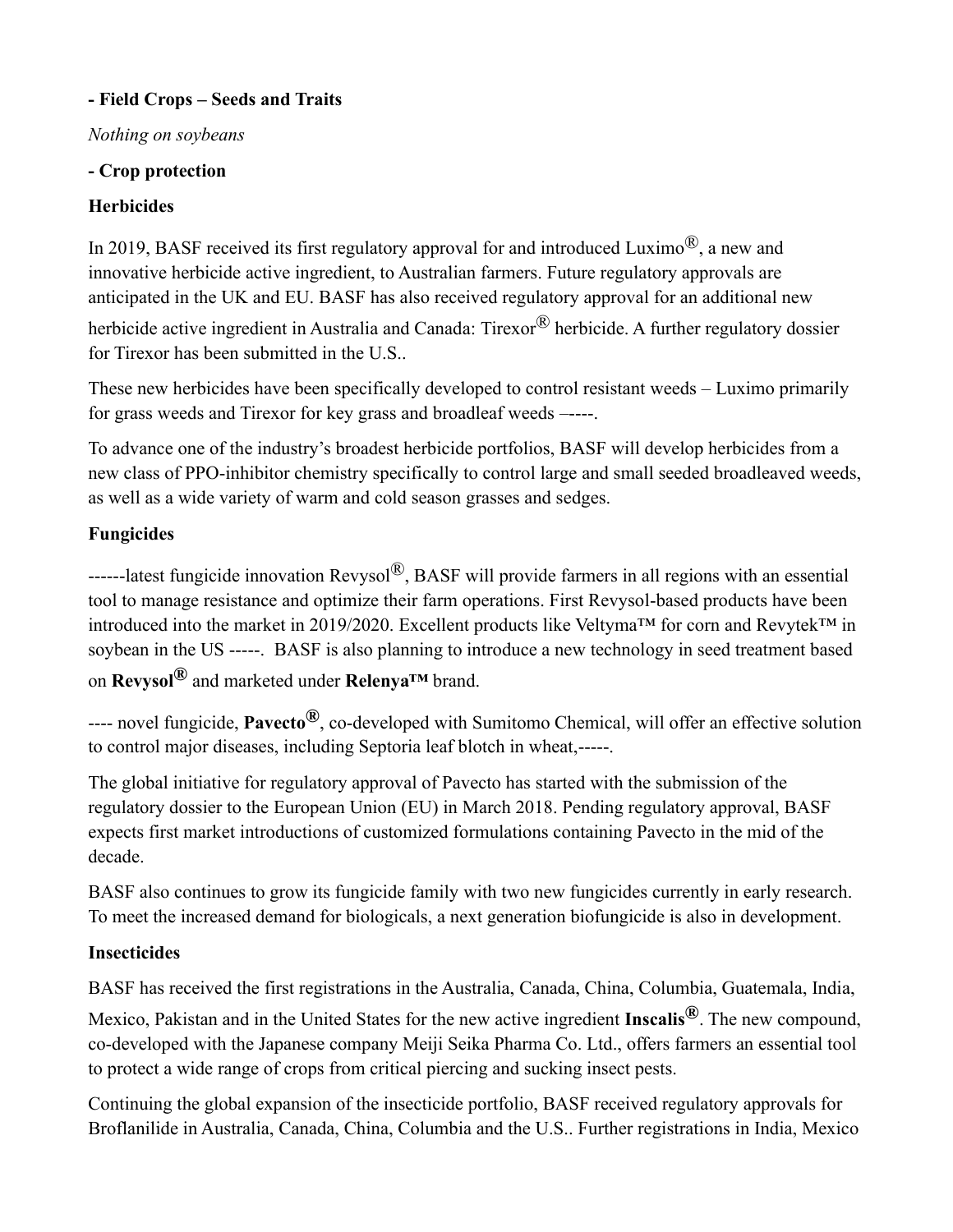and other countries are expected. Broflanilide is a powerful and versatile insecticide to control chewing pests. Seed treatment applications based on Broflanilide, marketed under the **Teraxxa™**; brand, will target difficult to manage wireworms in cereal crops; with a launch planned in North America for the 2021 planting season.

# **Digital farming**

Launched in 2020, **xarvio HEALTHY FIELDS** is a market first. It is an outcome-based digital farming solution that provides a field and season specific crop protection strategy that guarantees plant health at the start of the season for a fixed price. If the calculated crop protection strategy doesn't work, then the farmer is financially compensated. HEALTHY FIELDS is powered by advanced field zone specific crop production algorithms, which monitors, analyzes and executes the most efficient strategy for each field. The assured outcome of HEALTHY FIELDS is for winter wheat and winter barley. HEALTHY FIELDS is fully transparent, with every application recorded and documented to for fulfil legal requirements.

The second product is the **Intelligent Planting Solution** (IPS). This will link Bosch technology with xarvio digital intelligence to optimize the seeding process The agronomic intelligence of xarvio FIELD MANAGER will also generate zone-based seed recommendations for the IPS and by combining it with zone-based crop nutrition application maps from FIELD MANAGER further productivity can be achieved.

<https://agriculture.basf.com/global/en/innovations-for-agriculture/innovation-at-a-glance.html>

# March 4, 2021

# **7.4 Bayer and SVG Ventures | THRIVE partner to tackle agriculture's grand challenge**

Ventures | THRIVE, a leading global agrifood venture and innovation platform headquartered in Silicon Valley, is partnering with Bayer, one of the world's leading innovators in seeds and crop protection, to launch the *THRIVE | Bayer Sustainability Challenge*.

The Challenge will identify and accelerate emerging technology solutions that will help transform global agriculture to feed the world's growing population in a more sustainable way.

Agtech and foodtech startups and scaleups whose solutions embody the combination of the [Bayer](https://bit.ly/bayer_sustainability)  [sustainability commitments](https://bit.ly/bayer_sustainability) and [THRIVE's Global Initiative](https://thriveagrifood.com/global-initiative/) focus on the U.N. Sustainable Development Goals are invited to apply. Through this challenge, Bayer and THRIVE are seeking to identify and support the development of sustainable technologies that help reduce the environmental impact of crop protection, reduce field greenhouse gas emissions, and improve smallholder farmer access to agronomic knowledge, products, and services.

SVG Ventures | THRIVE is the leading global agrifood investment and innovation platform headquartered in Silicon Valley, and comprised of top agriculture, food & technology corporations, universities, and investors. With a community of over 5,000 startups from 100 countries, the THRIVE platform invests, accelerates, and creates unparalleled access for entrepreneurs to scale globally to solve the biggest challenges facing the food and agriculture industries. SVG's existing global partners include Media Partner Forbes and leading government, agriculture, and technology corporations such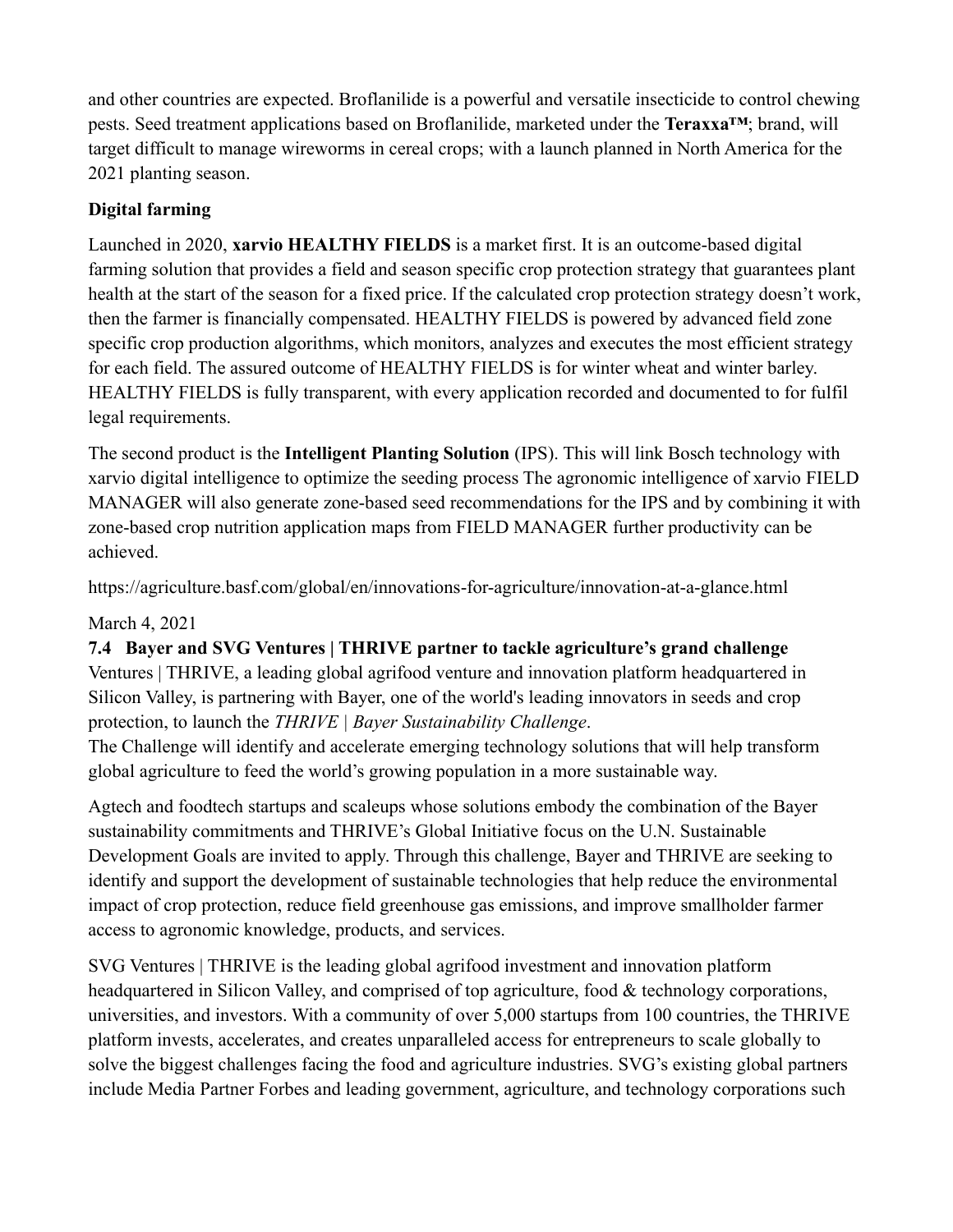as Corteva, Driscoll's, FCC, Kubota, Land O'Lakes, Trimble, Taylor Farms, Valmont, Yamaha Motor Ventures and Wilbur-Ellis.

Learn more at [www.thriveagrifood.com.](http://www.thriveagrifood.com/)

[https://media.bayer.com/baynews/baynews.nsf/id/SVG-Ventures-THRIVE-and-Bayer-partner-to](https://media.bayer.com/baynews/baynews.nsf/id/SVG-Ventures-THRIVE-and-Bayer-partner-to-tackle-agricultures-grand-challenge?Open&parent=news-overview-category-search-en&ccm=020)[tackle-agricultures-grand-challenge?Open&parent=news-overview-category-search-en&ccm=020](https://media.bayer.com/baynews/baynews.nsf/id/SVG-Ventures-THRIVE-and-Bayer-partner-to-tackle-agricultures-grand-challenge?Open&parent=news-overview-category-search-en&ccm=020)

April14, 2021

# **7.5 Corteva Agriscience Announces Enterprise Climate Strategy, Debuts Inaugural**

### **Sustainability Report**

-----to join leaders in climate action and become a more carbon-efficient business. In its inaugural [2020](https://www.corteva.com/sustainability/reporting.html)  [Sustainability Report](https://www.corteva.com/sustainability/reporting.html) released today, the company detailed a commitment to set science-based targets for its greenhouse gas emission reductions.

Corteva Agriscience intends to achieve this goal through a variety of initiatives, including taking steps to reduce energy usage, focus efforts in R&D, increase production efficiencies, and transition to renewable energy sources. As a next step, Corteva will validate these targets with the [Science-Based](https://sciencebasedtargets.org/)  [Targets initiative](https://sciencebasedtargets.org/) (SBTi).

[https://www.corteva.us/press-releases/corteva-announces-enterprise-climate-strategy-inaugural](https://www.corteva.us/press-releases/corteva-announces-enterprise-climate-strategy-inaugural-sustainability-report.html)[sustainability-report.html](https://www.corteva.us/press-releases/corteva-announces-enterprise-climate-strategy-inaugural-sustainability-report.html) June 2, 2021

# **8. USES FOR SOYBEANS**

# **8.1 USDA Dietary Guidelines Support Consumption of Soy Products**

Guidelines include soy-based products across four core element categories.

The Soy Nutrition Institute recently issued a [summary statement](https://thesoynutritioninstitute.com/new-u-s-dietary-guidelines-recommend-inclusion-of-soyfoods/) about the latest USD[A Dietary](https://www.dietaryguidelines.gov/)  [Guidelines for Americans,](https://www.dietaryguidelines.gov/) highlighting the inclusion of soy products in all three dietary patterns for healthy eating. The U.S.-style, vegetarian and Mediterranean-style dietary patterns recommend consumption of nutrient-dense foods and beverages throughout all stages of life. The guidelines define six core elements that make up a healthy dietary pattern — vegetables, fruits, grains, dairy, protein foods and oils — and soy-based products are included in four of the six core elements: dairy, oils, vegetables, and protein foods.

*<https://www.unitedsoybean.org/hopper/usda-dietary-guidelines-support-consumption-of-soy-products/>* February 1, 2021

# **8.2 U.S. Soy Turf to Cover More Ground Than Ever in 2021**

-----SYNLawn artificial grass -----. -----has installed 82 million square feet of U.S. soy-backed grass across 200,000 installations in the United States and 19 other countries since 2008. For 2021, North America's largest manufacturer of artificial grass is set to add more soy than ever to its products, which will increase its use of U.S. soy by 10%.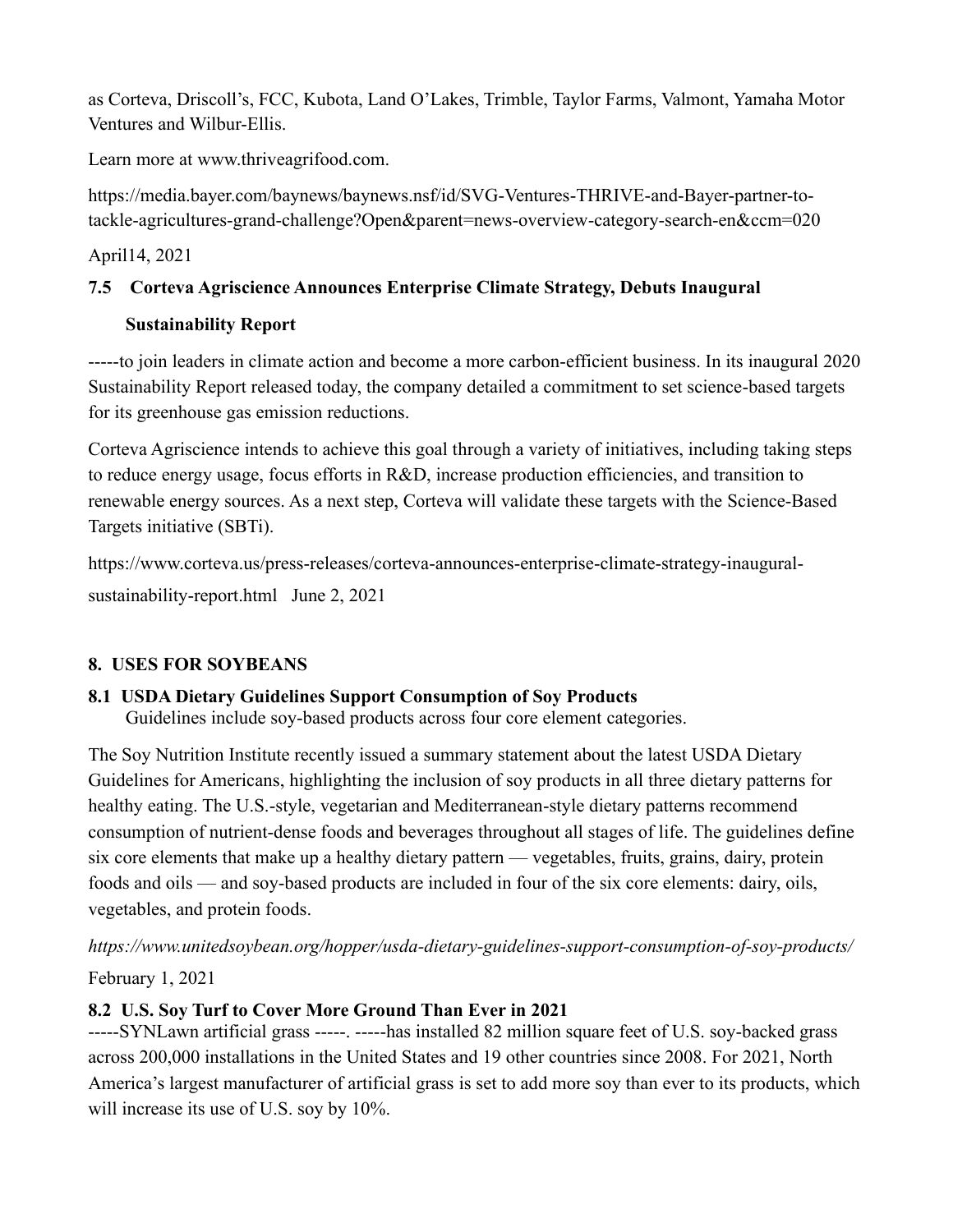------ [report](https://www.biopreferred.gov/BioPreferred/faces/pages/articles/EconAnalysis2018.xhtml) the USDA released in July 2019, biobased products contributed \$459 billion to the U.S. economy in 2016 (a 17% increase from 2014) and supported, directly and indirectly, 4.6 million jobs. - ---research team estimates the reduction of fossil fuels and associated GHG emissions from biobased products is equivalent to approximately 12 million metric tons of carbon dioxide prevented in 2016.

<https://www.unitedsoybean.org/hopper/us-soy-turf-to-cover-more-ground-than-ever-in-2021/>

January 13, 2021

### **8.3 Biodiesel Breakthrough: Making a Difference One Gallon at a Time**

The National Biodiesel Board, supported in part by your soy checkoff, is on a mission to continue building demand for this domestically produced green fuel, **----- .**

Our vision is to exceed 6 billion gallons by 2030, potentially doubling the market from where it stands today at 3 billion gallons. And, with investments in feedstocks, to reach 15 billion gallons by 2050." Contrary to popular belief, these benefits don't come at the expense of performance. When compared with diesel fuel, B20 — a 20% blend of biodiesel with diesel fuel — provides similar fuel economy, horsepower, torque and haulage rates.

---- the National Biodiesel Board in partnership with Trinity Consultants conducted and published a [groundbreaking study](https://www.unitedsoybean.org/article/new-biodiesel-research-findings-indicate-health-benefits) that demonstrates biodiesel's positive impacts on Americans' health. Key findings from [this research](https://www.biodiesel.org/news-resources/health-benefits-study) on just 13 sites across the country show substantial community health improvements that can be quantified in reduced medical costs and health care benefits, including:

- 340 premature deaths prevented annually.
- 46,000 fewer sick days used per year.
- $\cdot$  A 45% reduction in cancer risk when B100 is used in heavy-duty trucks such as semis and an 86% reduced cancer risk when biodiesel is used for home heating oil.
- $\cdot$  17,000 fewer lung problems per year as a result of using biodiesel to heat homes.
- 203,000 fewer or lessened asthma attacks per year based on vehicle use of B100.
- And \$3 billion in avoided health costs annually.

*[https://www.unitedsoybean.org/hopper/biodiesel-breakthrough-making-a-difference-one-gallon-at-a](https://www.unitedsoybean.org/hopper/biodiesel-breakthrough-making-a-difference-one-gallon-at-a-time/)[time/](https://www.unitedsoybean.org/hopper/biodiesel-breakthrough-making-a-difference-one-gallon-at-a-time/)* June 28, 2021

#### 8.4 Recent Checkoff Study Shows Rodents Don't Favor Soy-Based Plastics

[A recent study](https://pubs.acs.org/doi/10.1021/acssuschemeng.0c05868) funded by the soy checkoff, though, has proved that, contrary to popular belief, rodents don't favor soy plastics ---- .

[https://www.unitedsoybean.org/hopper/recent-checkoff-study-shows-rodents-dont-favor-soy-based-](https://www.unitedsoybean.org/hopper/recent-checkoff-study-shows-rodents-dont-favor-soy-based-plastics/)

[plastics/](https://www.unitedsoybean.org/hopper/recent-checkoff-study-shows-rodents-dont-favor-soy-based-plastics/) April 28, 2021

# **8.5 Soy Protein Skin Wound and Burn Dressing**

Project Summary

This is totally new and novel research proposal which will help patients, care providers and soybean farmers. With a message about the healing properties of soy protein. Our skin substitute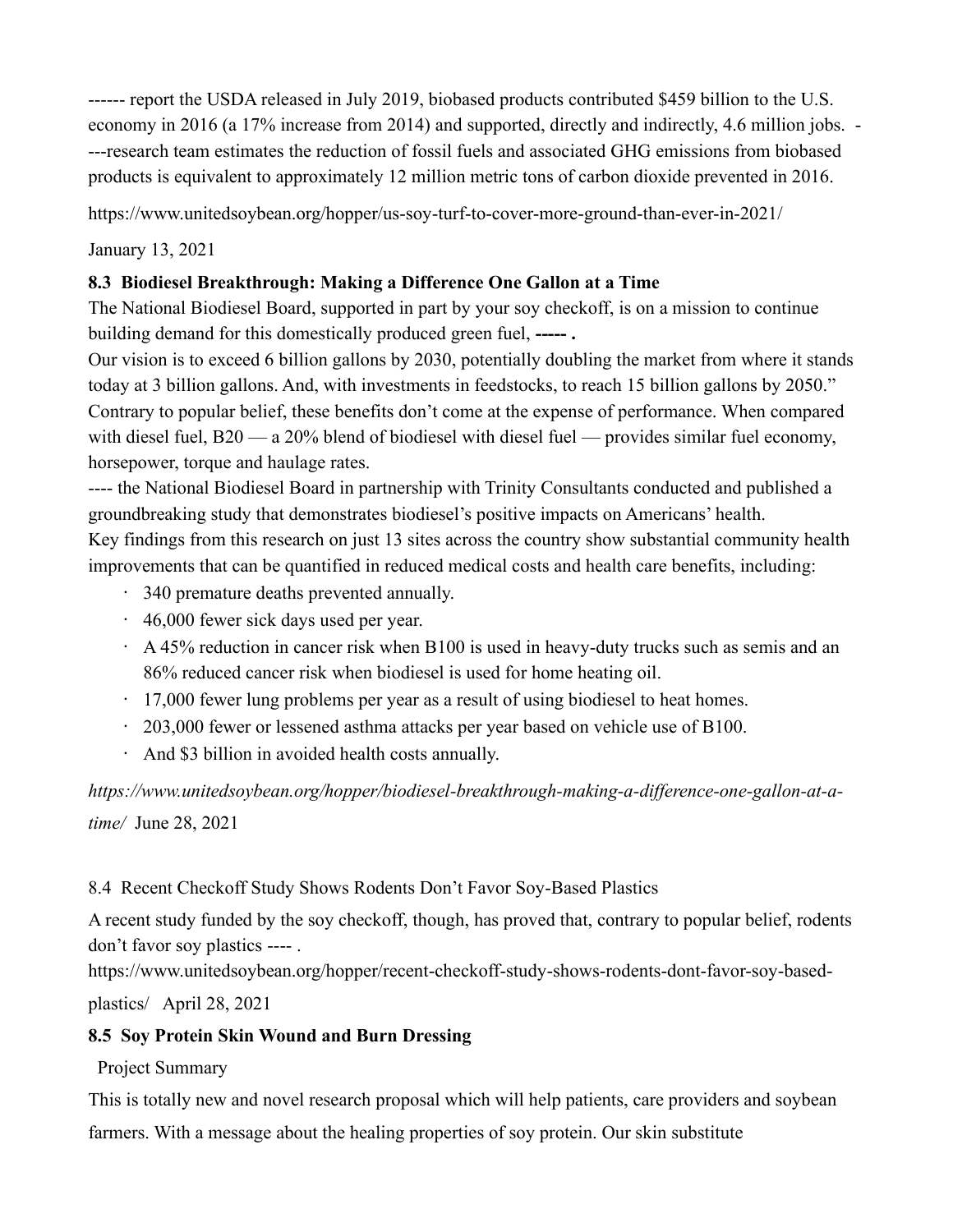(OmegaSkinTM)is made of soy protein isolate and generates a high-tech biomedical platform resulting in an affordable, off-the-shelf, bioactive scaffold for wound and burn healing. Rolls or sheets of "skin" are manufactured by electroprocessing (a combination of electro-and blow-spinning) and packaged for use in the field or can be applied directly on an injury using our portable hand-held spin blower. Our studies in animal models indicate that electroprocessed soy-based wound matrices are gradually degraded and integrated into the host's dermis leading to neovascularization, deposition of new collagen and enhanced epithelization, superior closure and healing of full thickness wounds quickly with minimal to no scarring, with the added benefit of regenerating intact hair follicles and sweat glands.

Lead Principal Investigator: Joseph Connell. Neu Esse Inc a medical device develpoment company. <https://www.soybeanresearchdata.com/Project.aspx?id=53779>March1, 2021

#### 8.6**[Asphalt Using U.S. Soybean Oil](https://youtu.be/cuNbdhEfD_4)**

--- collaboration between ----- soy checkoff, the Iowa Soybean Association, Asphalt Paving Association of Iowa and a research team at Iowa State University resulted in a new biobased polymer for asphalt.

The polymer, formulated with [high oleic soybean oil,](https://www.soyinnovation.com/) provides a lower-cost and cleaner alternative to traditional binding agents used in asphalt. Plus, it can outperform petroleum and other product ingredients.

-----not yet released commercially, the product's potential applications could increase demand for high oleic soybean oil.

<https://www.unitedsoybean.org/hopper/the-best-of-the-checkoff-in-2020/>January 15, 2021

#### **8.7 Filling the Cracks with U.S. Soy**

[PoreShield,](https://www.indianasoybean.com/checkoff-investments/new-use-innovation) a soy-based concrete durability enhancer, lengthens the lifespan of roads and bridges by protecting the concrete pores from salt, ice and water damage. Developed from an innovative soy checkoff research collaboration, -----. Indiana Public Works is applying PoreShield to 330,000 square feet on 77 bridge decks -----. Purdue University -------partnered with the soy checkoff and ISA*( Indiana Soybean Alliance )* to research soy methyl ester as an environmentally friendly, longer-lasting alternative in concrete durability enhancers. PoreShield enhances the durability of concrete and provides more than 10 years of protection.

<https://www.unitedsoybean.org/hopper/filling-the-cracks-with-us-soy/>October 21, 2020

#### **8.8 Innovative Soy-Biobased Dust Suppressant Helps Clear Air and Deters Respiratory Issues**

Soy checkoff research collaboration with the North Dakota Soybean Council created a soy-biobased dust suppressant that will drive soy demand, improve air quality and reduce dust-related health and safety risks in communities nationwide.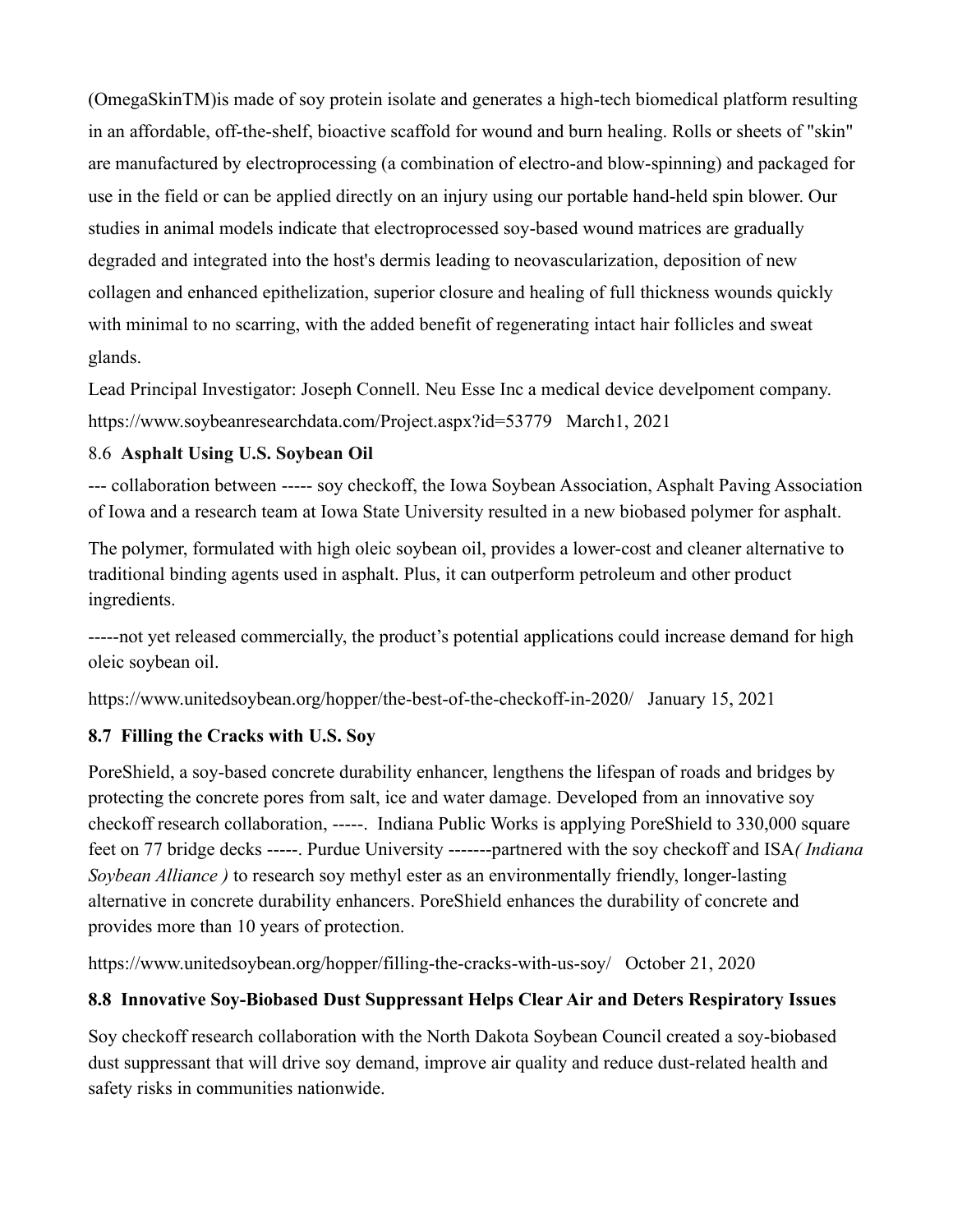BioBlend Renewable Resources' EPIC EL dust suppressant is the latest industrial use product ----. North Dakota State University (NDSU) research engineer created the base chemistry that BioBlend is commercializing. [BioBlend Renewable Resources](https://www.bioblend.com/) will begin marketing EPIC EL nationwide in April  $2021$  -----.

-----EPIC EL is an odorless water-soluble product, it also offers environmental benefits compared to the salt-based mixtures commonly used to control dust that trigger concerns about soil leaching and equipment corrosion.

-----35% of the nation's roads, more than 1.3 million miles, are unpaved. Dust created by vehicles traveling on these roads equates to about one ton of lost gravel per vehicle per year.------ dust going up **-----** goes onto the crops ------ into the homes ----- off the roadway----- have to replenish it. Maintenance is a major budget item. In North Dakota, about 66% of local roadway budgets are spent on the state's 60,000 miles of gravel roads.

[https://www.unitedsoybean.org/hopper/innovative-soy-biobased-dust-suppressant-helps-clear-air-and](https://www.unitedsoybean.org/hopper/innovative-soy-biobased-dust-suppressant-helps-clear-air-and-deters-respiratory-issues/)[deters-respiratory-issues/](https://www.unitedsoybean.org/hopper/innovative-soy-biobased-dust-suppressant-helps-clear-air-and-deters-respiratory-issues/) April 22, 2021

# **9. MARKET OUTLOOK**

# **9.1 Global Agriculture Seed Treatment Market 2021 Future Developments – BASF, Syngenta, Monsanto Company, Bayer CropScience**

[https://springhillrecord.com/business/10924/global-agriculture-seed-treatment-market-2021-future](https://springhillrecord.com/business/10924/global-agriculture-seed-treatment-market-2021-future-developments-basf-syngenta-monsanto-company-bayer-cropscience/)[developments-basf-syngenta-monsanto-company-bayer-cropscience/](https://springhillrecord.com/business/10924/global-agriculture-seed-treatment-market-2021-future-developments-basf-syngenta-monsanto-company-bayer-cropscience/) [prachi](https://springhillrecord.com/author/prachi/) [October 1, 2021](https://springhillrecord.com/business/10924/global-agriculture-seed-treatment-market-2021-future-developments-basf-syngenta-monsanto-company-bayer-cropscience/)

### **9.2 Fungicides Market Projected to Reach \$24.5 Billion by 2025, Key Players are BASF SE, Bayer AG, Corteva, Inc., Syngenta AG, Nippon Soda Co., Ltd., Isagro S.p.A, Nufarm** The development of biofungicides with least or no effect on the environment provides open opportunities for further growth of the fungicides market.

[https://www.yournewsnet.com/story/44414165/fungicides-market-projected-to-reach-245-billion-by-](https://www.yournewsnet.com/story/44414165/fungicides-market-projected-to-reach-245-billion-by-2025-key-players-are-basf-se-bayer-ag-corteva-inc-syngenta-ag-nippon-soda-co-ltd-isagro-spa-nufarm)[2025-key-players-are-basf-se-bayer-ag-corteva-inc-syngenta-ag-nippon-soda-co-ltd-isagro-spa-nufarm](https://www.yournewsnet.com/story/44414165/fungicides-market-projected-to-reach-245-billion-by-2025-key-players-are-basf-se-bayer-ag-corteva-inc-syngenta-ag-nippon-soda-co-ltd-isagro-spa-nufarm)  July 29, 2021

# **9.3 Organic Soybean Protein Market Size 2021: In-Depth Manufacturers Analysis, Industry On Going Trends, Share Estimation, Global Growth, Developments, Future Investments, Supply and Demand Scenario, Regional Forecast 2027**

------analytical view with complete information of product types, sales and revenue by region, including manufacturing cost analysis, industrial chain and market effect factors analysis. key players profiled in the report included are ADM, Cargill, CHS, DowDuPont, Yuwang Group, etc.

[https://www.marketwatch.com/press-release/organic-soybean-protein-market-size-2021-in-depth](https://www.marketwatch.com/press-release/organic-soybean-protein-market-size-2021-in-depth-manufacturers-analysis-industry-on-going-trends-share-estimation-global-growth-developments-future-investments-supply-and-demand-scenario-regional-forecast-2027-2021-10-12)[manufacturers-analysis-industry-on-going-trends-share-estimation-global-growth-developments-future](https://www.marketwatch.com/press-release/organic-soybean-protein-market-size-2021-in-depth-manufacturers-analysis-industry-on-going-trends-share-estimation-global-growth-developments-future-investments-supply-and-demand-scenario-regional-forecast-2027-2021-10-12)[investments-supply-and-demand-scenario-regional-forecast-2027-2021-10-12](https://www.marketwatch.com/press-release/organic-soybean-protein-market-size-2021-in-depth-manufacturers-analysis-industry-on-going-trends-share-estimation-global-growth-developments-future-investments-supply-and-demand-scenario-regional-forecast-2027-2021-10-12)

October 12, 2021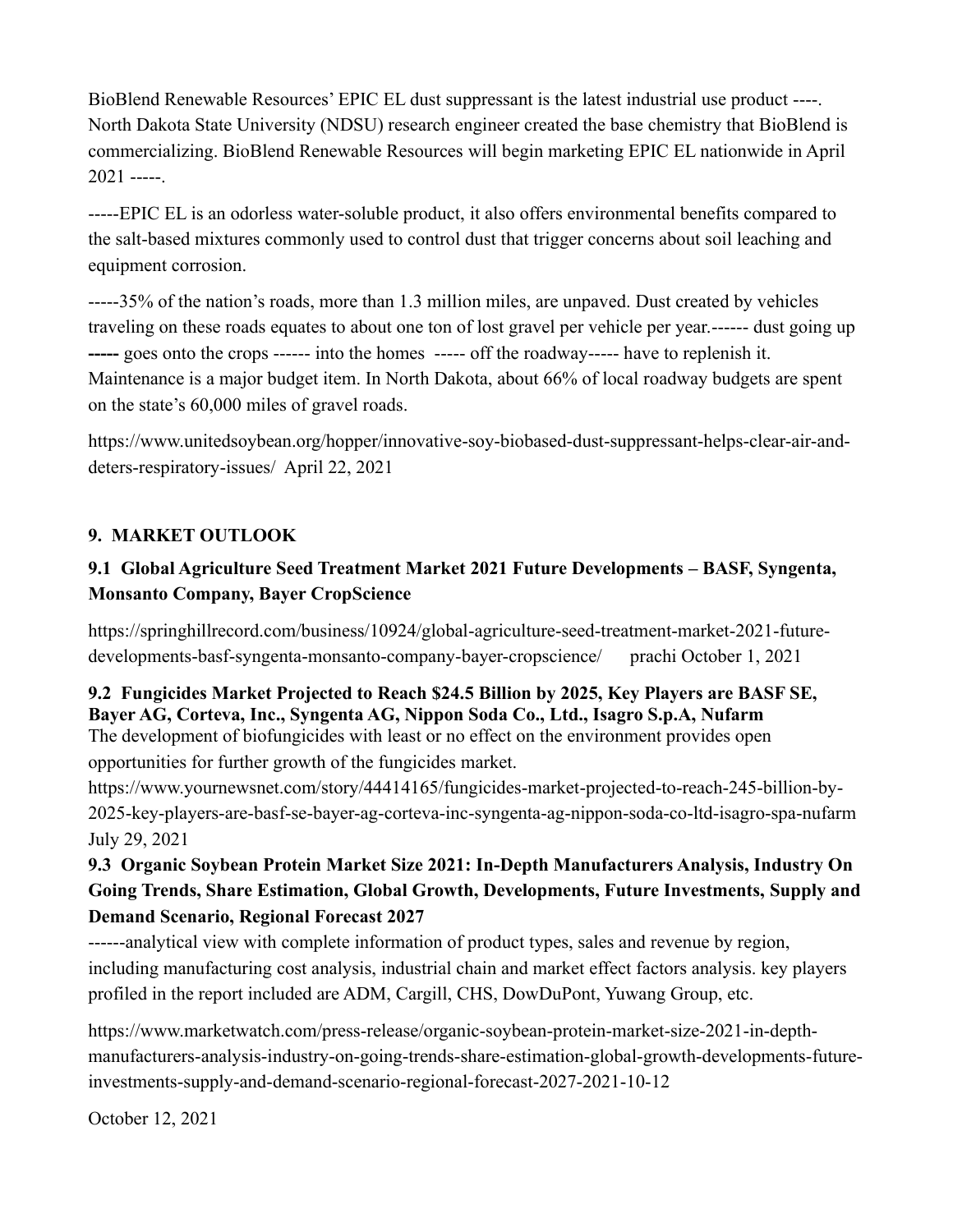### **9.4 Oil becoming new driver for soybean industry**

**-----**Mac Marshall, vice president of market intelligence for United Soy Board/U.S. Soybean Export Council. ----waves of announcements of new renewable diesel facilities being constructed around the country." ------. ------ has led to really aggressive bidding for soybean oil,"----.------ seen bean oil go up pretty substantially. ------ prices have come down but are still up about 40% relative to January. The new administration's emphasis on green energy helped set the pace of retrofitting existing infrastructure and expanding additional capacity. ------the rational for processing is fundamentally changing."

----meal has carried the water for value contribution in soybean, according to Marshall. Meal has typically accounted for 65% to 70% of the value of beans. From April until most recently both oil and meal have contributed about 50% each for their contribution to the crush. -----providing a lot of incremental value to soybean."

https://www.farmprogress.com/soybeans/oil-becoming-new-driver-soybean-industry

October 12, 2021

# **9.5 Cargill CEO MacLennan says plant-based will 'cannibalize' its protein business**

----- company is preparing for a big shake-up in its business over the next few years, as consumer demand for the new generation of plant-based protein products **[eats into market share](https://www.reuters.com/article/us-cargill-protein-plantbased-idUSKCN2DG29V)** for meat from slaughtered animals.

Our analysis is that in […] three to four years, plant-based will be perhaps 10% of the market,"

-----Cargill doesn't expect China's domestic livestock feed industry **[to become self-sufficient](https://www.reuters.com/article/us-cargill-china-grains-idUSKCN2DG27A)** anytime soon.

Cargill has been trying to increase its footprint in the plant-based protein space of late, anticipating the consumer shift away from animal protein. ------ key supplier of pea protein to plant-based patty maker [Beyond Meat](http://www.beyondmeat.com/) -----.----[-expand its US soybean crushing capability.](https://www.reuters.com/article/cargill-investment-soybeans-idUSL2N2L201I)

Cargill has also launched its [own range of plant-based meat alternatives](https://agfundernews.com/cargill-unveils-plantever-plant-based-protein-brand-for-chinese-consumers-expands-b2b-offering.html) in China.

[https://agfundernews.com/cargill-ceo-maclennan-says-company-expects-plant-based-to](https://agfundernews.com/cargill-ceo-maclennan-says-company-expects-plant-based-to-cannibalize.html)[cannibalize.html](https://agfundernews.com/cargill-ceo-maclennan-says-company-expects-plant-based-to-cannibalize.html) June 9, 2021

[regional-forecast-2027-2021-10-12](https://www.marketwatch.com/press-release/organic-soybean-protein-market-size-2021-in-depth-manufacturers-analysis-industry-on-going-trends-share-estimation-global-growth-developments-future-investments-supply-and-demand-scenario-regional-forecast-2027-2021-10-12)

October 12, 2021

# **9.6 Argentine soybean production expected to rise**

The U.S. Department of Agriculture expects farmers in Argentina to grow 51.5 million tonnes of soybeans in the coming marketing year, an 8.4 percent increase from the department's 2020-21 forecast. | Reuters / Benjamin Boroughs, the United States Department of Agriculture attaché in Buenos Aires. -------pegged exports at 6.5 million tonnes in 2021-22, ------.

<https://www.producer.com/markets/argentine-soybean-production-expected-to-rise/>April 29, 2021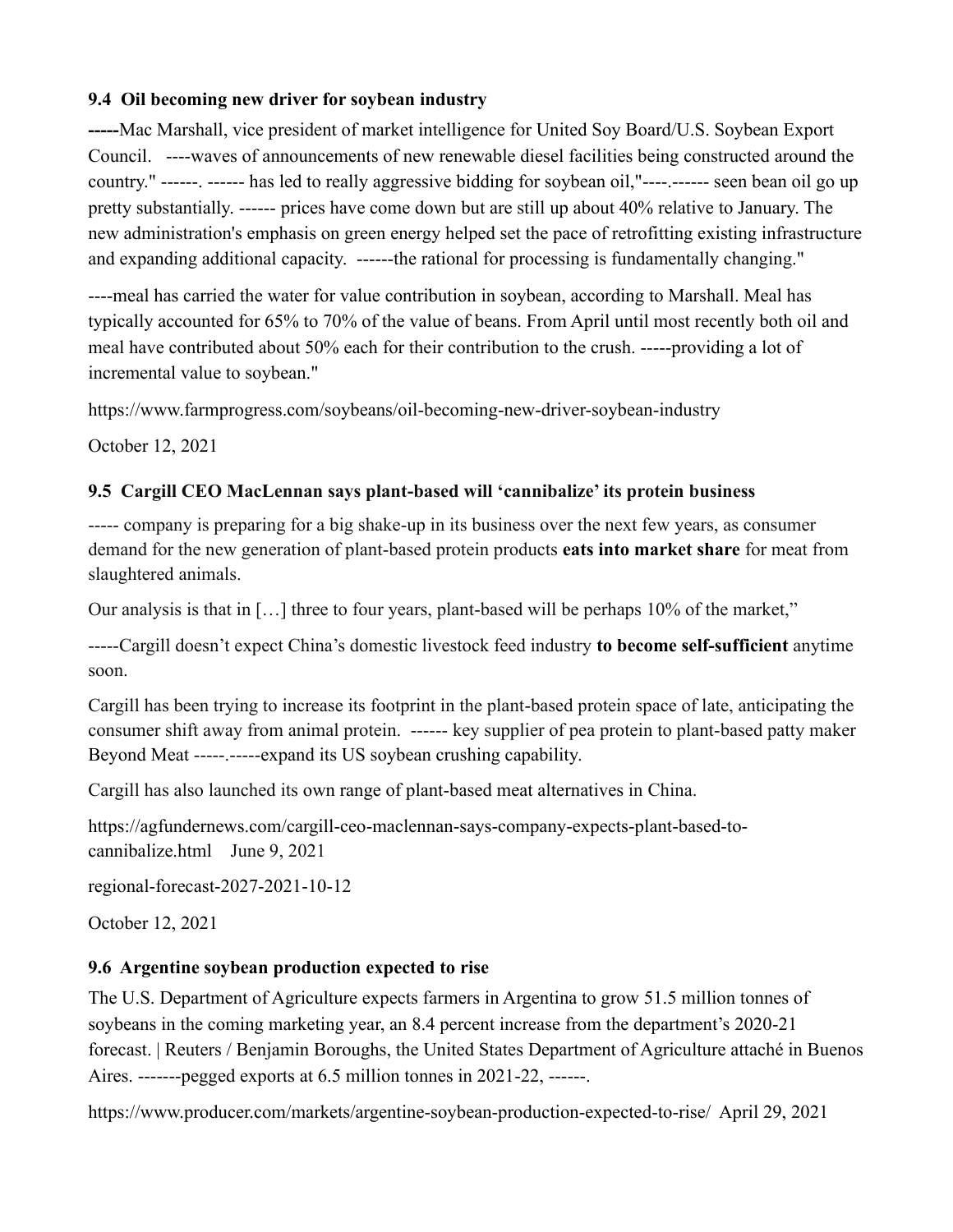### **9.7 Is Argentina's soy boom over?**

*Die artikel behandel die tendens van afname in die produksie van sojabone teenoor mielies en koring in Argentinië en die* finansiële *en agronomiese gronde daarvoor. Hieronder enkele sleutel uittreksels.*

This season, Argentina will plant the least amount of soy for a decade. Maize and wheat have begun to overshadow [the oilseed,](https://dialogochino.net/es/agricultura-es/36342-mapeo-de-inversiones-chinas-en-soja-y-carne-vacuna-sudamericana/) which has been grown less and less each year.

The peak came in the [2015/2016 season,](https://inta.gob.ar/sites/default/files/inta_informe_estadistico_del_mercado_de_soja.pdf) when production hit 58.5 million tonnes.

For Argentina, export taxes are a key factor for farmers when deciding which crop to grow. Changes introduced by the government of Mauricio Macri (2015-2019), which saw the elimination of taxes on corn and wheat but [left a 30% levy on soybeans](https://news.agrofy.com.ar/noticia/177071/cronologia-%20retenciones-argentina-repaso-su-origen-1862) in place, explain the changes.

With higher profit margins than soy, maize could be Argentina's new star crop.

"A lot of weed and pest problems were appearing due to non-rotation, which increased the pressure on the system. Resistant weeds are a total headache for farmers and require a lot of money to control,"

Soy monoculture has accelerated soil erosion, a problem that [affects 36%](https://www.argentina.gob.ar/noticias/el-36-del-suelo-argentino-sufre-procesos-de-erosion) of Argentina's land area.

<https://dialogochino.net/en/agriculture/44411-is-argentinas-soy-boom-over/>July 13, 2021

# **9.8 [BCR: Declining soy protein levels to cost Argentina crushers US\\$575m](https://www.feednavigator.com/Article/2021/08/20/BCR-Declining-soy-protein-levels-to-cost-Argentina-crushers-US-575m?utm_source=copyright&utm_medium=OnSite&utm_campaign=copyright)  This content is copyright protected**

# **However, if you would like to share the information in this article, you may use the headline, summary and link below:**

[https://www.feednavigator.com/Article/2021/08/20/BCR-Declining-soy-protein-levels-to-cost-](https://www.feednavigator.com/Article/2021/08/20/BCR-Declining-soy-protein-levels-to-cost-Argentina-crushers-US-575m?utm_source=copyright&utm_medium=OnSite&utm_campaign=copyright)[Argentina-crushers-](https://www.feednavigator.com/Article/2021/08/20/BCR-Declining-soy-protein-levels-to-cost-Argentina-crushers-US-575m?utm_source=copyright&utm_medium=OnSite&utm_campaign=copyright) US-575 M

'Argentina's soy meal exports from the 2021 crop will lose US\$575m, or 7% of their value, because of ebbing protein levels in harvested beans, according to a Rosario Board of Trade (BCR) study.'

*The global standard for meal is 47 - 48% protein, but Argentina has had to cut its benchmark to 46.5%.*

utm\_source=copyright&utm\_medium=OnSite&utm\_campaign=copyright August 20, 2021

# **9.9 Repeat of La Nina raises risks for South American crops**

Last year's La Nina contributed to a cascading series of problems that delayed soybean seeding in Brazil and slashed the country's second corn crop. A repeat of bad weather this year could support corn and soybean values during the North American winter and spring, which should also help keep wheat and canola prices elevated. | Reuters

---- United States Weather Service last week said the La Nina has reformed and there is an 87 percent chance of it continuing through the December-to-February period.

Forecast modelling issued in September from the International Research Institute for Climate and Society for the October to December period shows strong potential for dry weather in southern Brazil,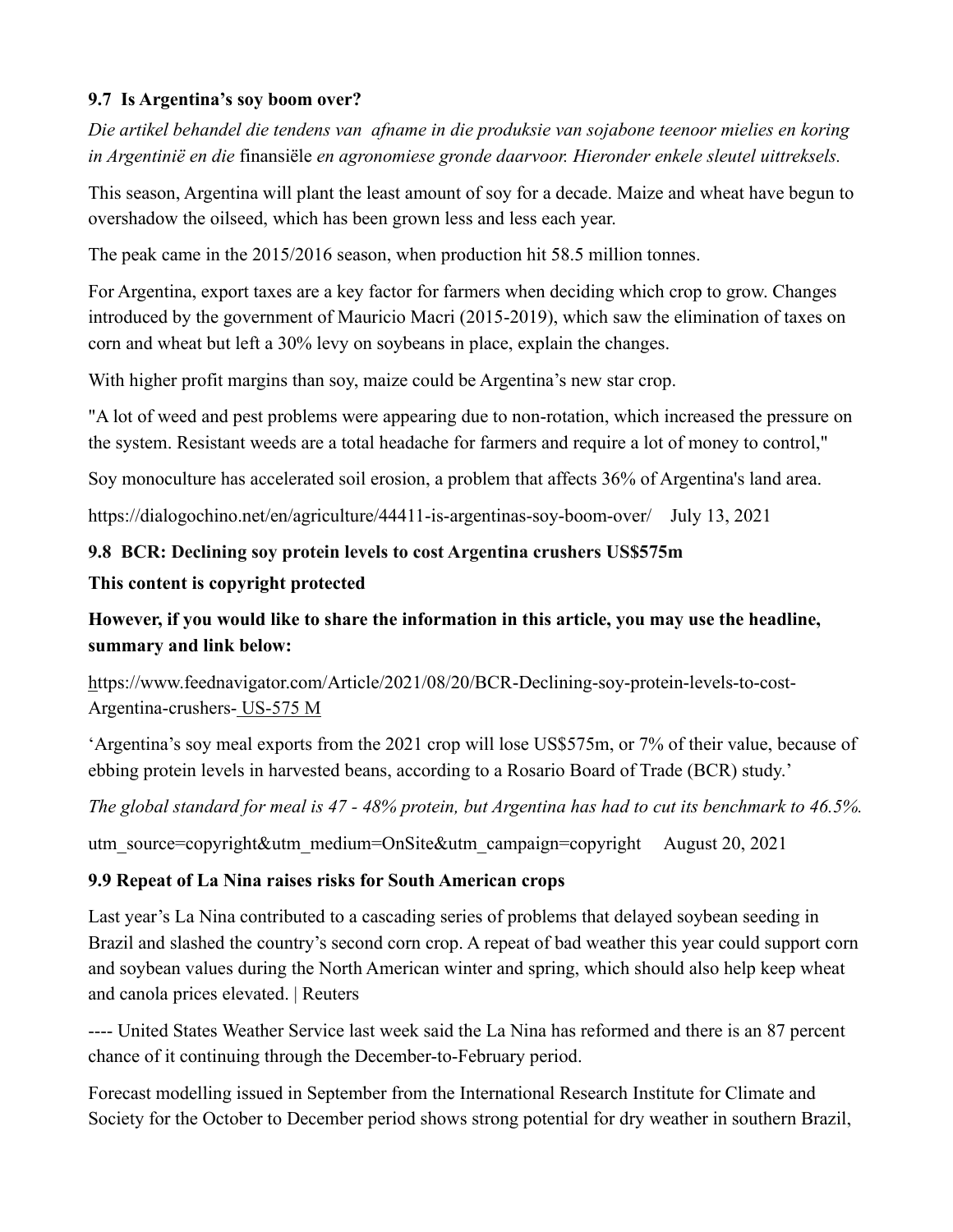Uruguay and northern Argentina. Areas further north in Brazil could see a range from dry to normal to above normal rain, according to the models.

<https://www.producer.com/markets/repeat-of-la-nina-raises-risks-for-south-american-crops/>

October 21, 2021

# **9.10 Brazil Soy Benefitted From Good Weather During Early October**

The weather in Brazil during the first half of October was very beneficial for soybean planting. Widespread rains improved the soil moisture in nearly all the major soybean producing areas of Brazil. As of late last week, the soybean planting in Brazil was 22% compared to 8% last year and 16% average. This is in direct contrast to October of 2020 when widespread dry weather delayed Brazil's soybean planting.

<https://www.soybeansandcorn.com/articles/8982/>October 22, 2021

# **9.11 Economist's Angle: The Outlook for Growth in Chinese Soybean Demand**

# *Concluding paragraph:*

Rising incomes in China fueled the increase in meat consumption. This was joined with a simultaneous transition to commercial operations in the country that led to a massive increase in demand for feed. While China remains largely self-sufficient in corn, it quickly transitioned to importing soybeans. However, this growth is largely over: (1) China has largely transitioned to commercial animal operations, (2) per capita meat consumption is approaching developed-nation levels, and (3) population growth is slowing. Yet, dairy consumption in China is still increasing and has much potential. Although the growth in demand for dairy will likely be much less than for livestock, it would be on top of the levels that already occurred for livestock. As a result, China is expected to be a major importer of soybeans into the future, though growth will likely be at a slower pace.

[https://soygrowers.com/news-releases/economists-angle-the-outlook-for-growth-in-chinese-soybean-](https://soygrowers.com/news-releases/economists-angle-the-outlook-for-growth-in-chinese-soybean-demand/)

[demand/](https://soygrowers.com/news-releases/economists-angle-the-outlook-for-growth-in-chinese-soybean-demand/) December 3, 2020

# **9.12 ASA: 5 Big Reasons Why WISHH's Work Matters Right Now**

**-----** big trends in five new reports demonstrate the untapped potential that the American Soybeanë Association's (ASA) World Initiative for Soy in Human Health (WISHH) program is helping capture for U.S. soybean growers to fill protein gaps in emerging and developing markets.

*The article have links to the mentioned reports.*

<https://soygrowers.com/news-releases/asa-5-big-reasons-why-wishhs-work-matters-right-now/>

August 12, 2020

# **9.13 Getting the same rise out of free from cake mixes**

**This content is copyright protected**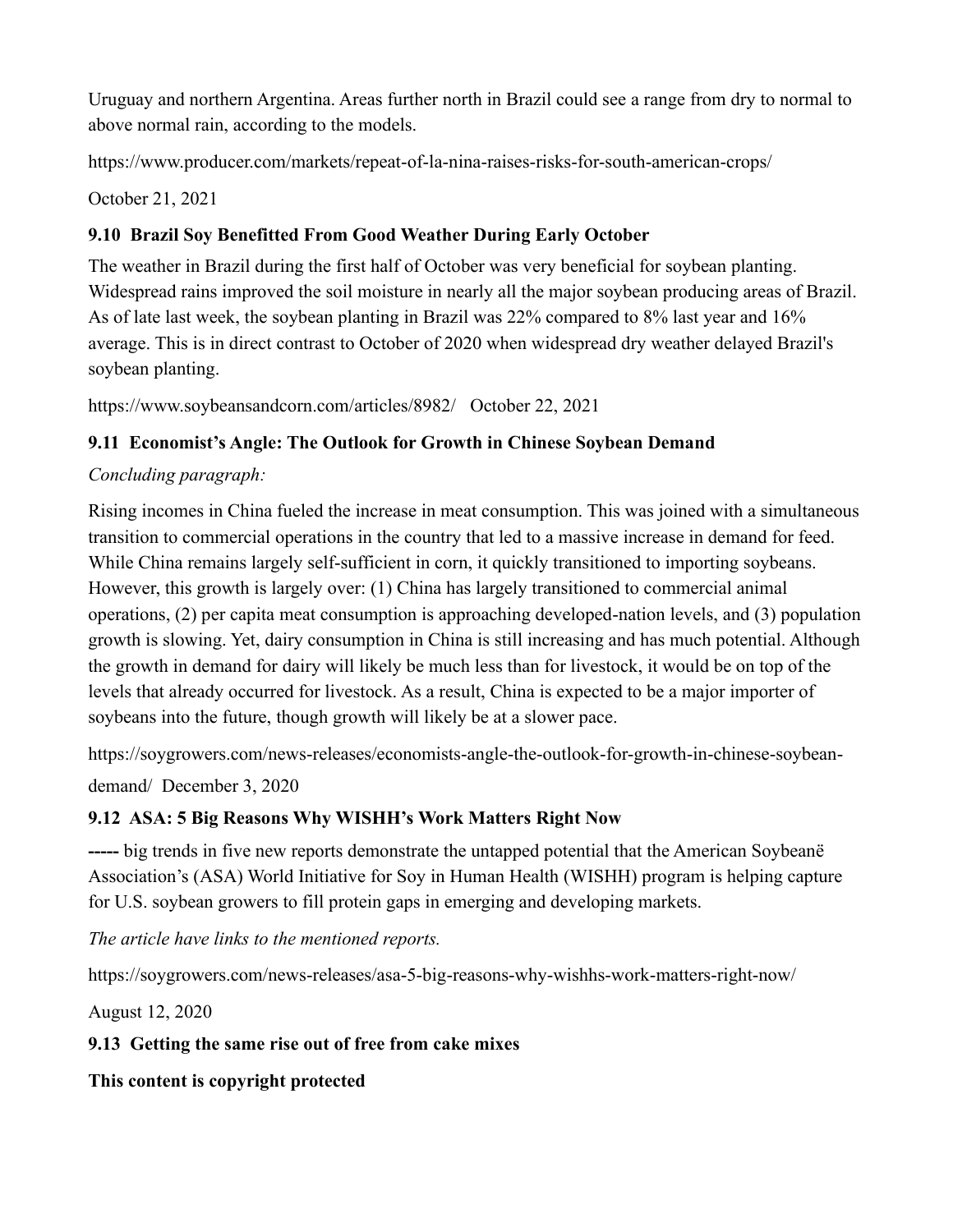# **However, if you would like to share the information in this article, you may use the headline, summary and link below:**

[https://www.bakeryandsnacks.com/Article/2021/09/23/Getting-the-same-rise-out-of-free-from-cake](https://www.bakeryandsnacks.com/Article/2021/09/23/Getting-the-same-rise-out-of-free-from-cake-mixes?utm_source=copyright&utm_medium=OnSite&utm_campaign=copyright)[mixe](https://www.bakeryandsnacks.com/Article/2021/09/23/Getting-the-same-rise-out-of-free-from-cake-mixes?utm_source=copyright&utm_medium=OnSite&utm_campaign=copyright)s

Today's consumers have a far more diverse set of wants and needs than ever before, but they still want an indulgent treat. And while they're expecting it to be vegan, gluten-free, egg-free, dairy-free or plant-

based, they are not prepared to compromise on the important bits, like taste and indulgence.

*Consisting of a mixture of soy and wheat protein , other ingredients and some emulsifiers this product developed by R&D Company Nexus is egg-less and vegan and can be used in a wide variety of bakery products.*

[https://www.bakeryandsnacks.com/Article/2021/09/23/Getting-the-same-rise-out-of-free-from-cake](https://www.bakeryandsnacks.com/Article/2021/09/23/Getting-the-same-rise-out-of-free-from-cake-mixes?utm_source=copyright&utm_medium=OnSite&utm_campaign=copyright)[mixes?utm\\_source=copyright&utm\\_medium=OnSite&utm\\_campaign=copyright](https://www.bakeryandsnacks.com/Article/2021/09/23/Getting-the-same-rise-out-of-free-from-cake-mixes?utm_source=copyright&utm_medium=OnSite&utm_campaign=copyright)

September 23, 2021

### **10. OVERCOMING PERSONAL STRESS**

None

#### **Die volgense bronne is gebruik:**

United Soybean Board (USB) Committee on New Usages of USB America Soybean Association (ASA) USDA Agricultural Research Services (ARS) Beltsville, MD - Research results National Institute for Food and Agriculture (NIFA) Aktiwitete van Saad- en Chemikaliee-maatskappye: Bayer CropScience/Monsanto **BASF** Cargill Corteva (DuPont Pioneer/ Dow Agro Sciences) Syngenta Limagrain K2 Agric Nuutste verwikkelinge by Suid-Amerikaanse navorsingsinstansies: